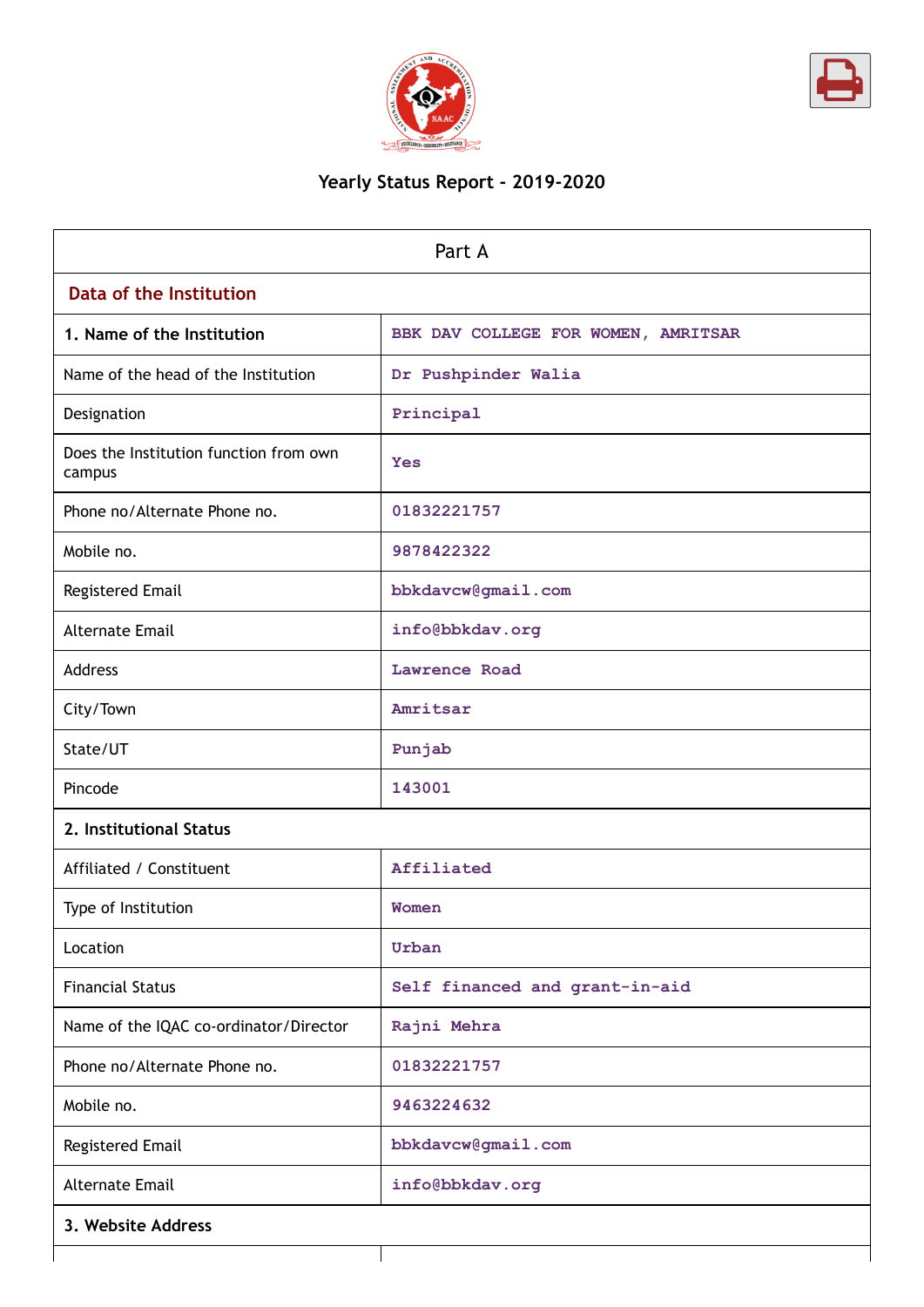| Web-link of the AQAR: (Previous Academic<br>Year)                        | https://bbkdav.org/wp-<br>content/uploads/2021/10/AQAR 2019 20 online.pdf               |
|--------------------------------------------------------------------------|-----------------------------------------------------------------------------------------|
| 4. Whether Academic Calendar<br>prepared during the year                 | Yes                                                                                     |
| if yes, whether it is uploaded in the<br>institutional website: Weblink: | https://bbkdav.org/wp-<br>content/uploads/2021/08/A.4-Academic-Calendar-<br>2019-20.pdf |

## **5. Accrediation Details**

| Cycle | <b>CGPA</b><br>Grade |       | Year of Accrediation | Validity                 |                   |
|-------|----------------------|-------|----------------------|--------------------------|-------------------|
|       |                      |       |                      | <b>Period From</b>       | Period To         |
|       | $A+$                 | 91.00 | 2004                 | $03 - May - 2004$        | $02 - May - 2009$ |
|       | А                    | 3.5   | 2014                 | $21 - \text{Feb} - 2014$ | $20-Feb-2019$     |

## **6. Date of Establishment of IQAC 11-Oct-2004**

# **7. Internal Quality Assurance System**

| Quality initiatives by IQAC during the year for promoting quality culture |                                                   |                                             |
|---------------------------------------------------------------------------|---------------------------------------------------|---------------------------------------------|
| Item /Title of the quality initiative by IQAC                             | Date &<br><b>Duration</b>                         | Number of<br>participants/<br>beneficiaries |
| Workshop on Collage & Decoupage                                           | $23 -$<br>$Jul -$<br>2019<br>$\overline{3}$       | 30                                          |
| Guest Lecture on Herbal Biotechnology                                     | $24 -$<br>$Jul -$<br>2019<br>$\mathbf{1}$         | 60                                          |
| Workshop on Cut, Colour and Styling                                       | $25 -$<br>$Jul -$<br>2019<br>$\mathbf{1}$         | 50                                          |
| Workshop on Layout of Studio                                              | $26 -$<br>$Jul -$<br>2019<br>1                    | 30                                          |
| Guest lecture on Parental Care in Animals.                                | $26 -$<br>$Jul -$<br>2019<br>$\mathbf{2}^{\circ}$ | 200                                         |
| Workshop on Hair Cutting                                                  | $30 -$<br>$Jul -$<br>2019<br>$\mathbf{1}$         | 60                                          |
| Guest lecture on Digital Media                                            | $31 -$<br>$Jul -$<br>2019<br>$\mathbf{1}$         | 75                                          |
| Guest Lecture on Plant Hormones and their Role in<br>Plant Pathology      | $02 -$<br>Aug-<br>2019<br>1                       | 66                                          |
| Workshop on Synthesis and Characterization of                             | $02 -$                                            | 80                                          |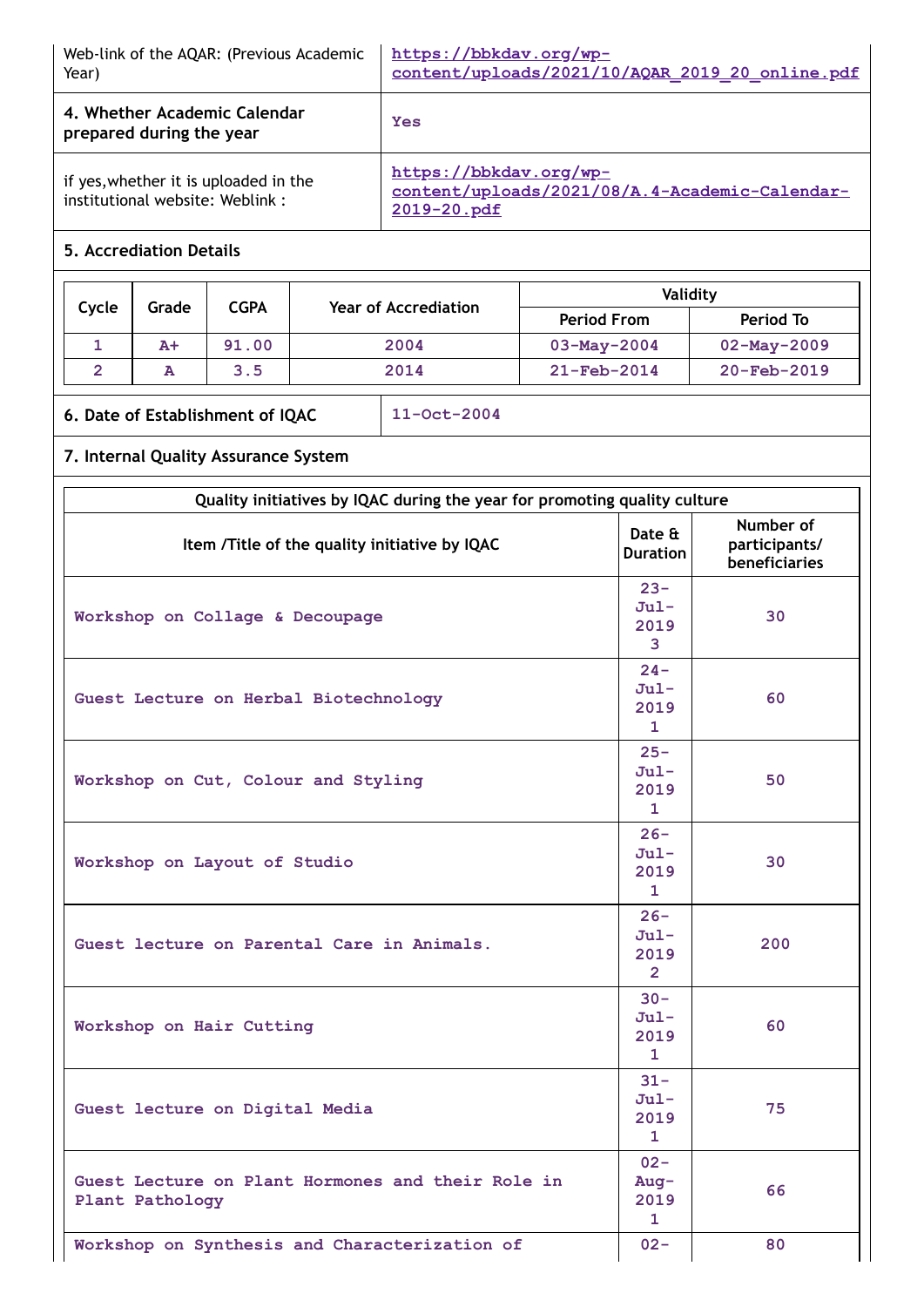| Nanomaterials                                                                                     | $Auq-$<br>2019           |    |
|---------------------------------------------------------------------------------------------------|--------------------------|----|
| Guest Lecture on Radioactivity and Assessments of<br>Radiolofy Risks due to Natural Radioactivity | $02 -$<br>$Auq-$<br>2019 | 90 |

**8. Provide the list of funds by Central/ State Government- UGC/CSIR/DST/DBT/ICMR/TEQIP/World Bank/CPE of UGC etc.**

| Institution/Department/Faculty | <b>Scheme</b>                          | <b>Funding</b><br>Agency | Year of award with<br>duration | Amount   |
|--------------------------------|----------------------------------------|--------------------------|--------------------------------|----------|
| Institution                    | <b>PARAMARSH</b>                       | <b>UGC</b>               | 2019<br>730                    | 1500000  |
| Department of Sciences         | Star Scheme                            | <b>DBT</b>               | 2019<br>365                    | 10300000 |
| Faculty                        | Young Women<br><b>Scientist Scheme</b> | <b>DST</b>               | 2019<br>365                    | 912637   |

## **No Files Uploaded !!!**

| 9. Whether composition of IQAC as per<br>latest NAAC guidelines:                                                   | <b>Yes</b>   |
|--------------------------------------------------------------------------------------------------------------------|--------------|
| Upload latest notification of formation of<br><b>IQAC</b>                                                          | View File    |
| 10. Number of IQAC meetings held<br>during the year:                                                               | $\mathbf{2}$ |
| The minutes of IQAC meeting and<br>compliances to the decisions have been<br>uploaded on the institutional website | Yes          |
| Upload the minutes of meeting and action<br>taken report                                                           | View File    |
| 11. Whether IQAC received funding<br>from any of the funding agency to<br>support its activities during the year?  | <b>No</b>    |

## **12. Significant contributions made by IQAC during the current year(maximum five bullets)**

**• It collaborated with several industries and institutions for providing hands on experience to students. • It organized various webinars, online workshops, online competitions and extension lectures. • It bought new books for enrichment and enhancement of knowledge of library users. • It mobilized research funding.**

### **No Files Uploaded !!!**

**13. Plan of action chalked out by the IQAC in the beginning of the academic year towards Quality Enhancement and outcome achieved by the end of the academic year**

| <b>Plan of Action</b> | Achivements/Outcomes                                    |
|-----------------------|---------------------------------------------------------|
| Department of         | Webinar was organised dedicated to Labour Day on 12-06- |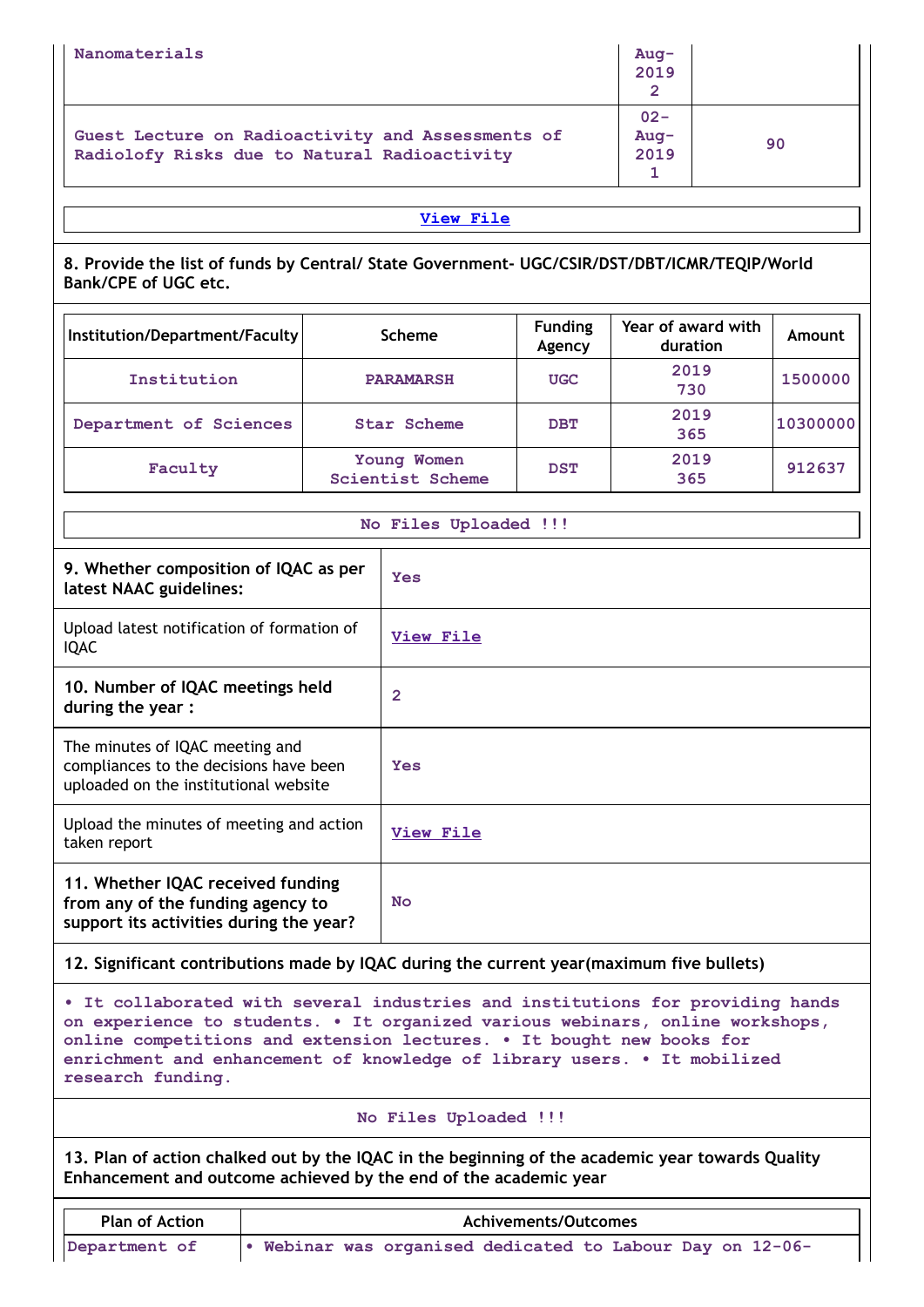| Punjabi planned<br>to organize<br>Webinar                                                             | 2020.                                                                                                                                                                                                                                                                                                                                                                                                                                                                                                                                                                                                                                                                                                                                                                                                                                                                                                                                                                                                                                                                                                                                                                                                                                                                                                                                                                                                                                                                                                                                                                                                                                                                                                                                                                                                                                                                                                                                                                                                                                                                                                                                                                                                                                                                                                                                                                                                                                                                             |
|-------------------------------------------------------------------------------------------------------|-----------------------------------------------------------------------------------------------------------------------------------------------------------------------------------------------------------------------------------------------------------------------------------------------------------------------------------------------------------------------------------------------------------------------------------------------------------------------------------------------------------------------------------------------------------------------------------------------------------------------------------------------------------------------------------------------------------------------------------------------------------------------------------------------------------------------------------------------------------------------------------------------------------------------------------------------------------------------------------------------------------------------------------------------------------------------------------------------------------------------------------------------------------------------------------------------------------------------------------------------------------------------------------------------------------------------------------------------------------------------------------------------------------------------------------------------------------------------------------------------------------------------------------------------------------------------------------------------------------------------------------------------------------------------------------------------------------------------------------------------------------------------------------------------------------------------------------------------------------------------------------------------------------------------------------------------------------------------------------------------------------------------------------------------------------------------------------------------------------------------------------------------------------------------------------------------------------------------------------------------------------------------------------------------------------------------------------------------------------------------------------------------------------------------------------------------------------------------------------|
| Department of<br>Physical<br>Education planned<br>to organize<br>seminars/workshop                    | . Two days Seminar on Physical Fitness was conducted on 20-<br>09-2019 and 21-09-2019 by Mr Vipin Kumar, Physical trainer. .<br>Two days workshop on Self Defence was conducted on 26.09.2019<br>and 27-09-2019 by Mr Laxman Prasad.                                                                                                                                                                                                                                                                                                                                                                                                                                                                                                                                                                                                                                                                                                                                                                                                                                                                                                                                                                                                                                                                                                                                                                                                                                                                                                                                                                                                                                                                                                                                                                                                                                                                                                                                                                                                                                                                                                                                                                                                                                                                                                                                                                                                                                              |
| Department of<br>Mass<br>Communication<br>planned to<br>organize<br>seminars/Guest<br><b>lectures</b> | . Guest lecture on digital media by Munish Devgan, News<br>Anchor, Producer (Dilli Tak) on 31-07-2019. . Guest lecture<br>on "Digital radio" conducted by Ms. Samiksha Narula, RJ Mirchi<br>104.8FM on 13-11-2019. • Guest lecture on citizen amendment<br>act (CAA) conducted by Ms. Kamayani Bali Mahabal, Human<br>rights activist, lawyer, Mumbai on 23-01-2020. . Guest<br>lecture on News Reporting and Editing by Mr. Aseem Bassi,<br>Special Correspondent, ABP Sanjha, Chandigarh on 20-02-2020.<br>. Seminar on Rights and Legal Aid in collaboration with Legal<br>Literacy Club. Mrs. Swaraj Grover, Advocate Navdeep, Mr. R.D.<br>Sharma and inspector Parveen Kumari were the guests for the<br>event on 12-03-2020. . Guest lecture on Audio/Radio<br>techniques by Mr. Amardeep Singh (Broadcast engineer 93.5 FM)<br>on 13-03-2020.                                                                                                                                                                                                                                                                                                                                                                                                                                                                                                                                                                                                                                                                                                                                                                                                                                                                                                                                                                                                                                                                                                                                                                                                                                                                                                                                                                                                                                                                                                                                                                                                                              |
| Department of<br>Zoology planned<br>to organize<br>workshop / Guest<br>lectures                       | • A DBT sponsored guest lecture was organized on "Parental<br>care in Animals" on 26-07-2019. The resource person for the<br>lecture was Dr. Puja Ohri, Associate Professor, Department of<br>Zoology, Guru Nanak Dev University, Amritsar. . A DBT<br>sponsored Guest Lecture was organized on "Women health" on<br>24-9-2019. The resource person for guest lecture was Ms.<br>Minna Bagga, Assistant professor, Department of clinical<br>Nutrition and Dietetics, S.R. Government College for Women,<br>Amritsar. . A DBT sponsored Guest Lecture was organized on<br>"Vermicomposting" at GNDU campus itself on 07-11-2019. The<br>resource person for this workshop was Dr. Arvinder kaur,<br>Professor, Department of Zoology, Guru Nanak Dev University,<br>Amritsar. . A DBT sponsored Guest Workshop was organized on<br>"Vermicomposting" at GNDU campus itself on 07-11-2019. The<br>resource person for this workshop was Dr. Arvinder kaur,<br>Professor, Department of Zoology, Guru Nanak Dev University,<br>Amritsar. . A DBT sponsored guest lecture was organized on<br>"Neuropsychiatric disorders" on 07-02-2020. The resource<br>person for this lecture was Dr. Harjot singh Makkar, famous<br>Neuropsychiatrist of Amritsar. . A DBT sponsored Guest<br>Lecture was organized on "Prevention and Management of<br>Deafness" on 18-2-2020. The resource person for guest lecture<br>was Dr. Karunesh gupta renowned ENT surgeon of Amritsar. . A<br>DBT sponsored quest lecture was organized on "Fundamentals<br>and Applied Nematology" on 25-02-2020. The resource person<br>for the lecture was Dr. Puja Ohri, Associate Professor,<br>Department of Zoology, Guru Nanak Dev University, Amritsar. .<br>A DBT sponsored one day Workshop was organized on<br>"Fundamentals and Applied Nematology" on 25-02-2020. The<br>resource person for the lecture was Dr. Puja Ohri, Associate<br>Professor, Department of Zoology, Guru Nanak Dev University,<br>Amritsar. . A workshop was organized on "CPR in Medical<br>Emergencies'' on 02-03-2020. The resource person for the<br>lecture was Dr. Raman Chatrath, Anaesthetist. . A lecture was<br>organized on "CPR in Medical Emergencies'' on 02-03-2020. The<br>resource person for the lecture was Dr. Raman Chatrath,<br>Anaesthetist. . A workshop was organized on "PATHOLOGY'' on<br>03-03-2020. The resource person for the lecture was Dr. Robin<br>Tuli, Pathologist, Tuli Diagnostics, Asr. |
| Department of                                                                                         | • A two-day long workshop was held by the team of experts<br>Design planned to from Usha Sewing Machines for the students of B.D.V sem and                                                                                                                                                                                                                                                                                                                                                                                                                                                                                                                                                                                                                                                                                                                                                                                                                                                                                                                                                                                                                                                                                                                                                                                                                                                                                                                                                                                                                                                                                                                                                                                                                                                                                                                                                                                                                                                                                                                                                                                                                                                                                                                                                                                                                                                                                                                                        |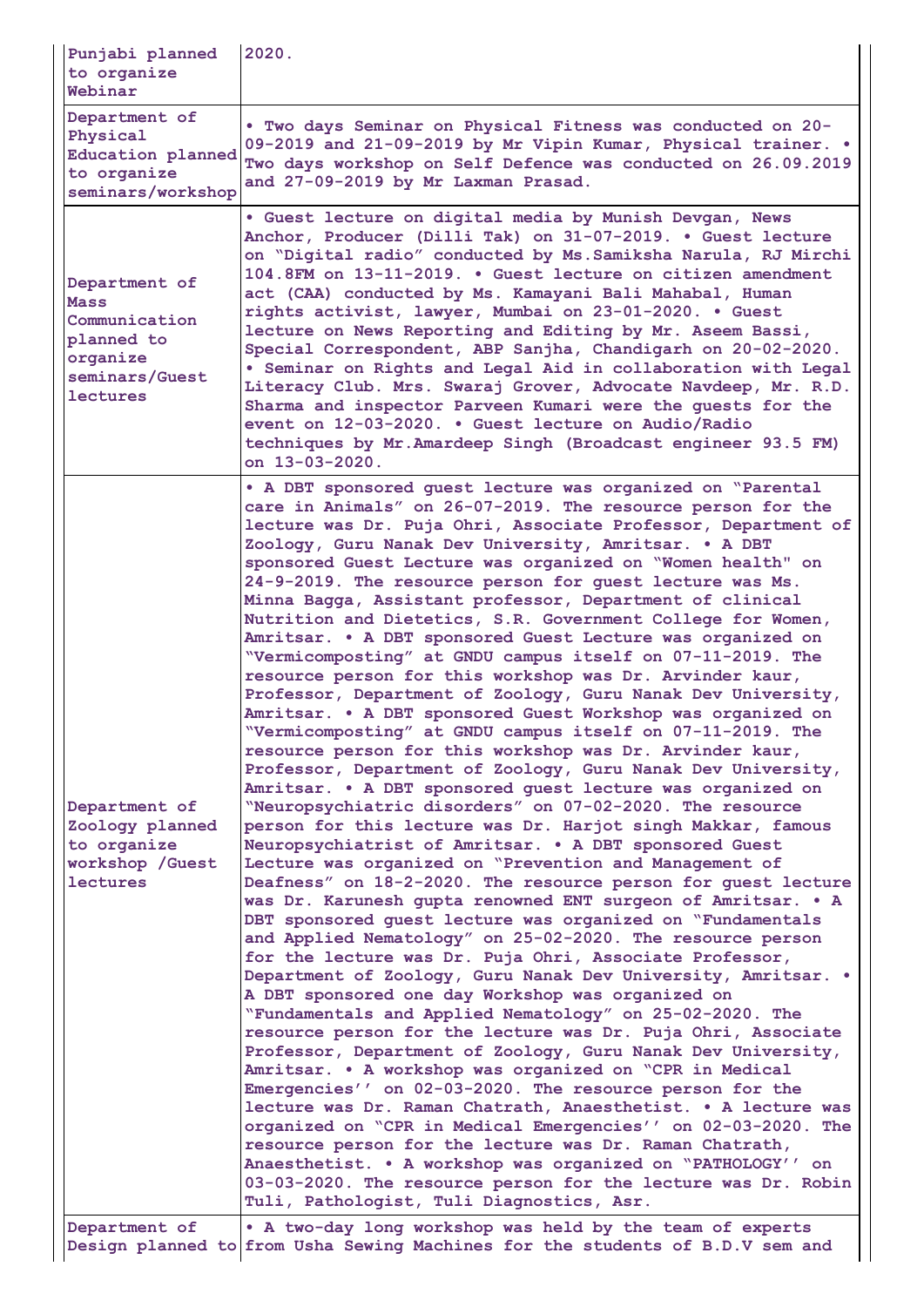| organize<br>workshops                                                                                  | B.Voc. Fashion technology on 20-09-2019 and 21-09-2019. The<br>students were introduced with the latest sewing machines like<br>"Wonder stitch plus" and "Dream maker". Approx. 72 students<br>participated and gained knowledge about the features, working<br>and usability of the above machines. . A two-day long<br>workshop on Thread Embroidery was held for the students of<br>B.D.V sem to teach them about basics of machine, types of<br>stitches and its working on 23-09-2019 and 24-09-2019. Almost<br>32 students participated and made beautiful designs in<br>machine embroidery. . A two-day workshop was organised on 25-<br>09-2019 and 26-09-2019 by Resource person Mrs. Rupa Sharma<br>for the students of B.D.V sem. They were taught about various<br>techniques of handling colours to create beautiful motifs by<br>making use of various techniques. Later a similar workshop<br>was also held for the students of B.D. VIIth sem. on 07-10-<br>2019 and 09-10-2019. . On 07-10-2019 a Workshop was held for<br>the students of B.D. III sem. by the Resource Person Mrs.<br>Bharti. 23 students learnt the techniques of wax application<br>and colour mixing to create beautiful samples of Batik<br>painting in the lab. . An online workshop involving all the<br>students of B.D. and B.Voc . Fashion Technology and staff of<br>the Design Dept. was organised by Mrs. Mandeep Kaur, head<br>Dept. of Design on4th April 2020 about how to prepare Face<br>Masks from left over pieces of cloth at home as during Corona<br>Times as it was the need of the hour. About 115 students were<br>involved and later prepared 4000 Masks and distributed among<br>the needy.                                                                                                                                                                                                                                                                                                                                                                                                                                                                                                 |
|--------------------------------------------------------------------------------------------------------|-----------------------------------------------------------------------------------------------------------------------------------------------------------------------------------------------------------------------------------------------------------------------------------------------------------------------------------------------------------------------------------------------------------------------------------------------------------------------------------------------------------------------------------------------------------------------------------------------------------------------------------------------------------------------------------------------------------------------------------------------------------------------------------------------------------------------------------------------------------------------------------------------------------------------------------------------------------------------------------------------------------------------------------------------------------------------------------------------------------------------------------------------------------------------------------------------------------------------------------------------------------------------------------------------------------------------------------------------------------------------------------------------------------------------------------------------------------------------------------------------------------------------------------------------------------------------------------------------------------------------------------------------------------------------------------------------------------------------------------------------------------------------------------------------------------------------------------------------------------------------------------------------------------------------------------------------------------------------------------------------------------------------------------------------------------------------------------------------------------------------------------------------------------------------------------------------------------|
| Department of<br>Commerce and<br><b>Business</b><br>Administration<br>planned to<br>organize<br>series | . A guest Lecture on Mock Assessment Series delivered by Mr.<br>Manish Mahajan (Retail trainer under PM KVY Project) on 11-<br>08-2019. Mr. Mahajan guided students about selling and<br>merchandising skills. . A workshop on Customer Complaint<br>Handling Procedure by Mr. Manish Mahajan (Retail trainer<br>under PM KVY Project) on 12-08-2019. . A quest Lectures on<br>workshops/lecture Team/Org. Dynamics by Dr. Prabhdeep Kaur, Assistant Professor,<br>UFS Dept., GNDU on 14-08-2019 . A workshop on Live Trading by<br>Dr. Jaspal Singh (Professor, Head of UFS dept, GNDU) AND Dr.<br>Siddharth Seth (Portfolio Manager) on 05-10-2019 to make<br>students aware of trading on the stock exchange. . A guest<br>Lecture on Retail Shopper Behaviour on 01-03-2020. The<br>lecture was delivered by Harvinder Singh (Retail trainer).<br>Mr. Singh guided the students regarding shopping behavior of<br>consumers. . A workshop on Time Value of Money which was<br>conducted by Vineet Khurana, Financial Planner at Kapil<br>Khurana Financial & Risk Solutions Private Limited, Amritsar)<br>on 02-03-2020. • A workshop on GST which was conducted by CA<br>Vinamar Gupta for the students on 02-03-2020. Mr. Gupta<br>explained various implications of GST. The workshop focused on<br>how GST brings uniformity in the taxation process and helps<br>in eliminating the cascading effect of tax. . An interactive<br>session on Budget 2020-21 on 04-03-2020. The event covered<br>different activities like Group Discussions and Multimedia<br>presentations on Budget. At the outset, Mr. Deepak Khullar,<br>Assistant Professor, Department of Commerce apprised the<br>students about the basic concept and idea behind budget<br>making and its presentation. It was followed by a live<br>session on budget 2020-21. . A workshop on SIP conducted by<br>Mr. Mukesh Kumar (Financial Analyst, NJ Wealth) on 04-03-<br>2020. Mr. Kumar guided students regarding the CORPUS fund and<br>how to calculate returns in SIP. . A workshop on Digital<br>Marketing on 05-03-2020 conducted by Sugandh Khanna (CACMS<br>Institute). Mrs. Khanna explained the designing, maintenance |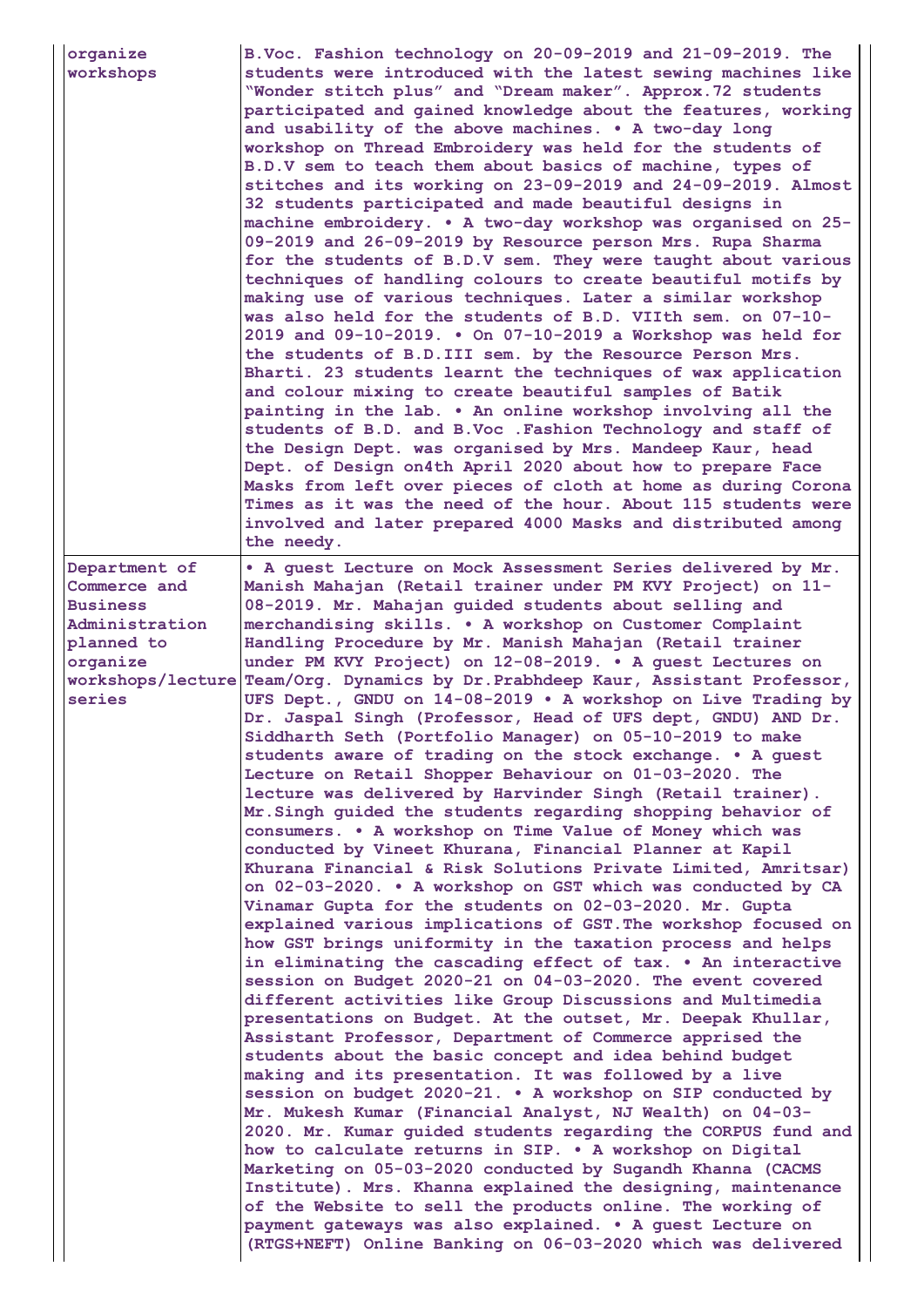|                                                                                    | by Mr. Jasbir Singh (PNB Retired Manager). Mr. Singh made<br>students aware of benefits of using NEFT and RTGS for<br>transferring funds. . A workshop on Quick books on 11-03-2020<br>which was conducted by Ms. Samriti (CACMS Institute). She<br>guided about new online accounting software used for managing<br>a small business, paying bills, and payroll functions. .<br>Financial Analyst, Mr. Rasmeet was invited to conduct a<br>workshop on Goal Setting on Online Trading on 11-03-2020.<br>Students were made aware of Demat accounts, different buy<br>orders, etc. . A workshop on Retail Accounting by CA Rohit<br>Narang on 12-03-2020. Mr. Narang instructed the students<br>regarding accounting software available for retailers. .<br>Puneet Arora (Manager BIBA) was invited on 13-03-2020 to<br>deliver a lecture on Retail Practices.                                                                                                                                                                                                                                                                                                                                                                                                                                                                                                                                                                                                                                                                                                                                                                                                                                                                                                                                                                                                                                                                                                                                                                                                                                                                                                                                                                                                                                                                                                                                                                                                                                                                                                                  |
|------------------------------------------------------------------------------------|---------------------------------------------------------------------------------------------------------------------------------------------------------------------------------------------------------------------------------------------------------------------------------------------------------------------------------------------------------------------------------------------------------------------------------------------------------------------------------------------------------------------------------------------------------------------------------------------------------------------------------------------------------------------------------------------------------------------------------------------------------------------------------------------------------------------------------------------------------------------------------------------------------------------------------------------------------------------------------------------------------------------------------------------------------------------------------------------------------------------------------------------------------------------------------------------------------------------------------------------------------------------------------------------------------------------------------------------------------------------------------------------------------------------------------------------------------------------------------------------------------------------------------------------------------------------------------------------------------------------------------------------------------------------------------------------------------------------------------------------------------------------------------------------------------------------------------------------------------------------------------------------------------------------------------------------------------------------------------------------------------------------------------------------------------------------------------------------------------------------------------------------------------------------------------------------------------------------------------------------------------------------------------------------------------------------------------------------------------------------------------------------------------------------------------------------------------------------------------------------------------------------------------------------------------------------------------|
| Department of<br>Geography & TTM<br>planned to<br>conduct guest<br><b>lectures</b> | . A guest lecture was organised by the department of Tourism<br>and Geography on 04-09-2019 in which Mr. Raja Sadhukhan HR<br>Manager TAJ Swarna, Amritsar, was the chief guest along with<br>Ms. Gursheen Kaur HR executive. The theme of the seminar was<br>career opportunities in hospitality industry in which the<br>chief quest delivered the lecture on various career options<br>available in tourism and hospitality sector. It was<br>informative session for one and all and students gained<br>immense knowledge from this lecture.                                                                                                                                                                                                                                                                                                                                                                                                                                                                                                                                                                                                                                                                                                                                                                                                                                                                                                                                                                                                                                                                                                                                                                                                                                                                                                                                                                                                                                                                                                                                                                                                                                                                                                                                                                                                                                                                                                                                                                                                                                |
| Department of<br>Home Science<br>planned to<br>conduct<br>workshops.               | . A workshop on "Advance Sewing Techniques" was organised on<br>24-08-2019 for the students of M. Sc. Fashion Designing Sem-I<br>and PGDGCFD Sem I on 24-08-2019. An expert Mr. Jobanpreet<br>Singh From 'USHA' conducted the workshop and introduced 'USHA<br>WONDER STITCH PLUS' machine which was fully automatic.<br>Demonstration on Ruffle Stitch, Gathering Stitch, Beading<br>Stitch, Darning Stitch was given in the workshop. .<br>Celebrating the Poshan Month on 24-09-2019, Dept. of H.Sc.<br>and Life Sciences held a lecture on Women Health. Ms. Minna<br>Bagga, Asst. Prof. H.Sc., SR Govt College, Amritsar delivered<br>a lecture on calcium and Vitamin D for women. Students of<br>Home Science and Science attended the lecture. • A workshop<br>on jewellery making was organized for the students of M.Sc<br>Fashion Designing on 4-10-2019 & 05-10-2019. International<br>artisans Mrs. Kahakashan and Mr. Usama from Delhi conducted<br>the workshop. Different types of neckpieces and earrings from<br>crystals, beads, bones and wires were Demonstrated to the<br>students. . Two day workshop on 11.10.2019 and 16.10.2019 in<br>P.G. Dept of Home Science and Fashion Designing on 'Tapestry-<br>A Woven Art', conducted by Dr. Rakhi Mehta, Head BD department<br>of HMV, Jalandhar for the students of M.Sc (FD) Sem-III. The<br>resource person explained that tapestry is the woven art that<br>has been known since centuries in diverse cultures. The<br>origin of this art is dedicated to French weavers. The<br>students were given demonstration on different types of<br>Knotting, Weaving, Braiding and Plaiting used for Tapestry<br>weaving. They got technical know-how of designing wall panels<br>that initiated the revival of this faded art. The inspiration<br>for this artistic work was taken from scenes depicting<br>nature, abstract as well as geometrical motifs. . A workshop<br>on fabric painting was held in the dept. for the Students of<br>PG Diploma GC& FD Sem-I, on 18-10-2019. The workshop was<br>conducted by Mrs. Rupa, a freelance artist and teacher at<br>D.A.V. Public School, Attari. During the workshop students<br>learnt different techniques of Fabric painting and<br>incorporated these on stoles and cushions. . A Workshop on<br>'Gond Art' was held in the Dept. for the students of M.Sc.<br>FD&M Sem-I on 24-10-2019. The workshop was conducted by Mrs.<br>Ashia, freelancer and fashion Designer from Mumbai. During<br>the workshop she introduced various techniques involved in |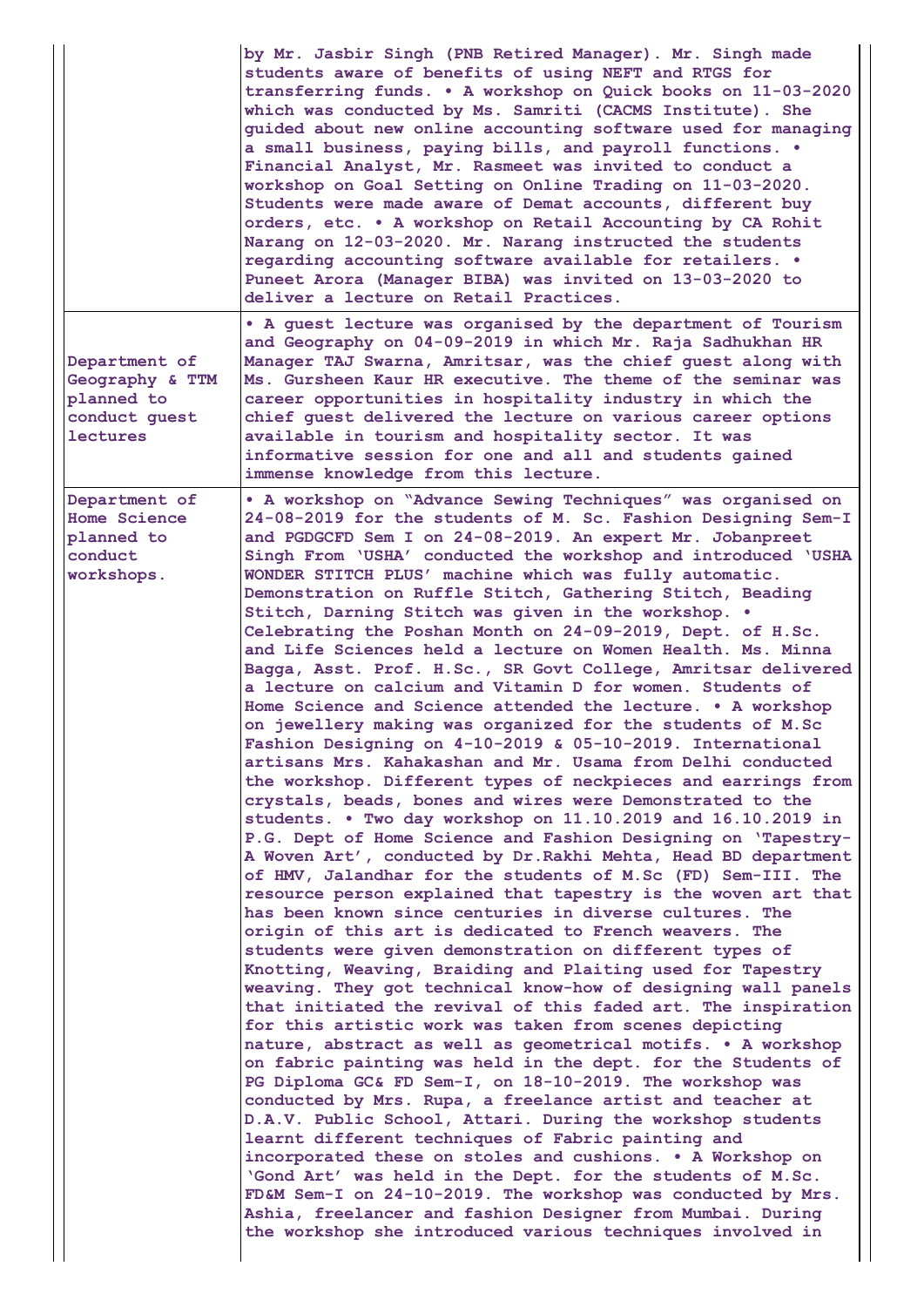|                                                                       | the Gond art forms. Students actively participated in<br>workshop and prepared wall panels in Gond art. . A two day<br>craft workshop was organized in the PG dept. of Home Science<br>and Fashion Design, BBK DAV College for Women, Amritsar on<br>14-02-2020 and 15-02-2020 for the students of BA (Home<br>Science) Sem-II and Sem IV. Mrs. Kanchan Arora a freelancer<br>was the resource person. The workshop was very informative<br>and enriched with novel techniques of Hand paintings, Stencil<br>painting and talavera paintings. Students painted dupattas,<br>suits, t-shirts, table mats, table runners, coasters etc<br>using fabric paints, neon shades, mod podge                                                                                                                                                                                                                                                                                                                                                                                                                                                                                                                                                                                                                                                                                                                                                                                                                                                                                                                                                                                                                                                                                                                                                                                                       |
|-----------------------------------------------------------------------|-------------------------------------------------------------------------------------------------------------------------------------------------------------------------------------------------------------------------------------------------------------------------------------------------------------------------------------------------------------------------------------------------------------------------------------------------------------------------------------------------------------------------------------------------------------------------------------------------------------------------------------------------------------------------------------------------------------------------------------------------------------------------------------------------------------------------------------------------------------------------------------------------------------------------------------------------------------------------------------------------------------------------------------------------------------------------------------------------------------------------------------------------------------------------------------------------------------------------------------------------------------------------------------------------------------------------------------------------------------------------------------------------------------------------------------------------------------------------------------------------------------------------------------------------------------------------------------------------------------------------------------------------------------------------------------------------------------------------------------------------------------------------------------------------------------------------------------------------------------------------------------------|
| planned to<br>conduct guest<br>lectures and<br>training<br>programme. | • A lecture was organised in college on 26.08.2019 to create<br>awareness about rain water harvesting. The College estate<br>officer Mr Rattanjit Singh gave a live demonstration of the<br>rain water harvesting technique which is being adopted in the<br>college. . A two-week long 'Female Tourist Guide'- Training<br>Programme, in collaboration with the Department of Women and<br>Child Development, Punjab, for 300 girls under the Beti<br>Bachao Beti Padhao Scheme. The training programme was<br>inaugurated by Mr. Shiv Dular Singh Dhillon, Deputy<br>Commissioner, in the college premises. The scheme aims at<br>imparting training to girls who wish to make a career in the<br>tourism industry. Addressing the students, Mr. Shiv Dular<br>Department of NSS Singh Dhillon, Deputy Commissioner, highlighted the<br>significant role that a tourist guide plays and also urged<br>them to undertake a thorough research of the holy city,<br>Amritsar. During the second day of the event, a series of<br>lectures on tourism, history of Amritsar and communication<br>skills were given by Mr. Surinder Kochhar (eminent<br>historian), Dr. Rupinder Kaur (Department of Punjabi) and Mr.<br>Deepak Khullar (PG Department of Commerce). Principal Dr.<br>Pushpinder Walia acknowledged the zeal of the Deputy<br>Commissioner in the empowerment of women. She emphasised the<br>relevance of this training programme since Amritsar has<br>acquired the status of being an international tourist<br>destination. Sh. Sudarshan Kapoor, Chairman, LMC, presented a<br>vote of thanks and encouraged the students for active<br>participation. Mrs. Harpreet Bhullar, Community Development<br>Officer, Punjab Heritage Tourism Promotion Board also graced<br>the occasion. The programme was widely attended by the<br>faculty and the students of the college. |
| Department of<br>IQAC planned to<br>conduct<br>Conference.            | BBK DAV College organized a two day ICSSR sponsored<br>International Conference 'Kudrat ke Sab Bandey' - Reflections<br>on the Life and Legacy of Guru Nanak Dev ji in the<br>Contemporary Context. To commemorate the 550th birth<br>anniversary of Guru Nanak Dev ji, BBKDAV College for Women<br>organized a twoday ICSSR sponsored International Conference<br>'Kudrat ke Sab Bandey' - Reflections on the life and legacy<br>of Guru Nanak Dev Ji in the Contemporary Context on 29th and<br>30th January, 2020. The aim of the conference was to provide<br>a platform to academicians and researchers to exchange ideas<br>on Guru Nanak's teachings and to explore the relevance of His<br>teachings in the contemporary era. The conference commenced<br>with a devotional walk in which students and staff of the<br>college led the delegates to the auditorium while reciting<br>Guru Nanak's hymns. While delivering the keynote address,<br>Prof. Dr. Harmohinder Singh Bedi, Chancellor, Central<br>University of Himachal Pradesh, Dharamshala, shared his view<br>about the diversity in Guru Nanak's bani as it contains<br>traces of Sanskrit Grammar, Marathi, Rajasthani, Islamic and<br>many more languages. He further added that diversity of Asian<br>culture as well as Indian culture can well be understood by<br>studying Gurbani and Guru Nanak's teachings. He also                                                                                                                                                                                                                                                                                                                                                                                                                                                                                        |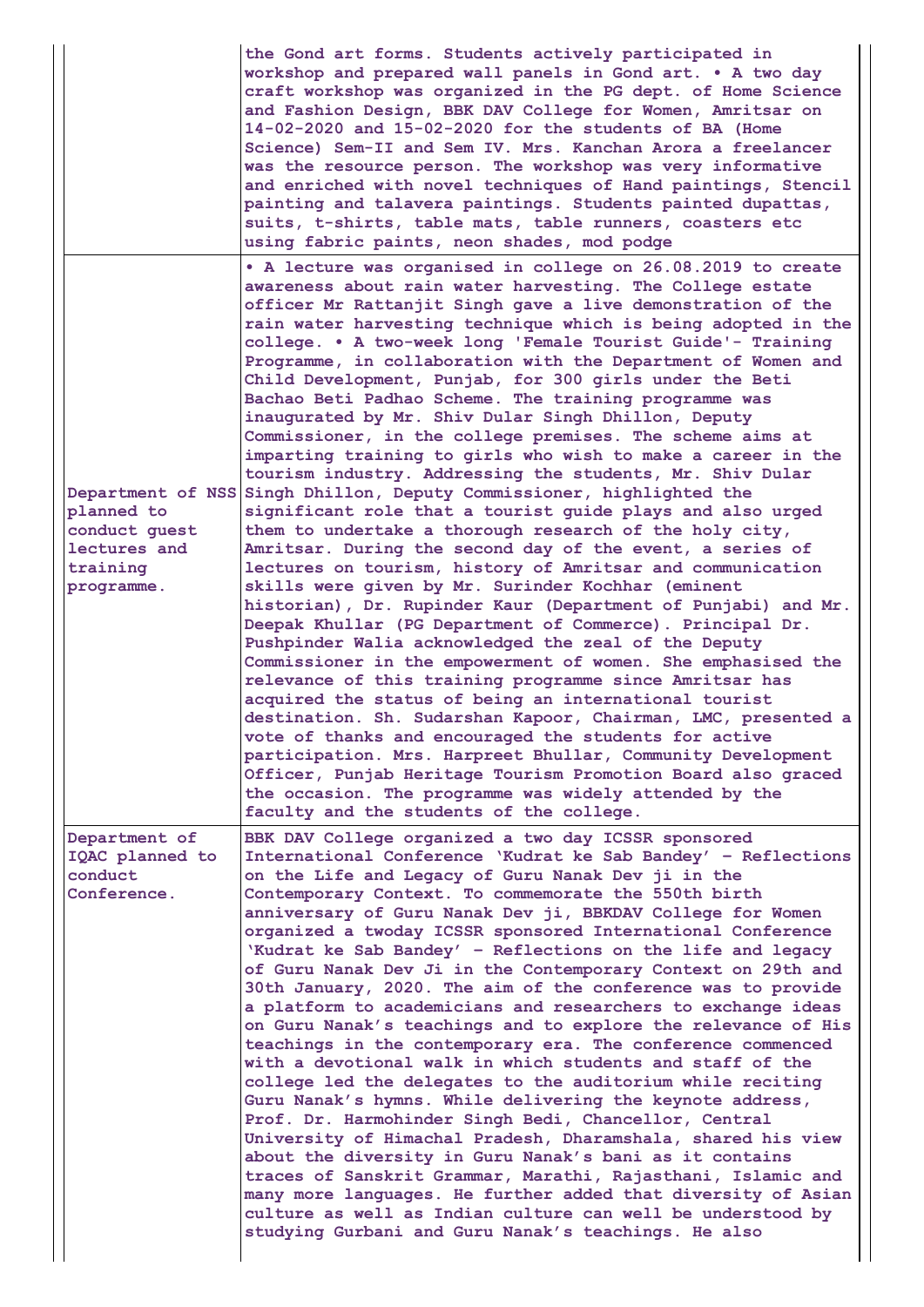| emphasized on the three principles of Guru Nanak i.e. kirat   |
|---------------------------------------------------------------|
| karo, naam japo and vand shakko. The first technical session  |
| of the conference was chaired by Hon'ble Dr. Ramesh Arya. Dr. |
| Alonzo L. Gaskill, Professor from Brigham Young University,   |
| USA presented a paper titled 'Guru Nanak's Vision of God'. In |
| his paper, he said that Guru Nanak's vision of oneness helped |
| Christianity to unite and follow the faith called 'God is     |
| One'. Maulana Syed Athar Hussain Dehlavi, Chairman "Anjuman   |
| MinhazeRasool", New Delhi presented his paper titled 'Baba    |
| Nanak ka Roohani Paigam Insaniyat ke liye'. He said that Guru |
| Nanak Dev ji shackled the age old chains of inequality by     |
| introducing langar the concept of community kitchen where a   |
| free meal is served to all without distinction of religion,   |
| caste, gender, economic status and ethnicity. Dr. Taunalyn    |
| Rutherford, Adjunct Professor, Religious Education, Brigham   |
| Young University, USA expressed her views on 'Guru Nanak's    |
| Significance for Women 550 years later: An invitation to      |
| conversation'. In her paper she appreciated the status of     |
| women in Sikhism and said that Sikhism is one of the few      |
| religions which talked about the equality of women in         |
| society. Ms. Jeannette Schiwek Kleijweg, Intergrational       |
| teacher for Children with ADHS, Eberhard Ludwig School,       |
| Ludwigsburg, Germany presented paper on 'Guru Nanak Dev Ji    |
| and Joseph Smith Sikhism and the Church of Jesus Christ of    |
| Latter day Saints'. She threw light on the Udasis taken by    |
| Guru Nanak Dev Ji and she said that there is a need to open   |
| up ourselves for each other's religion. Ras Vigrah Das, a     |
| spiritual teacher from ISKCON expressed his views on 'Kudrat  |
| ke Sab Bandey'.                                               |

| <b>View File</b>                                                                                                        |                                                                                                                                                                                                                                                                                                                                                                                                                                                                                                                                                                                |  |  |  |  |
|-------------------------------------------------------------------------------------------------------------------------|--------------------------------------------------------------------------------------------------------------------------------------------------------------------------------------------------------------------------------------------------------------------------------------------------------------------------------------------------------------------------------------------------------------------------------------------------------------------------------------------------------------------------------------------------------------------------------|--|--|--|--|
| 14. Whether AQAR was placed before<br>statutory body?                                                                   | N <sub>O</sub>                                                                                                                                                                                                                                                                                                                                                                                                                                                                                                                                                                 |  |  |  |  |
| 15. Whether NAAC/or any other<br>accredited body(s) visited IQAC or<br>interacted with it to assess the<br>functioning? | N <sub>O</sub>                                                                                                                                                                                                                                                                                                                                                                                                                                                                                                                                                                 |  |  |  |  |
| 16. Whether institutional data<br>submitted to AISHE:                                                                   | <b>Yes</b>                                                                                                                                                                                                                                                                                                                                                                                                                                                                                                                                                                     |  |  |  |  |
| Year of Submission                                                                                                      | 2020                                                                                                                                                                                                                                                                                                                                                                                                                                                                                                                                                                           |  |  |  |  |
| Date of Submission                                                                                                      | $03 - \text{Mar} - 2020$                                                                                                                                                                                                                                                                                                                                                                                                                                                                                                                                                       |  |  |  |  |
| 17. Does the Institution have<br><b>Management Information System?</b>                                                  | Yes                                                                                                                                                                                                                                                                                                                                                                                                                                                                                                                                                                            |  |  |  |  |
| If yes, give a brief descripiton and a list of<br>modules currently operational (maximum<br>500 words)                  | The college has operationalized Management<br>Information System (MIS), in the form of BSIM<br>(Bitfield Solutions Institute Management<br>System), ALICE and Hostel Management system. At<br>present, operational Modules of BSIM comprise<br>General Office Management System, Fee<br>Management System, House Test Management,<br>Accounts management, Payroll Management,<br>Library Management and Examination Management.<br>In addition to BSIM, the college has the<br>integrated library automation software named<br>ALICE as well. It has been exclusively utilized |  |  |  |  |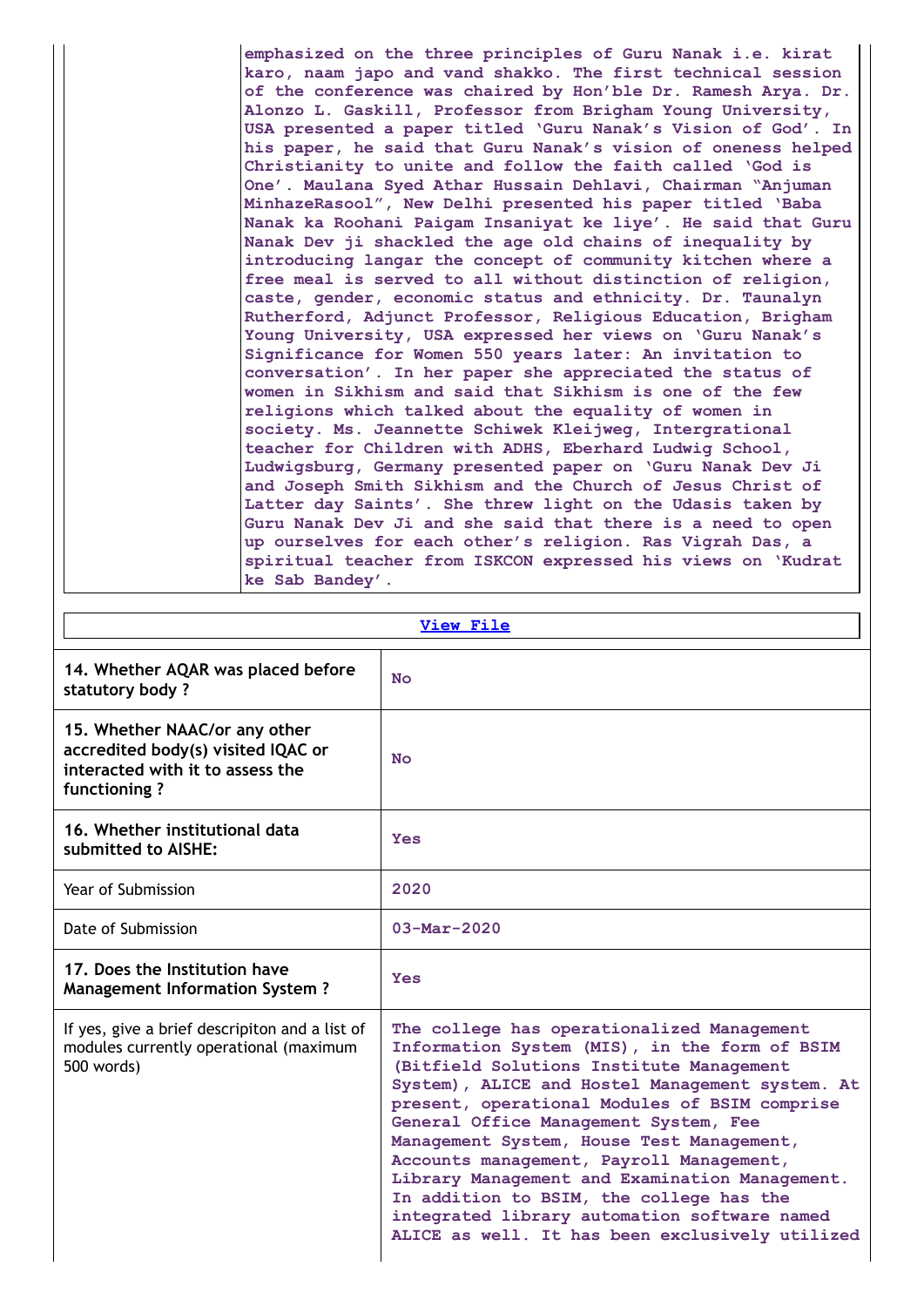**for the development and support of advanced knowledge, content and integrated library management solutions. Currently, operational modules of the software are inquiry, email support, management, circulation, acquisitions, periodicals, inventory, reports system and supports. College also uses Hostel Management System to deal with the information of hostellers. Its presently operational modules include Student ID and Visitor ID.**

### Part B

## **CRITERION I – CURRICULAR ASPECTS**

### **1.1 – Curriculum Planning and Implementation**

1.1.1 – Institution has the mechanism for well planned curriculum delivery and documentation. Explain in 500 words

**The college has evolved an efficacious mechanism for curriculum delivery under the supervision of Dean Academics. The faculty members of each department meet at the beginning of each academic session for term-wise allocation of syllabus assignments, contents, fix dates for the term-end tests and prepare the teaching module of that session. At the beginning of each academic year, every faculty member familiarizes the students with study plan and reading lists for each course. Text books and reference books are also recommended. As and when necessary, notes are also provided. These study plans are adhered to, so that the student is able to determine, with a degree of clarity, what portion of the curriculum will be delivered within the specified time frame. Eighty per cent of the syllabus is covered before the commencement of house tests during each semester. Rest of the syllabus is covered after the house tests and before the final exams. Besides traditional lectures and seminars, infrastructure for the use of ICT in classrooms, like power point presentations, smart boards and audio-visual support are all available to make the delivery of the curriculum enabling and interesting for the students. Besides, students are also acquainted with books, e-journals and e-resources available online on NPTL portal as well as in the library. The answer scripts of mid-term tests are shown to the students and they are guided to work on their shortcomings. Films based on novels and dramas prescribed in the syllabus are also shown to students by the Department of English on the projectors. Similarly, various departments of the college organize industrial visits and collaborate with industry so as to provide practical exposure to the students with respect to different contents of the curriculum. Some departments also organize exhibitions to give practical experience to their students on different aspects of curriculum. Seminars, workshops and conferences are also organized from time to time to impart hands-on experience to students. Students of Multimedia video the main events of the college and thus practically implement various contents of their curriculum. Similarly, students of Departments of Home Science and Design make costumes for participants of the youth festival. Students of Journalism & Mass Communication are practically trained about their curriculum contents by arranging work for them as trainee journalists, radio jockeys and content writers.**

| 1.1.2 - Certificate/ Diploma Courses introduced during the academic year |                                                                    |                                 |                                 |  |                                            |                              |  |  |  |
|--------------------------------------------------------------------------|--------------------------------------------------------------------|---------------------------------|---------------------------------|--|--------------------------------------------|------------------------------|--|--|--|
| Certificate                                                              | <b>Diploma</b><br><b>Courses</b>                                   | Dates of<br><b>Introduction</b> | Duration                        |  | Focus on<br>employability/entrepreneurship | <b>Skill</b><br>Development  |  |  |  |
| Nil                                                                      | Nil                                                                | Nil                             |                                 |  | Nil                                        | Nil                          |  |  |  |
|                                                                          | 1.2 - Academic Flexibility                                         |                                 |                                 |  |                                            |                              |  |  |  |
|                                                                          | 1.2.1 - New programmes/courses introduced during the academic year |                                 |                                 |  |                                            |                              |  |  |  |
|                                                                          | <b>Programme/Course</b>                                            |                                 | <b>Programme Specialization</b> |  |                                            | <b>Dates of Introduction</b> |  |  |  |
|                                                                          |                                                                    |                                 |                                 |  |                                            |                              |  |  |  |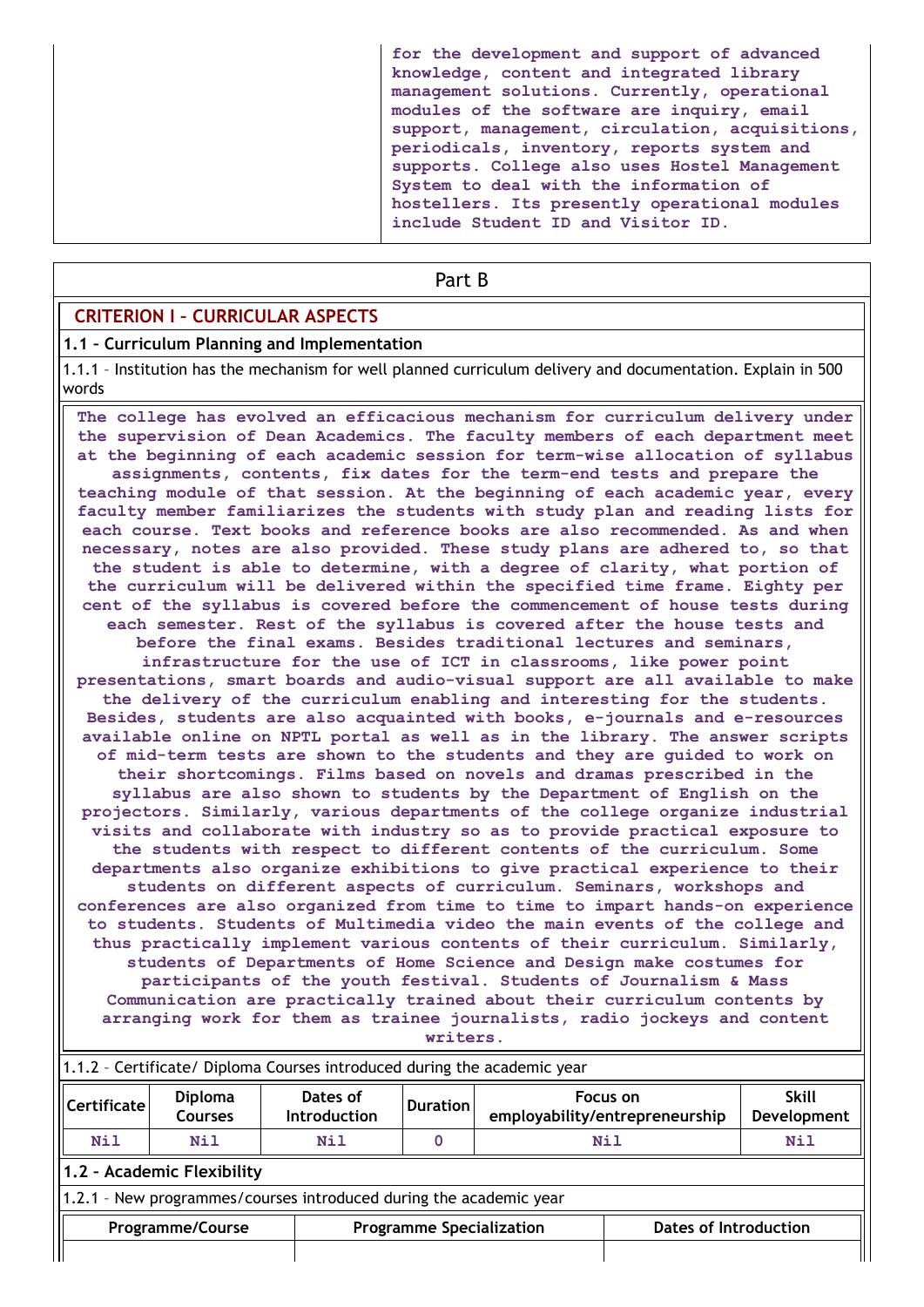| 11/06/2019<br><b>Financial Services</b><br><b>BCom</b>                                                                                                                                                                                                                                                                                                                                                    |                                                                                                                                                                          |                                    |                             |             |    |                                                                                                              |  |  |
|-----------------------------------------------------------------------------------------------------------------------------------------------------------------------------------------------------------------------------------------------------------------------------------------------------------------------------------------------------------------------------------------------------------|--------------------------------------------------------------------------------------------------------------------------------------------------------------------------|------------------------------------|-----------------------------|-------------|----|--------------------------------------------------------------------------------------------------------------|--|--|
| No file uploaded.                                                                                                                                                                                                                                                                                                                                                                                         |                                                                                                                                                                          |                                    |                             |             |    |                                                                                                              |  |  |
|                                                                                                                                                                                                                                                                                                                                                                                                           | 1.2.2 - Programmes in which Choice Based Credit System (CBCS)/Elective course system implemented at the<br>affiliated Colleges (if applicable) during the academic year. |                                    |                             |             |    |                                                                                                              |  |  |
| Name of programmes adopting<br><b>CBCS</b>                                                                                                                                                                                                                                                                                                                                                                |                                                                                                                                                                          |                                    | Programme<br>Specialization |             |    | Date of implementation of CBCS/Elective Course<br>System                                                     |  |  |
| <b>Nill</b>                                                                                                                                                                                                                                                                                                                                                                                               |                                                                                                                                                                          |                                    | <b>NA</b>                   |             |    | Nill                                                                                                         |  |  |
| 1.2.3 - Students enrolled in Certificate/ Diploma Courses introduced during the year                                                                                                                                                                                                                                                                                                                      |                                                                                                                                                                          |                                    |                             |             |    |                                                                                                              |  |  |
|                                                                                                                                                                                                                                                                                                                                                                                                           |                                                                                                                                                                          |                                    |                             | Certificate |    | <b>Diploma Course</b>                                                                                        |  |  |
|                                                                                                                                                                                                                                                                                                                                                                                                           | Number of Students                                                                                                                                                       |                                    |                             | Nil         |    | Nil                                                                                                          |  |  |
| 1.3 - Curriculum Enrichment                                                                                                                                                                                                                                                                                                                                                                               |                                                                                                                                                                          |                                    |                             |             |    |                                                                                                              |  |  |
| 1.3.1 - Value-added courses imparting transferable and life skills offered during the year                                                                                                                                                                                                                                                                                                                |                                                                                                                                                                          |                                    |                             |             |    |                                                                                                              |  |  |
| <b>Value Added Courses</b>                                                                                                                                                                                                                                                                                                                                                                                |                                                                                                                                                                          |                                    | Date of Introduction        |             |    | <b>Number of Students Enrolled</b>                                                                           |  |  |
| Nil                                                                                                                                                                                                                                                                                                                                                                                                       |                                                                                                                                                                          |                                    | <b>Nill</b>                 |             |    | Nill                                                                                                         |  |  |
|                                                                                                                                                                                                                                                                                                                                                                                                           |                                                                                                                                                                          |                                    | No file uploaded.           |             |    |                                                                                                              |  |  |
| 1.3.2 - Field Projects / Internships under taken during the year                                                                                                                                                                                                                                                                                                                                          |                                                                                                                                                                          |                                    |                             |             |    |                                                                                                              |  |  |
| Project/Programme<br><b>Title</b>                                                                                                                                                                                                                                                                                                                                                                         |                                                                                                                                                                          | <b>Programme Specialization</b>    |                             |             |    | No. of students enrolled for Field Projects /<br>Internships                                                 |  |  |
| <b>BA</b>                                                                                                                                                                                                                                                                                                                                                                                                 |                                                                                                                                                                          |                                    | Tourism & Travel Management |             | 19 |                                                                                                              |  |  |
| <b>MTTM</b>                                                                                                                                                                                                                                                                                                                                                                                               |                                                                                                                                                                          |                                    | Tourism & Travel Management |             | 6  |                                                                                                              |  |  |
| <b>BFA</b>                                                                                                                                                                                                                                                                                                                                                                                                |                                                                                                                                                                          | Painting                           |                             |             | 6  |                                                                                                              |  |  |
| <b>BCom</b>                                                                                                                                                                                                                                                                                                                                                                                               |                                                                                                                                                                          | Commerce                           |                             |             |    | 10                                                                                                           |  |  |
| <b>BA</b>                                                                                                                                                                                                                                                                                                                                                                                                 |                                                                                                                                                                          | <b>Home Science</b>                |                             |             |    | 11                                                                                                           |  |  |
| <b>BDes</b>                                                                                                                                                                                                                                                                                                                                                                                               |                                                                                                                                                                          |                                    | Fashion, Textile, Interior  |             |    | 33                                                                                                           |  |  |
| BA (Journalism)                                                                                                                                                                                                                                                                                                                                                                                           |                                                                                                                                                                          | Journalism & Mass<br>Communication |                             |             |    | 9                                                                                                            |  |  |
| <b>BSc</b>                                                                                                                                                                                                                                                                                                                                                                                                |                                                                                                                                                                          | Zoology                            | Biotechnology / Botany /    |             |    | 42                                                                                                           |  |  |
| <b>BDes</b>                                                                                                                                                                                                                                                                                                                                                                                               | Multimedia                                                                                                                                                               |                                    |                             |             |    | 7                                                                                                            |  |  |
| <b>MDes</b>                                                                                                                                                                                                                                                                                                                                                                                               |                                                                                                                                                                          | Multimedia                         |                             |             |    | 7                                                                                                            |  |  |
|                                                                                                                                                                                                                                                                                                                                                                                                           |                                                                                                                                                                          |                                    | <b>View File</b>            |             |    |                                                                                                              |  |  |
| 1.4 - Feedback System                                                                                                                                                                                                                                                                                                                                                                                     |                                                                                                                                                                          |                                    |                             |             |    |                                                                                                              |  |  |
| 1.4.1 - Whether structured feedback received from all the stakeholders.                                                                                                                                                                                                                                                                                                                                   |                                                                                                                                                                          |                                    |                             |             |    |                                                                                                              |  |  |
| <b>Students</b>                                                                                                                                                                                                                                                                                                                                                                                           |                                                                                                                                                                          |                                    |                             |             |    | Yes                                                                                                          |  |  |
| <b>Teachers</b>                                                                                                                                                                                                                                                                                                                                                                                           |                                                                                                                                                                          |                                    |                             |             |    | Yes                                                                                                          |  |  |
| <b>Employers</b>                                                                                                                                                                                                                                                                                                                                                                                          |                                                                                                                                                                          |                                    |                             |             |    | Yes                                                                                                          |  |  |
| Alumni                                                                                                                                                                                                                                                                                                                                                                                                    |                                                                                                                                                                          |                                    |                             |             |    | Yes                                                                                                          |  |  |
| Parents                                                                                                                                                                                                                                                                                                                                                                                                   |                                                                                                                                                                          |                                    |                             |             |    | Yes                                                                                                          |  |  |
| (maximum 500 words)                                                                                                                                                                                                                                                                                                                                                                                       |                                                                                                                                                                          |                                    |                             |             |    | 1.4.2 - How the feedback obtained is being analyzed and utilized for overall development of the institution? |  |  |
| <b>Feedback Obtained</b>                                                                                                                                                                                                                                                                                                                                                                                  |                                                                                                                                                                          |                                    |                             |             |    |                                                                                                              |  |  |
| Different stakeholders including staff, students, alumni and parents provide<br>feedback to the college. Dean (Academics), Dean (Students Welfare) and IQAC<br>function as a team to analyze this feedback, ascertain the areas to work on<br>and thus prepare a blueprint for the holistic growth of the institution. The<br>Principal also gets involved and suggests potential areas of upgrading. She |                                                                                                                                                                          |                                    |                             |             |    |                                                                                                              |  |  |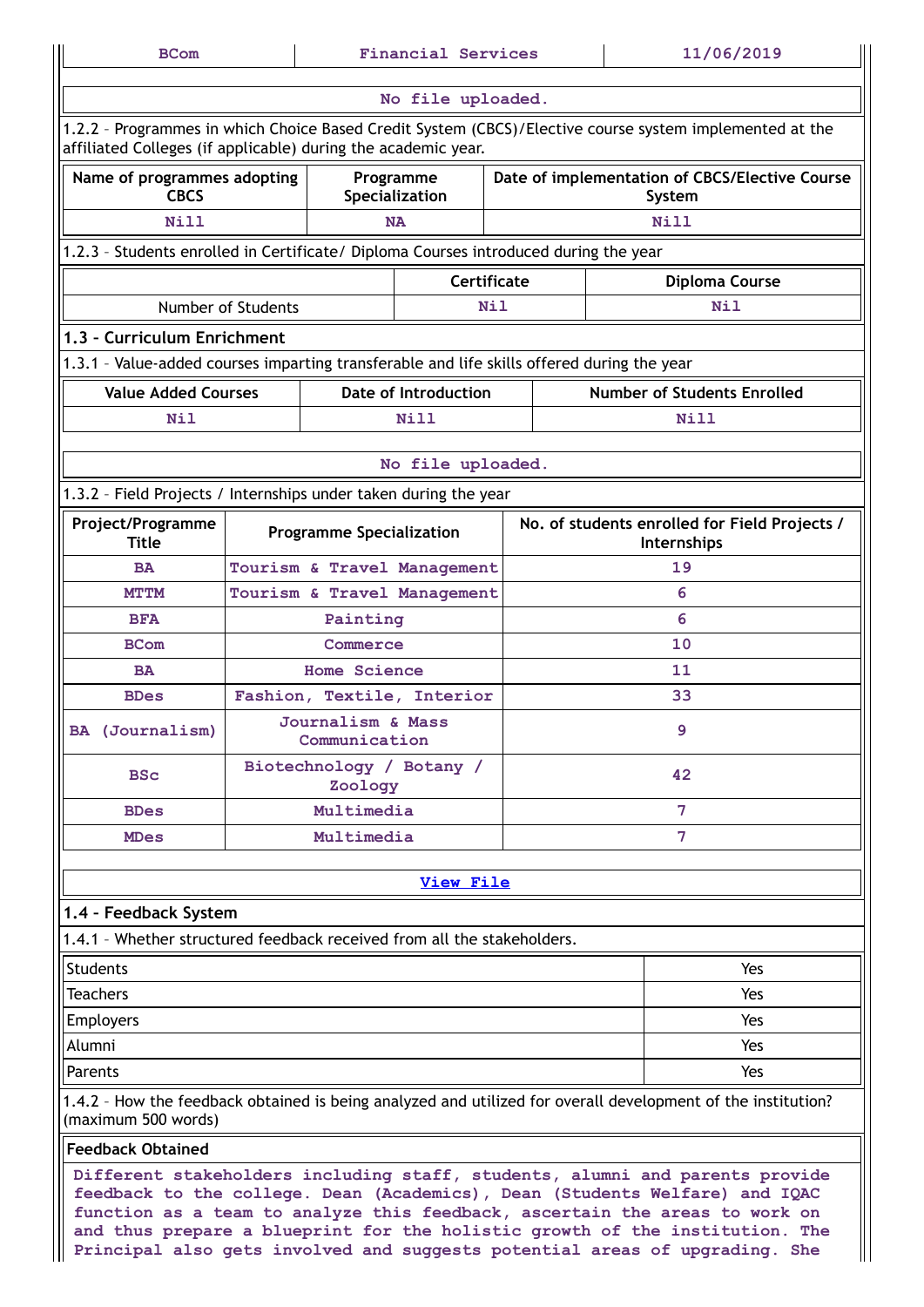**also motivates the team to find out specific areas where growth is required. Assessment of all college programmes with the respective stake-holders is conducted. Feedback obtained from all stake holders is utilized at the time of developing the curriculum. Once the curriculum is chalked out, it is discussed in the meetings of Board of Studies and faculty meetings of the affiliating university so as to revise and update the syllabus as well as introduce new programmes according to the current market demands as and when required. New subjects and courses are also introduced in sync with the mood of the job market. The feedback offered by the employers about the programmes are given due significance and accordingly, the contents of the programmes are modified or revised through the meetings of Board of Studies and faculty meetings of the affiliating university. Students' feedback on curriculum is utilized while framing and revising the syllabus. The feedback of the alumni, on designing curriculum catering to the global standards and trends, is given due weightage. On the feedback of students and teachers, physical infrastructure is added for the efficacious curriculum delivery. Apart from this, new books, e-journals and e-resources are added based on feedback obtained from all stake holders.**

## **CRITERION II – TEACHING- LEARNING AND EVALUATION**

### **2.1 – Student Enrolment and Profile**

| Name of the<br>Programme  | <b>Programme Specialization</b>         | Number of seats<br>available | Number of<br><b>Application received</b> | <b>Students</b><br><b>Enrolled</b> |
|---------------------------|-----------------------------------------|------------------------------|------------------------------------------|------------------------------------|
| <b>BA</b><br>(Journalism) | Journalism & Mass<br>Communication      | 40                           | 32                                       | 32                                 |
| <b>BBA</b>                | Business Admn.                          | 120                          | 75                                       | 75                                 |
| <b>BCom</b>               | Honours                                 | 150                          | 21                                       | 21                                 |
| <b>BCom</b>               | Pass Course                             | 450                          | 164                                      | 164                                |
| <b>BSc</b>                | Biotechnology                           | 40                           | $12 \overline{ }$                        | 12                                 |
| <b>BVoc</b>               | <b>Fashion Technology</b>               | 50                           | 50                                       | 50                                 |
| <b>BVoc</b>               | Beauty & Fitness                        | 50                           | 51                                       | 51                                 |
| <b>BCA</b>                | Computer Applications                   | 180                          | 88                                       | 88                                 |
| <b>BDes</b>               | Fashion, Textile,<br>Interior Designing | 90                           | 48                                       | 48                                 |
| <b>MCom</b>               | Commerce                                | 60                           | 44                                       | 44                                 |

#### **[View](https://assessmentonline.naac.gov.in/public/Postacc/Demand_ratio/12574_Demand_ratio_1630148042.xlsx) File**

## **2.2 – Catering to Student Diversity**

2.2.1 – Student - Full time teacher ratio (current year data)

| Year | Number of<br>students<br>enrolled in the<br>institution<br>(UG) | Number of<br>students<br>institution (PG) | Number of fulltime<br><b>UG</b> courses | Number of fulltime<br>  teachers available in the $ $ teachers available in the $ $<br>$\mid$ enrolled in the $\mid$ institution teaching only $\mid$ institution teaching only $\mid$<br><b>PG</b> courses | Number of<br>teachers<br>teaching both<br><b>UG and PG</b><br>courses |
|------|-----------------------------------------------------------------|-------------------------------------------|-----------------------------------------|-------------------------------------------------------------------------------------------------------------------------------------------------------------------------------------------------------------|-----------------------------------------------------------------------|
| 2019 | 2867                                                            | 344                                       | 96                                      |                                                                                                                                                                                                             | 73                                                                    |

### **2.3 – Teaching - Learning Process**

2.3.1 – Percentage of teachers using ICT for effective teaching with Learning Management Systems (LMS), Elearning resources etc. (current year data)

| Number of<br>Teachers on<br>Roll | Number of teachers<br>using ICT (LMS, e-<br>Resources) | <b>ICT Tools and</b><br>resources<br>available | Number of ICT<br>enabled<br>Classrooms | <b>Numberof</b><br>smart<br>classrooms | <b>IE-resources and</b><br>Itechniques used |
|----------------------------------|--------------------------------------------------------|------------------------------------------------|----------------------------------------|----------------------------------------|---------------------------------------------|
| 193                              | 193                                                    | 13                                             | 43                                     | 35                                     | 19                                          |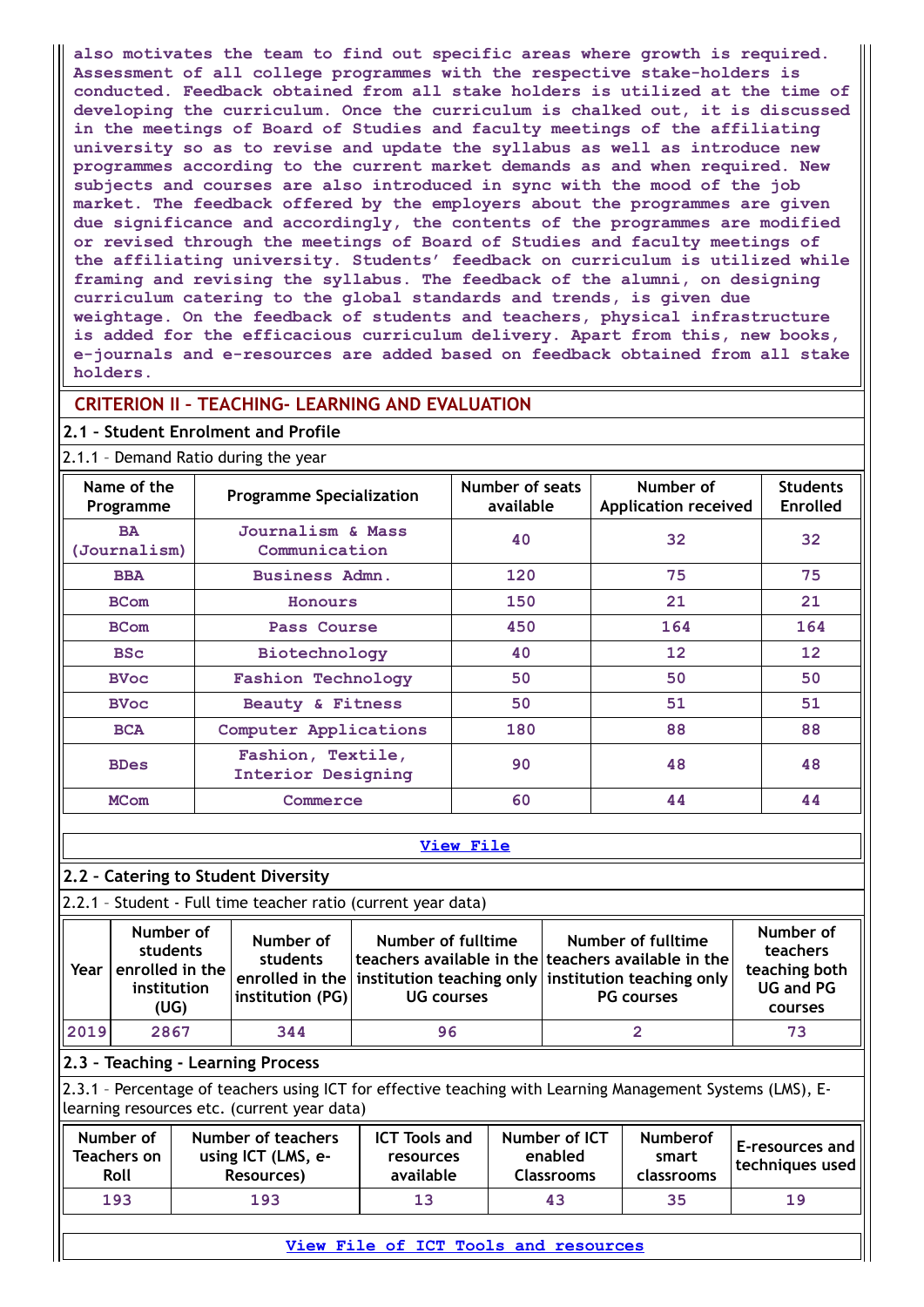| View File of E-resources and techniques used<br>2.3.2 - Students mentoring system available in the institution? Give details. (maximum 500 words)                                                                                                    |                                                                                                                                                                                                                                                                                                                                                                                                                                                                                                                                                                                                                                                                                                                                                                                                   |  |                            |                     |  |                                                                                                                                                                                                                                          |  |                             |  |  |
|------------------------------------------------------------------------------------------------------------------------------------------------------------------------------------------------------------------------------------------------------|---------------------------------------------------------------------------------------------------------------------------------------------------------------------------------------------------------------------------------------------------------------------------------------------------------------------------------------------------------------------------------------------------------------------------------------------------------------------------------------------------------------------------------------------------------------------------------------------------------------------------------------------------------------------------------------------------------------------------------------------------------------------------------------------------|--|----------------------------|---------------------|--|------------------------------------------------------------------------------------------------------------------------------------------------------------------------------------------------------------------------------------------|--|-----------------------------|--|--|
|                                                                                                                                                                                                                                                      | It is fairly clear that our nation's future depends on the existence of a strong higher education system that<br>provides learning opportunities at every level throughout life. As educators, we have a responsibility to<br>prepare students to be active participants in the global society. Planned mentoring programmes and strategies<br>have been effective in responding to these challenges when implemented with a broad flexible framework and<br>accompanied by a clearly stated program mission, goals and objectives. Mentoring is one of the most effective<br>tools that can be used to enhance the level of consciousness in working and promoting retention of students.<br>Following are some important clubs, committees and departments with respective mentor mentee ratio: |  |                            |                     |  |                                                                                                                                                                                                                                          |  |                             |  |  |
|                                                                                                                                                                                                                                                      | Number of students enrolled in the institution<br>Number of fulltime teachers<br><b>Mentor: Mentee Ratio</b>                                                                                                                                                                                                                                                                                                                                                                                                                                                                                                                                                                                                                                                                                      |  |                            |                     |  |                                                                                                                                                                                                                                          |  |                             |  |  |
|                                                                                                                                                                                                                                                      | 1:19<br>3211<br>171                                                                                                                                                                                                                                                                                                                                                                                                                                                                                                                                                                                                                                                                                                                                                                               |  |                            |                     |  |                                                                                                                                                                                                                                          |  |                             |  |  |
|                                                                                                                                                                                                                                                      | 2.4 - Teacher Profile and Quality                                                                                                                                                                                                                                                                                                                                                                                                                                                                                                                                                                                                                                                                                                                                                                 |  |                            |                     |  |                                                                                                                                                                                                                                          |  |                             |  |  |
|                                                                                                                                                                                                                                                      | 2.4.1 - Number of full time teachers appointed during the year                                                                                                                                                                                                                                                                                                                                                                                                                                                                                                                                                                                                                                                                                                                                    |  |                            |                     |  |                                                                                                                                                                                                                                          |  |                             |  |  |
|                                                                                                                                                                                                                                                      | No. of sanctioned<br>positions                                                                                                                                                                                                                                                                                                                                                                                                                                                                                                                                                                                                                                                                                                                                                                    |  | No. of filled<br>positions | Vacant<br>positions |  | Positions filled during the<br>current year                                                                                                                                                                                              |  | No. of faculty with<br>Ph.D |  |  |
|                                                                                                                                                                                                                                                      | 50                                                                                                                                                                                                                                                                                                                                                                                                                                                                                                                                                                                                                                                                                                                                                                                                |  | 26                         | 24                  |  | <b>Nill</b>                                                                                                                                                                                                                              |  | 13                          |  |  |
|                                                                                                                                                                                                                                                      |                                                                                                                                                                                                                                                                                                                                                                                                                                                                                                                                                                                                                                                                                                                                                                                                   |  |                            |                     |  | 2.4.2 - Honours and recognition received by teachers (received awards, recognition, fellowships at State,<br>National, International level from Government, recognised bodies during the year)                                           |  |                             |  |  |
| Name of full time<br>teachers receiving<br>Year<br>Name of the award, fellowship, received from Government or<br>awards from state<br><b>of</b><br><b>Designation</b><br>recognized bodies<br>level, national level,<br>Award<br>international level |                                                                                                                                                                                                                                                                                                                                                                                                                                                                                                                                                                                                                                                                                                                                                                                                   |  |                            |                     |  |                                                                                                                                                                                                                                          |  |                             |  |  |
| 2020                                                                                                                                                                                                                                                 | Dr. Pushpinder<br>Walia                                                                                                                                                                                                                                                                                                                                                                                                                                                                                                                                                                                                                                                                                                                                                                           |  | Principal                  |                     |  | Honoured by District administrator for<br>exceptional services in the field of<br>education, and award a certificate of<br>appreciation by the Deputy Commissioner,<br>Amritsar during Republic day celebrations on<br>26th January 2020 |  |                             |  |  |
| 2019                                                                                                                                                                                                                                                 | Dr. Pushpinder<br>Walia                                                                                                                                                                                                                                                                                                                                                                                                                                                                                                                                                                                                                                                                                                                                                                           |  | Principal                  |                     |  | Honoured by District Governor (2019-2020)<br>Rotary District 3070 for community services.                                                                                                                                                |  |                             |  |  |
| 2020                                                                                                                                                                                                                                                 | Dr. Pushpinder<br>Walia                                                                                                                                                                                                                                                                                                                                                                                                                                                                                                                                                                                                                                                                                                                                                                           |  | Principal                  |                     |  | Honoured by Rotary Club, Amritsar cantt. on<br>25th August 2019 for contribution in the field<br>of Education                                                                                                                            |  |                             |  |  |
| 2020                                                                                                                                                                                                                                                 | Dr. Rashmi Kalia                                                                                                                                                                                                                                                                                                                                                                                                                                                                                                                                                                                                                                                                                                                                                                                  |  | Assistant<br>Professor     |                     |  | Educational Excellence in Higher Education                                                                                                                                                                                               |  |                             |  |  |
| 2020                                                                                                                                                                                                                                                 | Dr. Lalit Gopal                                                                                                                                                                                                                                                                                                                                                                                                                                                                                                                                                                                                                                                                                                                                                                                   |  | Assistant<br>Professor     |                     |  | Artist of the Year "2020" Award                                                                                                                                                                                                          |  |                             |  |  |
| 2020                                                                                                                                                                                                                                                 | Dr. Lalit Gopal                                                                                                                                                                                                                                                                                                                                                                                                                                                                                                                                                                                                                                                                                                                                                                                   |  | Assistant<br>Professor     |                     |  | International Art Exhibition on Covid-19 Best<br>Entry Award Form Indian Royal Academy Art and<br>Culture                                                                                                                                |  |                             |  |  |
| 2020                                                                                                                                                                                                                                                 | Dr. Lalit Gopal                                                                                                                                                                                                                                                                                                                                                                                                                                                                                                                                                                                                                                                                                                                                                                                   |  | Assistant<br>Professor     |                     |  | Excellence Awards by International Online Art<br>Exhibition/ Competition 2020                                                                                                                                                            |  |                             |  |  |
| 2020                                                                                                                                                                                                                                                 | Dr. Jaspreet<br><b>Bedi</b>                                                                                                                                                                                                                                                                                                                                                                                                                                                                                                                                                                                                                                                                                                                                                                       |  | Assistant<br>Professor     |                     |  | Best Paper Presentation Award May 2020                                                                                                                                                                                                   |  |                             |  |  |
| 2019                                                                                                                                                                                                                                                 | Ms. Sweety Bala                                                                                                                                                                                                                                                                                                                                                                                                                                                                                                                                                                                                                                                                                                                                                                                   |  | Assistant<br>Professor     |                     |  | Guest of Honour on 7-8 December 2019<br>organization by Japan Shotkan Karate<br>organization (Punjab)                                                                                                                                    |  |                             |  |  |
| 2019                                                                                                                                                                                                                                                 | Dr. Nidhi<br>Aggarwal                                                                                                                                                                                                                                                                                                                                                                                                                                                                                                                                                                                                                                                                                                                                                                             |  | Assistant<br>Professor     |                     |  | Teacher's Award of Excellence by Rotary Club<br>Amritsar Cantt.                                                                                                                                                                          |  |                             |  |  |
|                                                                                                                                                                                                                                                      |                                                                                                                                                                                                                                                                                                                                                                                                                                                                                                                                                                                                                                                                                                                                                                                                   |  |                            |                     |  | <b>View File</b>                                                                                                                                                                                                                         |  |                             |  |  |
|                                                                                                                                                                                                                                                      | 2.5 - Evaluation Process and Reforms                                                                                                                                                                                                                                                                                                                                                                                                                                                                                                                                                                                                                                                                                                                                                              |  |                            |                     |  |                                                                                                                                                                                                                                          |  |                             |  |  |
|                                                                                                                                                                                                                                                      |                                                                                                                                                                                                                                                                                                                                                                                                                                                                                                                                                                                                                                                                                                                                                                                                   |  |                            |                     |  |                                                                                                                                                                                                                                          |  |                             |  |  |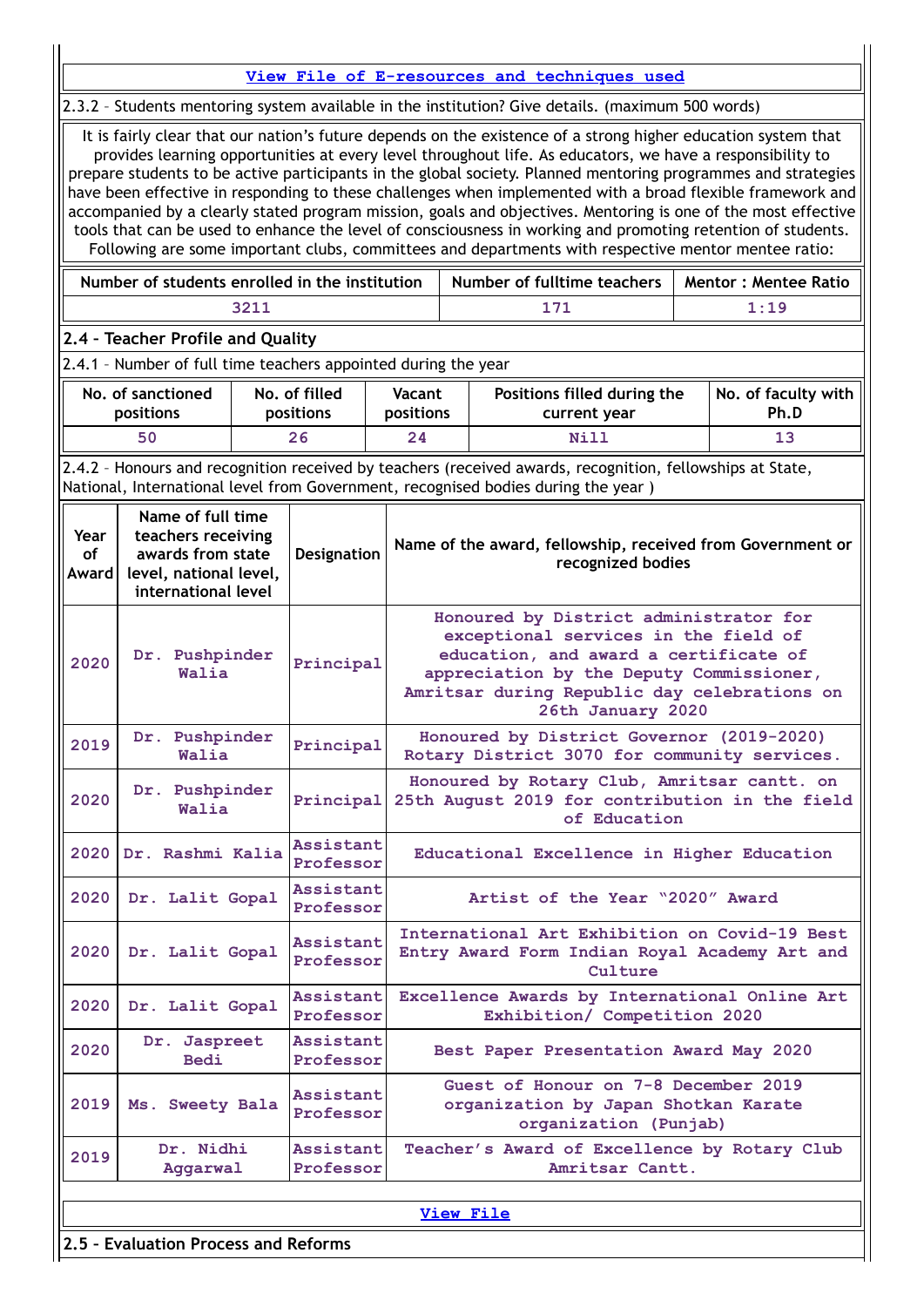| <b>Name</b> | Programme   Programme   Semester /<br>Code | year         | Last date of the last semester-<br>end/ year-end examination | Date of declaration of results of<br>semester-end/ year- end examination |
|-------------|--------------------------------------------|--------------|--------------------------------------------------------------|--------------------------------------------------------------------------|
| <b>BCA</b>  |                                            | I            | 11/11/2019                                                   | 25/02/2020                                                               |
| <b>BBA</b>  |                                            | $\mathbf v$  | 11/11/2019                                                   | 04/03/2020                                                               |
| <b>BBA</b>  |                                            | III          | 11/11/2019                                                   | 27/02/2020                                                               |
| <b>BBA</b>  |                                            | T            | 11/11/2019                                                   | 14/02/2020                                                               |
| <b>BCom</b> |                                            | $\mathbf v$  | 11/11/2019                                                   | 11/03/2020                                                               |
| <b>BCom</b> |                                            | III          | 11/11/2019                                                   | 06/03/2020                                                               |
| <b>BCom</b> |                                            | I            | 11/11/2019                                                   | 25/02/2020                                                               |
| <b>BA</b>   |                                            | $\mathbf{v}$ | 11/11/2019                                                   | 16/03/2020                                                               |
| <b>BA</b>   |                                            | III          | 11/11/2019                                                   | 11/03/2020                                                               |
| <b>BA</b>   |                                            | T            | 11/11/2019                                                   | 03/03/2020                                                               |

2.5.1 – Number of days from the date of semester-end/ year- end examination till the declaration of results during the year

## **[View](https://assessmentonline.naac.gov.in/public/Postacc/Evaluation/12574_Evaluation_1630149511.xlsx) File**

2.5.2 – Reforms initiated on Continuous Internal Evaluation(CIE) system at the institutional level (250 words)

**BBK DAV College for Women, Amritsar, an affiliated institution of GNDU, is obliged to implement all directives of the University regarding continuous internal Evaluation. The college has adopted a method of assessing the academic performance of students on continuous basis. There is complete transparency in the internal assessment performed as per the criterion adopted by the university. At the beginning of the semester, faculty members inform the students about various components in the assessment process during the semester. The internal assessment test schedules are prepared as per university norms and communicated to the students well in advance. The corrected answer scripts at random are verified by HOD to ensure the standard evaluation process. Continuous assessment evaluation in theory subjects: • As per GNDU regulations, one internal midterm exams are conducted every semester. • Special tests for slow learners. • Assignments are given for practice and to check the concept clarity of students • The students are informed about their mistakes and guided to improve their performance in final examinations. • Every student is encouraged to give presentations in the classrooms. Continuous assessment evaluation in practical subjects: • Students are provided with the problems which they need to solve in their practical labs. • Students have to prepare the file of experiments given to them during semester along with their solutions. • The file is evaluated by the teachers many times during the semester and at the end of the semester final practical exam is conducted by the university. Feedback by the college monitoring committee • The college has a system of student feedback which facilitates effective implementation of evaluation process. • Student feedback data is available on college website for all stakeholders . • To ensure transparency, the system of evaluation is effectively implemented.**

2.5.3 – Academic calendar prepared and adhered for conduct of Examination and other related matters (250 words)

**Date-Event 13-07-2019-Session start, Havan 02-08-2019-Guest lecture (Biology) 03-08-2019-Havan in hostel new session 06-08-2019-Two day Media Fest (PG department of Journalism and Communication 09-08-2019-Teej celebration 14-08- 2019-Swachhta Pakhwara 16-08-2019-Fresher's fiesta 'Nav Bahaar-2019' 30-08- 2019-Havan Yajna to celebrate Janamastmi 10-09-2019-50th Annual Awards Day 17- 09-2019-3 day Cleanliness Environmental Sustainable Development Camp 18-09- 2019-Mangal Kamna Diwas 19-09-2019-Workshop on Synthesis and Characterization of Nanoparticles 20-09-2019-Workshop on Interesting Aspects of Physics 21-09- 2019-Guest Lecture (Botany Department) 25-09-2019-DBT sponsored Guest Lecture 30-09-2019-Guest Lecture (Physics Department) 09-10-2019-Two day Self Defence Program (Physical education Department) 11-10-2019-Seminar on MOOCs 18-10- 2019-Two day workshop on Content Management System 19-10-2019-Havan yajna to**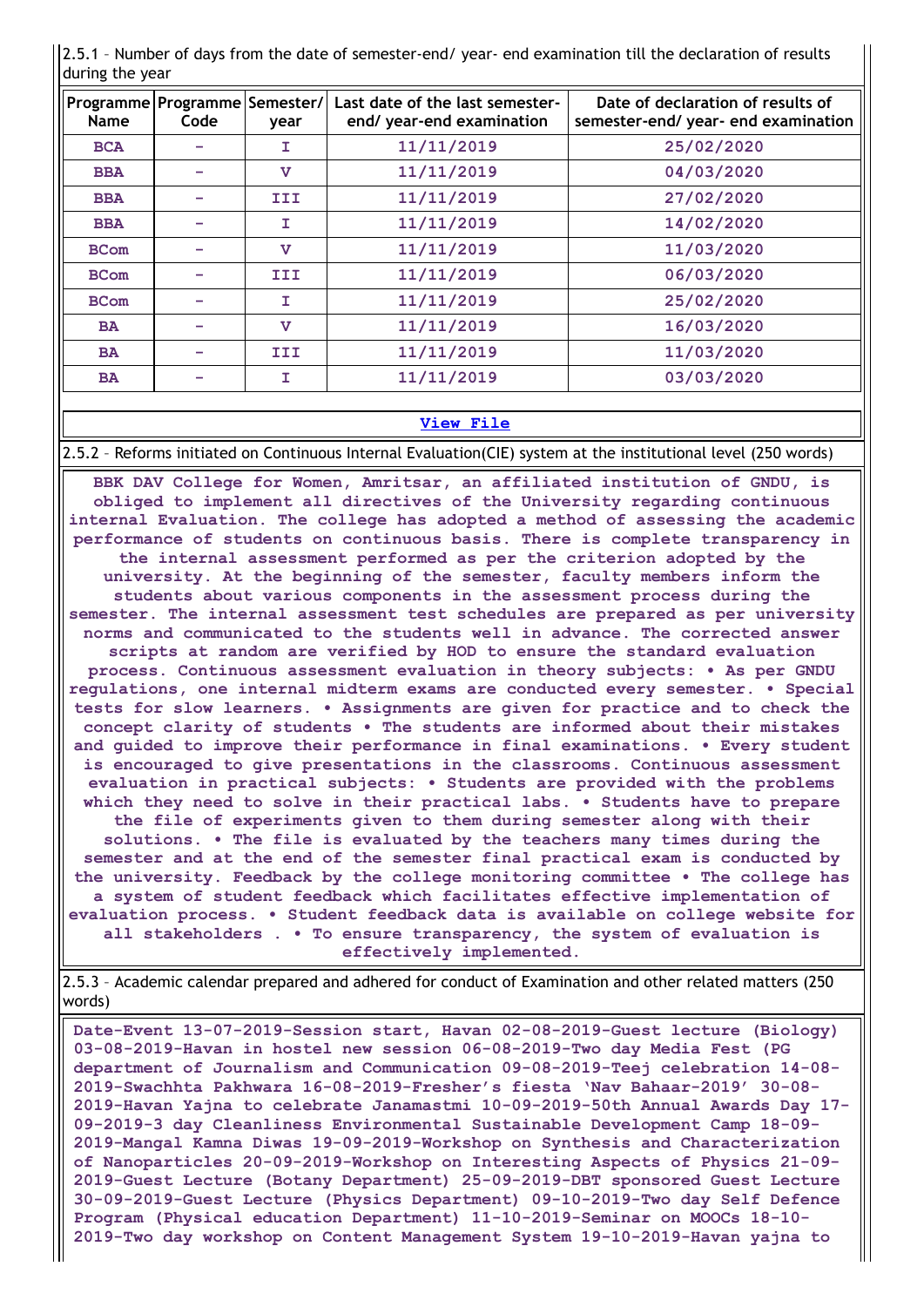**commemorate the Birth Anniversary of Mahatma Anand Swami ji 21-10-2019-Seminar by TTM 24-10-2019-Diwali Fiesta 28-10-2019-Vigilance Awareness Week 30-10- 2019-DBT sponsored workshop 01-11-2019-Vedic Havan to pay tribute to Maharishi Dayanand Sarswati Ji on his Niravana Day 2-11-2019-Swacchata Pakhwara 09-11- 2019-Theatrical enactment of Balwant Gargi's play Gagan Meh thaal on the occasion of 550th Birth Anniversary of Shri Guru Nanak Dev Ji 06-12-2019- Special exhibition to commemorate a Death Anniversary of Mahatama Hans Raj Ji 10-12-2019-Preeti Bhoj to celebrate 550th Birth Anniversary of Shri Guru Nanak Dev Ji 13-12-2019-Awarness Rally regarding Stubble Burning 16-12-2019-DBT Sponsored Guest Lecture 16-12-2019-March past 17-12-2019-DBT Sponsored Guest Lecture 17-12-2019-Vigilance Awarness Rally 18-12-2019-DBT Sponsored Guest Lecture 21-12-2019-Havan yajna on the inauguration of 7 day NSS Camp 01-01- 2020-Havan yajna to start New Year 04-01-2020-Valedictory of 7 day NSS Camp 29-01-2020-Two day ICSSR sponsored International Conference Kudrat Ke Sab Bandey- Reflection on Life and Legacy of Guru Nanak Dev Ji 02-03-2020-Swacchta Abhiyaan by NCC Cadets. 03-03-2020-Workshop (Home Science Dept.) 04-03-2020- Interactive session on Budget 2020-21(Commerce Dept.) 06-03-2020-Female Tourist Guide Programme 07-03-2020-DBT Sponsored Guest Lecture 12-03-2020-DBT Sponsored Workshop 13-03-2020-DBT Sponsored Guest Lecture 14-03-2020-DBT Sponsored Guest Lectures 23-03-2020-Prize Distribution Function of Moral Studies Examination to celebrate 550th Birth Anniversary of Shri Guru Nanak Dev Ji**

## **2.6 – Student Performance and Learning Outcomes**

2.6.1 – Program outcomes, program specific outcomes and course outcomes for all programs offered by the institution are stated and displayed in website of the institution (to provide the weblink)

**<https://bbkdav.org/wp-content/uploads/2021/08/2.6.1-Program-outcomes.pdf>**

| 2.6.2 - Pass percentage of students |                             |                                           |                                                                 |                                                           |                           |
|-------------------------------------|-----------------------------|-------------------------------------------|-----------------------------------------------------------------|-----------------------------------------------------------|---------------------------|
| Code                                | Programme Programme<br>Name | Programme<br>Specialization               | Number of students<br>appeared in the final year<br>examination | Number of students<br>passed in final year<br>examination | <b>Pass</b><br>Percentage |
|                                     | <b>BA</b>                   | Humanities                                | 225                                                             | 223                                                       | 100                       |
|                                     | <b>BCom</b>                 | Commerce                                  | 306                                                             | 305                                                       | 100                       |
|                                     | <b>BCA</b>                  | Computer<br>Applications                  | 84                                                              | 84                                                        | 100                       |
|                                     | <b>BVoc</b>                 | Fashion<br>Technology                     | 37                                                              | 37                                                        | 100                       |
|                                     | <b>BVoc</b>                 | Banking &<br>Financial<br><b>Services</b> | 20                                                              | 20                                                        | 100                       |
|                                     | <b>BVoc</b>                 | Software<br>Development                   | 13                                                              | 13                                                        | 100                       |
| -                                   | <b>BSc</b>                  | Biotechnology                             | 24                                                              | 24                                                        | 100                       |
|                                     | <b>BSc</b>                  | Computer<br>Science                       | 50                                                              | 50                                                        | 100                       |
| -                                   | <b>BSc</b>                  | <b>IT</b>                                 | 26                                                              | 26                                                        | 100                       |
|                                     | <b>BDes</b>                 | Fashion,<br>Textile &<br>Interior         | 59                                                              | 59                                                        | 100                       |

### **[View](https://assessmentonline.naac.gov.in/public/Postacc/Pass_percentage/12574_Pass_percentage_1630150422.xlsx) File**

## **2.7 – Student Satisfaction Survey**

2.7.1 – Student Satisfaction Survey (SSS) on overall institutional performance (Institution may design the questionnaire) (results and details be provided as weblink)

**[https://bbkdav.org/wp-content/uploads/2021/08/2.7.1-Student-Satisfaction-](https://bbkdav.org/wp-content/uploads/2021/08/2.7.1-Student-Satisfaction-Survey-SSS-on-overall-institutional-performance.pdf)Survey-SSS-on-overall-institutional-performance.pdf**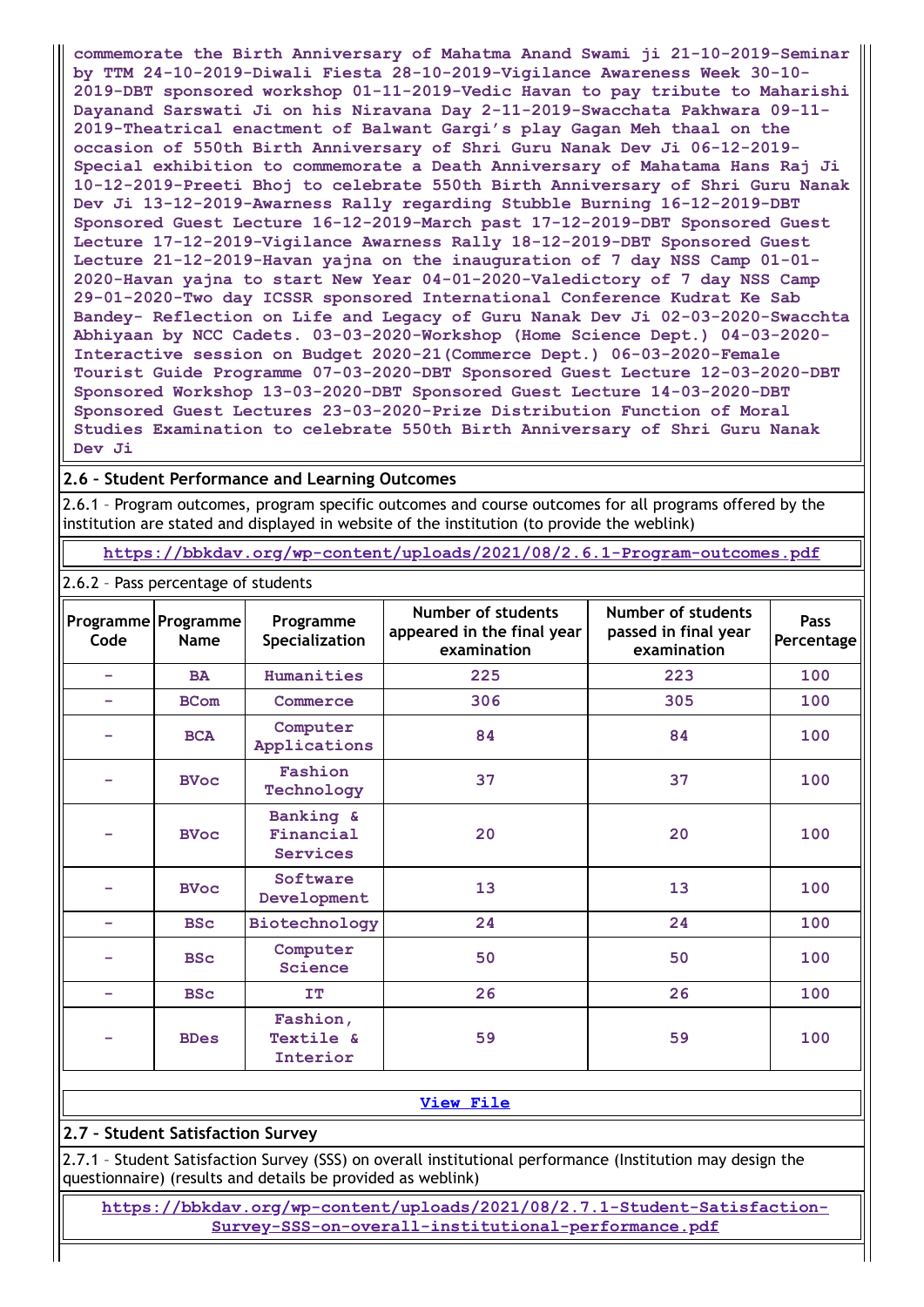| <b>CRITERION III - RESEARCH, INNOVATIONS AND EXTENSION</b>                                                                               |                   |                                                      |                           |                                          |  |
|------------------------------------------------------------------------------------------------------------------------------------------|-------------------|------------------------------------------------------|---------------------------|------------------------------------------|--|
| 3.1 - Resource Mobilization for Research                                                                                                 |                   |                                                      |                           |                                          |  |
| 3.1.1 - Research funds sanctioned and received from various agencies, industry and other organisations                                   |                   |                                                      |                           |                                          |  |
| Nature of the Project                                                                                                                    | <b>Duration</b>   | Name of the funding<br>agency                        | Total grant<br>sanctioned | Amount<br>received<br>during the<br>year |  |
| Students Research Projects (Other<br>than compulsory by the<br>University)                                                               | 365               | Dept. of<br>Biotechnology, New<br>Delhi              | 7500000                   | 7500000                                  |  |
| Major Projects                                                                                                                           | 1095              | Dept of Science<br>and Technology,<br>New Delhi      | 2356981                   | 912637                                   |  |
|                                                                                                                                          | No file uploaded. |                                                      |                           |                                          |  |
| 3.2 - Innovation Ecosystem                                                                                                               |                   |                                                      |                           |                                          |  |
| 3.2.1 - Workshops/Seminars Conducted on Intellectual Property Rights (IPR) and Industry-Academia Innovative<br>practices during the year |                   |                                                      |                           |                                          |  |
| Title of workshop/seminar                                                                                                                |                   | Name of the Dept.                                    |                           | Date                                     |  |
| One Day workshop on Trading in stock<br>Market                                                                                           |                   | Commerce                                             |                           | 05/10/2019                               |  |
| One Day workshop on Time Value of money                                                                                                  | Commerce          |                                                      | 02/03/2020                |                                          |  |
| One Day workshop on GST                                                                                                                  |                   | Commerce                                             |                           | 02/03/2020                               |  |
| One Day workshop on SIP (Systematic<br>Investment Plan)                                                                                  | Commerce          |                                                      | 04/03/2020                |                                          |  |
| One Day workshop on Digital Marketing                                                                                                    | Commerce          |                                                      | 06/03/2020                |                                          |  |
| One week workshop on Quick Books                                                                                                         | Commerce          |                                                      | 11/03/2020                |                                          |  |
| One day workshop on Goal Setting on<br>Online Trading                                                                                    |                   | Commerce                                             |                           | 11/03/2020                               |  |
| One day workshop on Retail Accounting                                                                                                    |                   | Commerce                                             |                           | 12/03/2020                               |  |
| One Day workshop on Interpersonal Skills                                                                                                 |                   | Commerce                                             |                           | 14/03/2020                               |  |
| One Day workshop on Digital Marketing                                                                                                    |                   | Commerce                                             |                           | 04/05/2020                               |  |
| One Day workshop on Application of Busy<br>Software                                                                                      |                   | Commerce                                             |                           | 20/05/2020                               |  |
| Advance one day workshop on sewing<br>techniques                                                                                         |                   | PG Dip. Garment<br>Construction Fashion<br>Designing |                           | 24/08/2019                               |  |
| One Day Seminar on Poshan month                                                                                                          |                   | <b>Home Science</b>                                  |                           | 24/09/2019                               |  |
| One Day Workshop on Domestic Baking of<br>breads buns and cookies                                                                        |                   | <b>Home Science</b>                                  |                           | 25/09/2019                               |  |
| Two Days Workshop on Fashion accessories                                                                                                 |                   | <b>Fashion Designing</b>                             |                           | 04/10/2019                               |  |
| Tapestry- A woven art                                                                                                                    |                   | <b>Fashion Designing</b>                             |                           | 11/10/2019                               |  |
| Two Days Workshop on Fabric painting                                                                                                     |                   | <b>Fashion Designing</b>                             |                           | 18/10/2019                               |  |
| One Day Workshop on Gond-art                                                                                                             |                   | <b>Fashion Designing</b>                             |                           | 24/10/2019                               |  |
| Two Days Workshop on Craft workshop                                                                                                      |                   | Home Science / Fashion<br>Design                     |                           | 14/02/2020                               |  |
| One Day Workshop on Making of Energy bars                                                                                                |                   | <b>Home Science</b>                                  |                           | 24/02/2020                               |  |
| Two Days Workshop on Resist painting                                                                                                     |                   | Home Science / Fashion<br>Design                     |                           | 26/05/2020                               |  |
| Two Day Workshop on Content Management<br>System-WordPress                                                                               |                   | Computer Science                                     |                           | 27/08/2019                               |  |
| One Day Seminar on MOOCs in modern                                                                                                       |                   | Computer Science                                     |                           | 02/09/2019                               |  |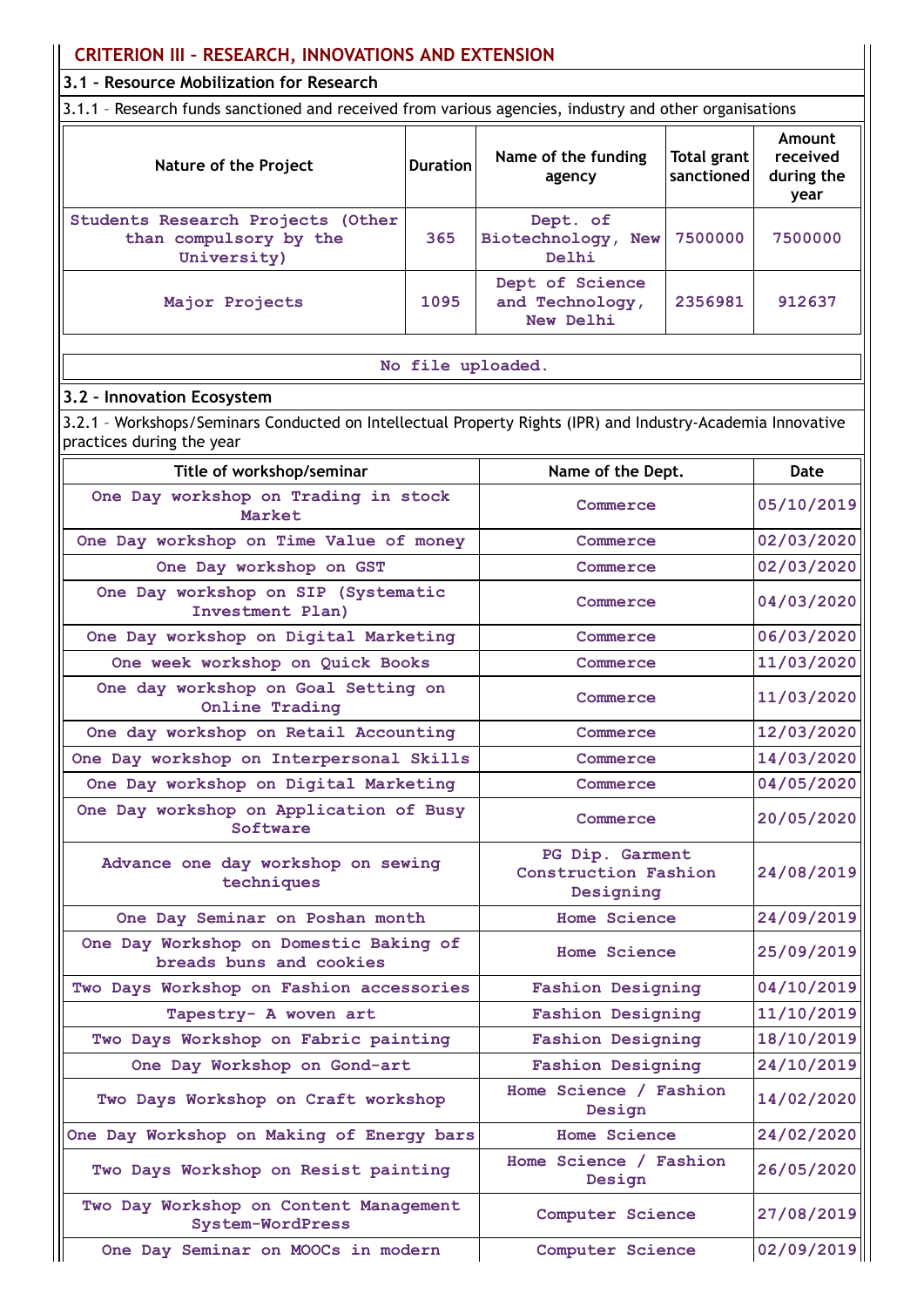| Decoupage                                                                                            |                                                     |                                            |                            |               |                                |
|------------------------------------------------------------------------------------------------------|-----------------------------------------------------|--------------------------------------------|----------------------------|---------------|--------------------------------|
|                                                                                                      | Three Days Workshops on Collage and                 |                                            |                            |               |                                |
|                                                                                                      | One Day Workshop on Method and Material             |                                            |                            |               |                                |
|                                                                                                      | One Day Workshop on Oil Pastel and Water<br>Colours |                                            |                            |               | 06/09/2019                     |
| Three Days Workshops on Decoupage<br>Furniture                                                       |                                                     |                                            | Fine Arts                  |               | 12/02/2020                     |
| One Day Workshops on Making coasters                                                                 |                                                     |                                            | Fine Arts                  |               | 29/05/2020                     |
| One Day educational outdoor sketching at<br>Golden Temple                                            |                                                     |                                            | Fine Arts                  |               | 18/09/2019                     |
| One Day Educational Outdoor Sketching<br>Tour at Pul Kanjri War Memorial                             |                                                     |                                            | Fine Arts                  |               | 18/02/2020                     |
| One Day Seminar Intellectual property<br>rights (IPR)                                                |                                                     |                                            | Chemistry                  |               | 15/02/2020                     |
| One Day Workshop on Aroma magic-skin<br>treatment                                                    |                                                     |                                            | Cosmetology                |               | 25/07/2019                     |
| One Day Workshop on Cut, Color Styling                                                               |                                                     |                                            | Cosmetology                |               | 25/07/2019                     |
| One Day Workshop on Hair Cutting                                                                     |                                                     |                                            | Cosmetology                |               | 30/07/2019                     |
| One Day Workshop on Shagun Make-up                                                                   |                                                     |                                            | Cosmetology                |               | 18/09/2019                     |
| One Day Workshop on Reception Make-up                                                                |                                                     |                                            | Cosmetology                |               | 18/02/2020                     |
| One Day Workshop on Bridal Make-up                                                                   | Cosmetology                                         |                                            | 18/02/2020                 |               |                                |
| 3.2.2 - Awards for Innovation won by Institution/Teachers/Research scholars/Students during the year |                                                     |                                            |                            |               |                                |
| Title of the<br><b>Name of Awardee</b><br>innovation                                                 |                                                     | Date of<br><b>Awarding Agency</b><br>award |                            |               | Category                       |
| Recognition<br>Dr. Pushpinder<br>Award<br>Walia                                                      |                                                     | Rotary Club, Amritsar                      |                            |               | 25/08/2019 Education           |
| Dr. Pushpinder<br>Sports<br>Excellence<br>Walia                                                      |                                                     | Amritsar                                   | Guru Nanak Dev University, | 17/09/2020    | Sports                         |
|                                                                                                      | <b>View File</b>                                    |                                            |                            |               |                                |
| 3.2.3 - No. of Incubation centre created, start-ups incubated on campus during the year              |                                                     |                                            |                            |               |                                |
| Incubation Center Name Sponsered By Name of the Start-up Nature of Start-up Date of Commencement     |                                                     |                                            |                            |               |                                |
| Nil<br><b>NA</b><br><b>NA</b>                                                                        | <b>NA</b>                                           |                                            | <b>NA</b>                  |               | Nill                           |
|                                                                                                      |                                                     |                                            |                            |               |                                |
|                                                                                                      | No file uploaded.                                   |                                            |                            |               |                                |
| 3.3 - Research Publications and Awards                                                               |                                                     |                                            |                            |               |                                |
| 3.3.1 - Incentive to the teachers who receive recognition/awards                                     |                                                     |                                            |                            |               |                                |
| <b>National</b><br><b>State</b>                                                                      |                                                     |                                            |                            | International |                                |
| $\mathbf 0$<br>0                                                                                     |                                                     |                                            |                            | $\mathbf 0$   |                                |
| 3.3.2 - Ph. Ds awarded during the year (applicable for PG College, Research Center)                  |                                                     |                                            |                            |               |                                |
| Name of the Department                                                                               |                                                     | Number of PhD's Awarded                    |                            |               |                                |
|                                                                                                      |                                                     |                                            |                            | Nill          |                                |
| Nil                                                                                                  |                                                     |                                            |                            |               |                                |
| 3.3.3 - Research Publications in the Journals notified on UGC website during the year                | <b>Number of Publication</b>                        |                                            |                            |               | Average Impact Factor (if any) |
| <b>Type</b><br><b>Department</b>                                                                     |                                                     |                                            |                            |               |                                |
| National<br><b>Home Science</b>                                                                      |                                                     | 1                                          |                            | 0             |                                |
| National<br>Commerce                                                                                 |                                                     | 1                                          |                            | $\mathbf 0$   |                                |
| National<br>Computer Science                                                                         |                                                     | $\overline{2}$                             |                            | $\Omega$      |                                |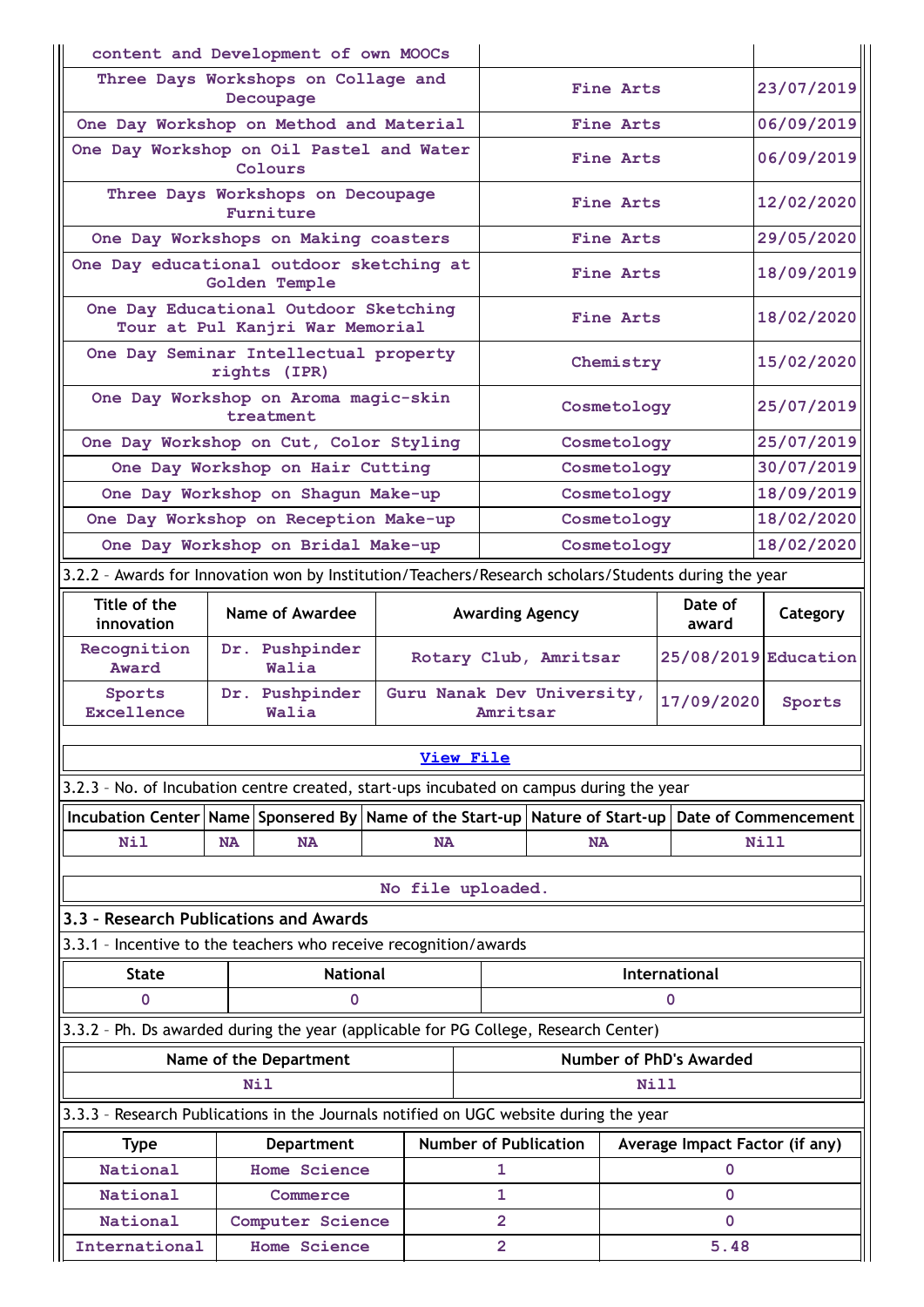| International                                                                                                                                                                                       |               | Commerce                 |               | 3                                                                   |                        |                              | 0                                                                |                                                              |  |  |
|-----------------------------------------------------------------------------------------------------------------------------------------------------------------------------------------------------|---------------|--------------------------|---------------|---------------------------------------------------------------------|------------------------|------------------------------|------------------------------------------------------------------|--------------------------------------------------------------|--|--|
| International                                                                                                                                                                                       |               | Design                   | 4<br>$\Omega$ |                                                                     |                        |                              |                                                                  |                                                              |  |  |
| International                                                                                                                                                                                       |               | Chemistry                |               | 6                                                                   |                        |                              | 4.60                                                             |                                                              |  |  |
| 3.3.4 - Books and Chapters in edited Volumes / Books published, and papers in National/International<br>Conference Proceedings per Teacher during the year                                          |               |                          |               | No file uploaded.                                                   |                        |                              |                                                                  |                                                              |  |  |
|                                                                                                                                                                                                     | Department    |                          |               |                                                                     |                        | <b>Number of Publication</b> |                                                                  |                                                              |  |  |
| Physics                                                                                                                                                                                             |               |                          |               |                                                                     |                        |                              |                                                                  |                                                              |  |  |
| 3<br>Commerce                                                                                                                                                                                       |               |                          |               |                                                                     |                        |                              |                                                                  |                                                              |  |  |
|                                                                                                                                                                                                     | <b>Botany</b> |                          |               |                                                                     |                        | 1                            |                                                                  |                                                              |  |  |
|                                                                                                                                                                                                     | Biotechnology |                          |               |                                                                     |                        | 1                            |                                                                  |                                                              |  |  |
|                                                                                                                                                                                                     | Chemistry     |                          |               |                                                                     |                        | 24                           |                                                                  |                                                              |  |  |
|                                                                                                                                                                                                     | Sanskrit      |                          |               |                                                                     |                        | 1                            |                                                                  |                                                              |  |  |
|                                                                                                                                                                                                     |               |                          |               | No file uploaded.                                                   |                        |                              |                                                                  |                                                              |  |  |
| 3.3.5 - Bibliometrics of the publications during the last Academic year based on average citation index in<br>Scopus/ Web of Science or PubMed/ Indian Citation Index                               |               |                          |               |                                                                     |                        |                              |                                                                  |                                                              |  |  |
| Title of the Paper                                                                                                                                                                                  |               | Name of<br><b>Author</b> |               | Title of journal                                                    | Year of<br>publication | <b>Citation</b><br>Index     | <b>Institutional</b><br>affiliation<br>as<br>mentioned<br>in the | <b>Number</b><br><b>of</b><br>citations<br>excluding<br>self |  |  |
|                                                                                                                                                                                                     |               |                          |               |                                                                     |                        |                              | publication                                                      | citation                                                     |  |  |
| Photophysical<br>behaviour of heme<br>group : Unfolding of<br>haemoglobin and<br>myoglobin in the<br>presence of Gemini<br>surfactants of<br>different molecular<br>architectures,<br>international |               | Ms.<br>Lavanya<br>Tandon |               | Journal of<br>Biological<br>Macromolecules                          | 2020                   | 0                            | <b>BBK DAV</b><br>College<br>for<br>women,<br>Amritsar           | з                                                            |  |  |
| Multifunctional Photo-<br>Physiochemical<br>Properties of tetronic<br>304 in Aqueous Phase:<br>mechanistic Aspects of<br>Au (III) Reduction<br>into Au $(0)$                                        |               | Ms.<br>Prabhjot<br>Kaur  |               | Journal of<br>photochemistry<br>and<br>Photobiology<br>A: chemistry | 2019                   | $\Omega$                     | <b>BBK DAV</b><br>College<br>for<br>women,<br>Amritsar           | 1                                                            |  |  |
| Applications of<br>Molecular structural<br>Aspects of Gemini<br>Surfactants in<br>reducing nanoparticle-<br>nanoparticle<br>interactions                                                            |               | Ms.<br>Rajpreet<br>Kaur  |               | Langmuir                                                            | 2019                   | $\Omega$                     | <b>BBK DAV</b><br>College<br>for<br>women,<br>Amritsar           | 7                                                            |  |  |
| Photophysical<br>behaviour of home<br>group Unfolding of<br>haemoglobin and<br>myoglobin in the<br>presence of Gemini<br>surfactants of<br>different molecular                                      |               | Ms.<br>Poonam<br>Khullar |               | Journal of<br>Biological<br>Macromolecules                          | 2020                   | $\Omega$                     | <b>BBK DAV</b><br>College<br>for<br>women,<br>Amritsar           | 3                                                            |  |  |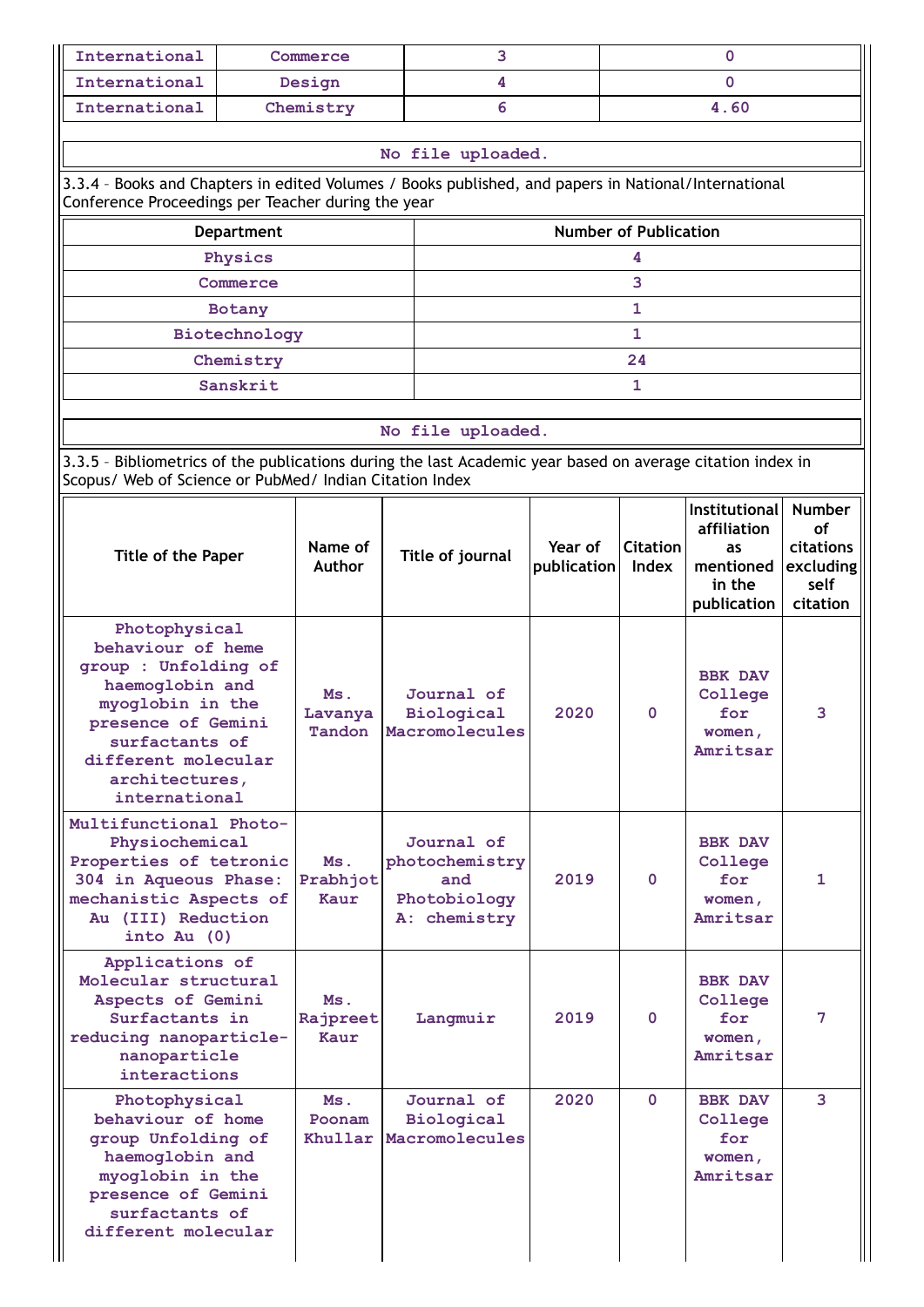| International                                                                                                                                                                               |                                |                                                                                                |                             |              |                                                        |                                                                                                                  |
|---------------------------------------------------------------------------------------------------------------------------------------------------------------------------------------------|--------------------------------|------------------------------------------------------------------------------------------------|-----------------------------|--------------|--------------------------------------------------------|------------------------------------------------------------------------------------------------------------------|
| Applications of<br>Molecular structural<br>aspects of Gemini<br>surfactants in<br>reducing nanoparticle-<br>Interactions                                                                    | Ms.<br>Poonam<br>Khullar       | Langmuir                                                                                       | 2019                        | $\mathbf{0}$ | <b>BBK DAV</b><br>College<br>for<br>women,<br>Amritsar | $\overline{2}$                                                                                                   |
| <b>Understanding factors</b><br>affecting technical<br>Debt                                                                                                                                 | Ms.<br>Jaspreet<br><b>Bedi</b> | International<br>Journal of<br>Information<br>Technology                                       | 2020                        | $\Omega$     | <b>BBK DAV</b><br>College<br>for<br>women,<br>Amritsar | N <sub>i</sub> 11                                                                                                |
| Adoption of e-wallets<br>in educated society                                                                                                                                                | Mr.<br>Anurag<br>Gupta         | Tathapi                                                                                        | 2020                        | $\Omega$     | <b>BBK DAV</b><br>College<br>for<br>women,<br>Amritsar | Nill                                                                                                             |
| Progression of the<br>portrayal of women in<br>advertising: flouting<br>down the concept of<br>gender Stereotyping                                                                          | Ms.<br>Mandeep                 | <b>EPRA</b><br>international<br>Journal of<br>Economic and<br><b>Business</b><br><b>Review</b> | 2019                        | $\Omega$     | <b>BBK DAV</b><br>College<br>for<br>women,<br>Amritsar | Nill                                                                                                             |
|                                                                                                                                                                                             |                                | View File                                                                                      |                             |              |                                                        |                                                                                                                  |
| 3.3.6 - h-Index of the Institutional Publications during the year. (based on Scopus/ Web of science)                                                                                        |                                |                                                                                                |                             |              |                                                        |                                                                                                                  |
| Title of the Paper                                                                                                                                                                          | Name of                        | Title of journal                                                                               | Year of                     | h-           | Number Institutional<br><b>of</b><br>citations         | affiliation<br>as                                                                                                |
|                                                                                                                                                                                             | <b>Author</b>                  |                                                                                                | publication index excluding |              | self<br>citation                                       |                                                                                                                  |
| Applications of<br>Molecular structural<br>aspects of Gemini<br>surfactants in reducing<br>nanoparticle-<br>Interactions                                                                    | Dr.<br>Poonam<br>Khullar       | Langmuir                                                                                       | 2019                        | 13           | 10 <sub>1</sub>                                        | mentioned<br>in the<br>publication<br><b>BBK DAV</b><br>College<br>for<br>Women,<br>Amritsar                     |
| Multifunctional photo-<br>physiochemical<br>properties of tetronic<br>304 in Aqueous phase:<br>Mechanistic Aspects of<br>Au (III) Reduction into<br>Au $(0)$                                | Dr.<br>Poonam<br>Khullar       | Journal of<br>Photochemistry<br>and<br>Photobiology<br>A: Chemistry                            | 2019                        | 13           | 1                                                      |                                                                                                                  |
| Photophysical behaviour<br>of home group Unfolding<br>of haemoglobin and<br>myoglobin in the<br>presence of Gemini<br>surfactants of different<br>molecular architectures,<br>International | Dr.<br>Poonam<br>Khullar       | Journal of<br>Biological<br>Macromolecules                                                     | 2020                        | 13           | 5.                                                     | <b>BBK DAV</b><br>College<br>for<br>Women,<br>Amritsar<br><b>BBK DAV</b><br>College<br>for<br>Women,<br>Amritsar |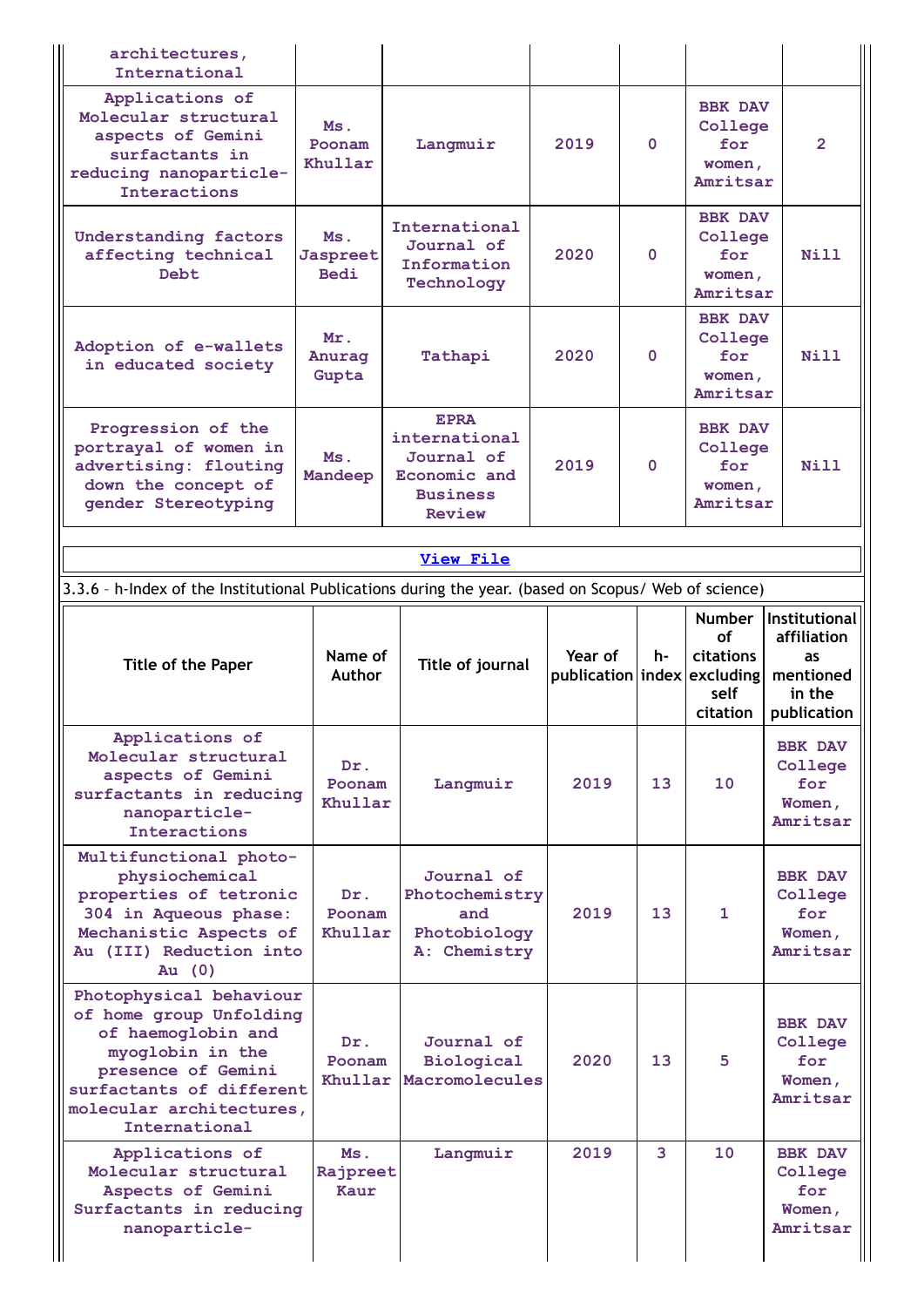| nanoparticle<br>interactions                                                                                                                                                                                       |                                            |                                                                     |                                                                            |                                                   |           |              |                                                          |                                                        |
|--------------------------------------------------------------------------------------------------------------------------------------------------------------------------------------------------------------------|--------------------------------------------|---------------------------------------------------------------------|----------------------------------------------------------------------------|---------------------------------------------------|-----------|--------------|----------------------------------------------------------|--------------------------------------------------------|
| Photophysical behaviour<br>of heme group :<br>Unfolding of haemoglobin<br>and myoglobin in the<br>presence of Gemini<br>surfactants of different<br>molecular architectures,<br>international                      | Journal of<br>Biological<br>Macromolecules | 2020                                                                | <b>Nill</b>                                                                | 5                                                 |           |              | <b>BBK DAV</b><br>College<br>for<br>Women,<br>Amritsar   |                                                        |
| Multifunctional Photo-<br>Physiochemical<br>Properties of tetronic<br>304 in Aqueous Phase:<br>mechanistic Aspects of<br>Au (III) Reduction into<br>Au $(0)$                                                       | Ms.<br>Prabhjot<br>Kaur                    | Journal of<br>photochemistry<br>and<br>Photobiology<br>A: chemistry | 2019                                                                       | Nill                                              | 1         |              |                                                          | <b>BBK DAV</b><br>College<br>for<br>Women,<br>Amritsar |
|                                                                                                                                                                                                                    |                                            | <b>View File</b>                                                    |                                                                            |                                                   |           |              |                                                          |                                                        |
| 3.3.7 - Faculty participation in Seminars/Conferences and Symposia during the year:                                                                                                                                |                                            |                                                                     |                                                                            |                                                   |           |              |                                                          |                                                        |
| <b>Number of Faculty</b>                                                                                                                                                                                           |                                            |                                                                     | <b>International</b>                                                       | <b>National</b>                                   |           | <b>State</b> |                                                          | Local                                                  |
| Attended/Seminars/Workshops                                                                                                                                                                                        |                                            |                                                                     | 16                                                                         | 45                                                |           | Nill         |                                                          | 1                                                      |
| Presented papers                                                                                                                                                                                                   |                                            |                                                                     | 21                                                                         | 6                                                 |           | Nill         |                                                          | Nill                                                   |
| Resource persons                                                                                                                                                                                                   |                                            |                                                                     | 1                                                                          | 4                                                 |           |              |                                                          | Nill                                                   |
|                                                                                                                                                                                                                    |                                            |                                                                     |                                                                            |                                                   |           |              |                                                          |                                                        |
|                                                                                                                                                                                                                    |                                            | No file uploaded.                                                   |                                                                            |                                                   |           |              |                                                          |                                                        |
| 3.4 - Extension Activities                                                                                                                                                                                         |                                            |                                                                     |                                                                            |                                                   |           |              |                                                          |                                                        |
| 3.4.1 - Number of extension and outreach programmes conducted in collaboration with industry, community<br>and Non- Government Organisations through NSS/NCC/Red cross/Youth Red Cross (YRC) etc., during the year |                                            |                                                                     |                                                                            |                                                   |           |              |                                                          |                                                        |
|                                                                                                                                                                                                                    |                                            |                                                                     |                                                                            |                                                   | Number of |              |                                                          | Number of                                              |
| Title of the activities                                                                                                                                                                                            |                                            | Organising unit/agency/<br>collaborating agency                     |                                                                            | teachers<br>participated<br>in such<br>activities |           |              | students<br>participated<br>in such<br><b>activities</b> |                                                        |
| ALC (Base-2) Advance Leadership Camp<br>(22-09-2019 to 03-10-2019) held at<br>Malout                                                                                                                               |                                            | 1st (PB) Girls<br>(BN) NCC Amritsar                                 |                                                                            | 1                                                 |           | 9            |                                                          |                                                        |
| CATC Camp (18-07-2019 to 27-07-2019)                                                                                                                                                                               |                                            |                                                                     | 1st (PB) Girls<br>(BN) NCC<br>Amritsarn (Mai<br>Bhago College)<br>Amritsar | 1                                                 |           |              |                                                          | 25                                                     |
| Vigilance Awareness Pledge                                                                                                                                                                                         |                                            |                                                                     | <b>NSS Unit</b>                                                            |                                                   | 7         |              |                                                          | 200                                                    |
| Tree Plantation Drive                                                                                                                                                                                              |                                            |                                                                     | NSS and NCC Unit                                                           |                                                   | 10        |              |                                                          | 50                                                     |
| Vigilance Awareness Rally                                                                                                                                                                                          |                                            |                                                                     | NCC, NSS Unit and<br>Punjab Police                                         |                                                   | 7         |              |                                                          | 30                                                     |
| International Yoga day Celebrations                                                                                                                                                                                |                                            |                                                                     | NCC, NSS Unit and<br>Sports Wing                                           |                                                   | 4         |              |                                                          | 250                                                    |
| Outreach Programme at IVE (Initiative<br>for Viable Education) School and Guru<br>Ram Das Kushth Ashram                                                                                                            |                                            |                                                                     | <b>NSS</b>                                                                 |                                                   | 7         |              |                                                          | 50                                                     |
| Outreach programme as a part of one<br>week NSS Camp at Government Middle<br>school and Government elementary<br>school, Malawali Amritsar                                                                         |                                            |                                                                     | <b>NSS</b>                                                                 |                                                   | 10        |              |                                                          | 50                                                     |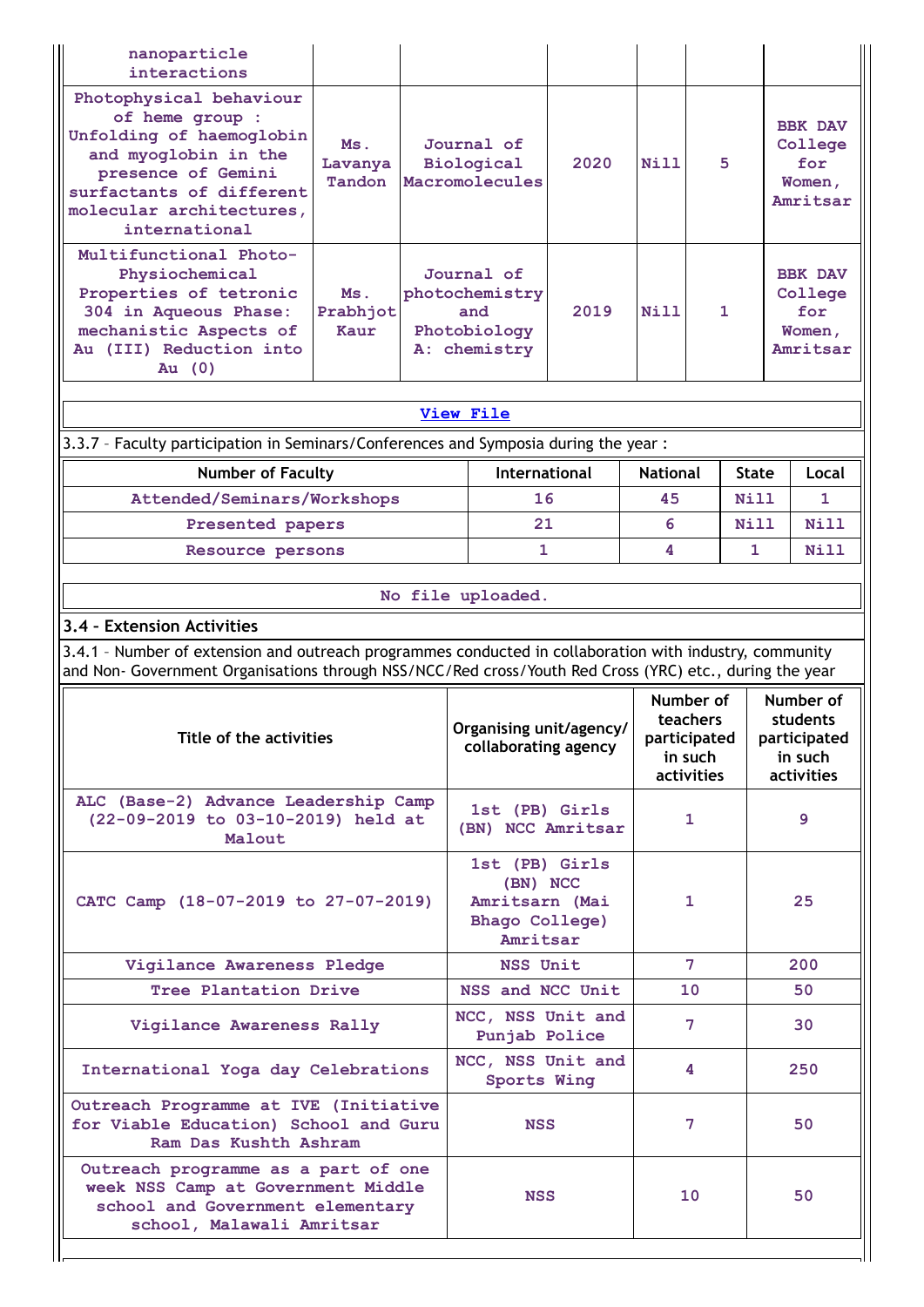| <b>View File</b>      |                                                                                                                                            |                                                                                                                                                                                                                |                  |                                    |                              |                                 |                                         |  |  |  |  |
|-----------------------|--------------------------------------------------------------------------------------------------------------------------------------------|----------------------------------------------------------------------------------------------------------------------------------------------------------------------------------------------------------------|------------------|------------------------------------|------------------------------|---------------------------------|-----------------------------------------|--|--|--|--|
|                       | 3.4.2 - Awards and recognition received for extension activities from Government and other recognized bodies<br>during the year            |                                                                                                                                                                                                                |                  |                                    |                              |                                 |                                         |  |  |  |  |
| Name of the activity  |                                                                                                                                            | Award/Recognition                                                                                                                                                                                              |                  | <b>Awarding Bodies</b>             | Number of students Benefited |                                 |                                         |  |  |  |  |
| <b>NCC</b>            |                                                                                                                                            | A Grade in C-Certificate                                                                                                                                                                                       |                  | NCC Army Wing                      |                              | 3                               |                                         |  |  |  |  |
|                       |                                                                                                                                            |                                                                                                                                                                                                                |                  | No file uploaded.                  |                              |                                 |                                         |  |  |  |  |
|                       |                                                                                                                                            | 3.4.3 - Students participating in extension activities with Government Organisations, Non-Government<br>Organisations and programmes such as Swachh Bharat, Aids Awareness, Gender Issue, etc. during the year |                  |                                    |                              |                                 |                                         |  |  |  |  |
|                       | Number of<br>Organising<br>teachers<br>Name of the scheme<br>unit/Agency/collaborating<br>Name of the activity<br>agency<br>such activites |                                                                                                                                                                                                                |                  |                                    |                              | participated in participated in | Number of<br>students<br>such activites |  |  |  |  |
|                       | Swachh Bharat<br>Mission                                                                                                                   | NSS and NCC Units                                                                                                                                                                                              |                  | Swachh Abhiyan                     | 7                            |                                 | 100                                     |  |  |  |  |
|                       | <b>Awareness Rally</b>                                                                                                                     | NSS Unit                                                                                                                                                                                                       |                  | Ill effect of<br>Stubble Burning   | 7                            |                                 | 100                                     |  |  |  |  |
|                       | Vigilance<br><b>Awareness Week</b><br>$(28-10-19)$ to 02-<br>$11 - 2019$                                                                   | NSS Unit                                                                                                                                                                                                       |                  | Vigilance<br><b>Awareness Week</b> | 9                            |                                 | 100                                     |  |  |  |  |
|                       | Swachh Bharat<br>Abhiyan (02-11-<br>Swachhta<br>NSS unit<br>2019)                                                                          |                                                                                                                                                                                                                |                  |                                    |                              |                                 | 100                                     |  |  |  |  |
|                       | Cleanliness and<br>Unnat Bharat<br>Environmental<br>Abhiyan (01-09-<br>NSS Unit<br>Sustainable<br>2019)<br>Development Camp                |                                                                                                                                                                                                                |                  |                                    |                              |                                 | 288                                     |  |  |  |  |
|                       | Swachhta Pakhware<br>$(14 - 08 - 2019)$                                                                                                    | NCC and NSS Units                                                                                                                                                                                              |                  | Swachhta Oath                      | 7                            |                                 | 100                                     |  |  |  |  |
|                       | Beti Bachao Beti<br>Padao Scheme                                                                                                           | NSS Unit                                                                                                                                                                                                       |                  | Women Tourist<br>Guide Programme   | 10 <sub>1</sub>              |                                 | 200                                     |  |  |  |  |
|                       |                                                                                                                                            |                                                                                                                                                                                                                | <b>View File</b> |                                    |                              |                                 |                                         |  |  |  |  |
| 3.5 - Collaborations  |                                                                                                                                            |                                                                                                                                                                                                                |                  |                                    |                              |                                 |                                         |  |  |  |  |
|                       |                                                                                                                                            | 3.5.1 - Number of Collaborative activities for research, faculty exchange, student exchange during the year                                                                                                    |                  |                                    |                              |                                 |                                         |  |  |  |  |
| Nature of<br>activity |                                                                                                                                            | Participant                                                                                                                                                                                                    |                  |                                    |                              | Source of<br>support            | financial Duration                      |  |  |  |  |
| Research              |                                                                                                                                            | Dr M.S. Bakshi, Assistant Professor Department of<br>Natural and Applied Sciences, University of Wisconsin<br><b>USA</b>                                                                                       |                  |                                    |                              | Self<br>Funded                  | 365                                     |  |  |  |  |
| Research              |                                                                                                                                            | Dr .Gurinder Kaur Ahluwalia, Assistant Professor and<br>Senior Instructor, Department of Physics, College of<br>the North Atlantic, Labrador City, New Foundland,<br>Canada                                    |                  |                                    |                              | Self<br>Funded                  | 365                                     |  |  |  |  |
| Research              |                                                                                                                                            | Dr. Anita Gupta, Associate Professor Amity Institute of<br>Applied Sciences, AUUP, Noida, India.                                                                                                               |                  |                                    |                              | Self<br>Funded                  | 365                                     |  |  |  |  |
| Research              |                                                                                                                                            | Dr. Jaspreet kaur Rajput Associate Prof. Department of<br>Chemistry, NIT, Jalandhar                                                                                                                            |                  |                                    |                              | Self<br>Funded                  | 365                                     |  |  |  |  |
| Research              | Dr. Vimal Kumar Assistant Prof. Department of<br>Self<br>365<br>Chemistry, NIT, Jalandhar<br>Funded                                        |                                                                                                                                                                                                                |                  |                                    |                              |                                 |                                         |  |  |  |  |
| Research              |                                                                                                                                            | Prof. Narpinder Singh, Director Research , Professor ,<br>Dept. Of Food Science and Technology, GNDU, Amritsar.                                                                                                |                  |                                    |                              | Self<br>Funded                  | 365                                     |  |  |  |  |
|                       |                                                                                                                                            |                                                                                                                                                                                                                |                  |                                    |                              |                                 |                                         |  |  |  |  |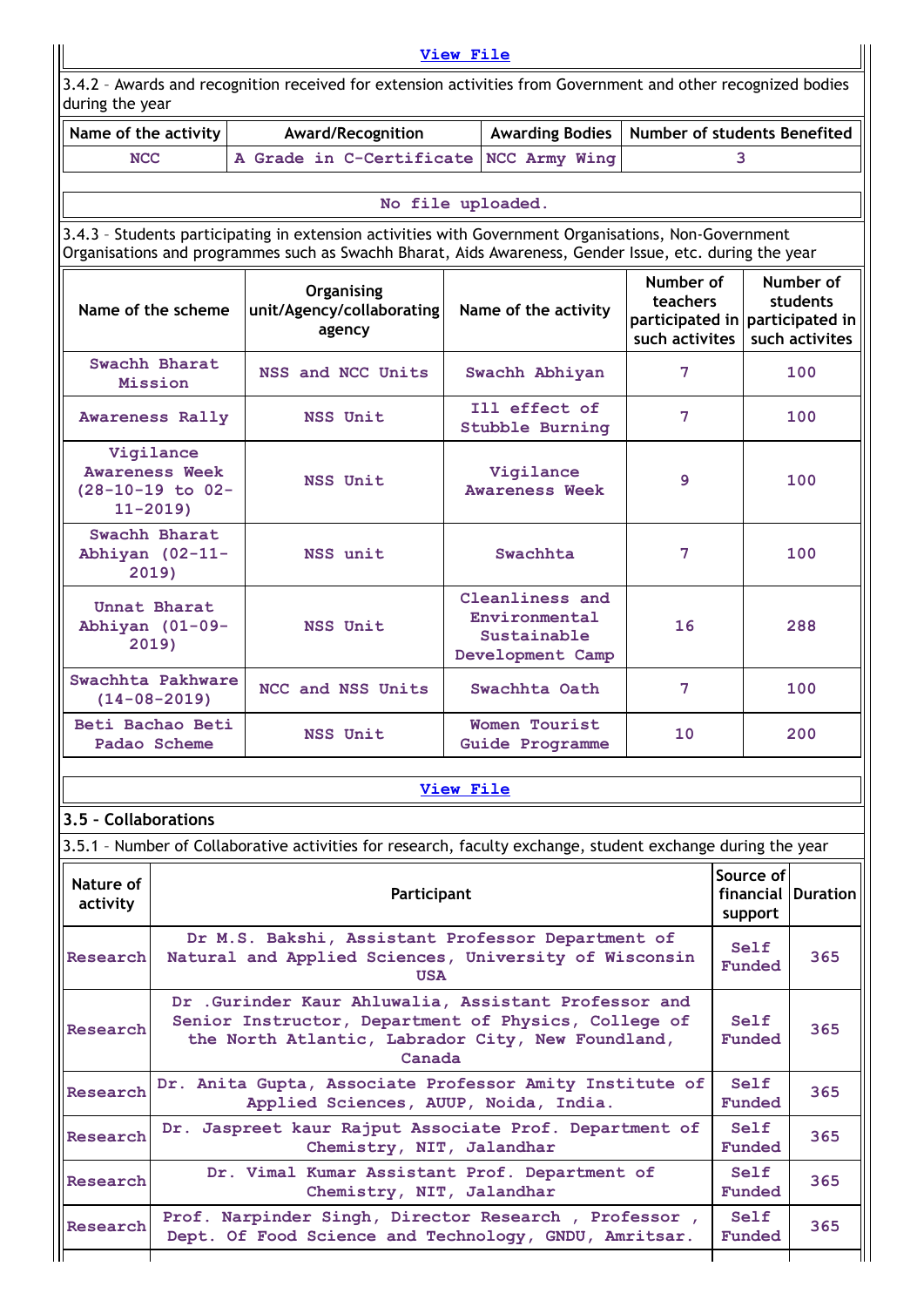| Research                | Dr. Harsh Kumar, Associate Professor, Dept. Of<br>Self<br>365<br>Chemistry, NIT Jalandhar.<br>Funded                                                              |                                                                                                              |                       |  |                |             |  |  |  |  |  |  |
|-------------------------|-------------------------------------------------------------------------------------------------------------------------------------------------------------------|--------------------------------------------------------------------------------------------------------------|-----------------------|--|----------------|-------------|--|--|--|--|--|--|
| Research                |                                                                                                                                                                   | Dr. Tulsi Das Narang, Dept. of Maths, GNDU, Amritsar                                                         |                       |  | Self<br>Funded | 365         |  |  |  |  |  |  |
| Research                | Rajpreet Kaur, Principal Investigator, WOS-B, Dept of<br>365<br><b>DST</b><br>Chemistry.                                                                          |                                                                                                              |                       |  |                |             |  |  |  |  |  |  |
| Research                | Self<br>365<br>Lavnya Tondon Assistant Prof, Dept of Chemistry<br>Funded                                                                                          |                                                                                                              |                       |  |                |             |  |  |  |  |  |  |
|                         |                                                                                                                                                                   | View File                                                                                                    |                       |  |                |             |  |  |  |  |  |  |
|                         | research facilities etc. during the year                                                                                                                          | 3.5.2 - Linkages with institutions/industries for internship, on-the- job training, project work, sharing of |                       |  |                |             |  |  |  |  |  |  |
| Nature of<br>linkage    | Name of the partnering institution/<br>Title of the<br><b>Duration</b><br>industry /research lab with contact<br><b>Duration To</b><br>linkage<br>From<br>details |                                                                                                              |                       |  |                | Participant |  |  |  |  |  |  |
| Content<br>Creator      | Internship                                                                                                                                                        | Programming at AAHO Media<br>02/01/2020 21/03/2020<br>and Entertainment                                      |                       |  | 1.             |             |  |  |  |  |  |  |
| Reporter                | Internship                                                                                                                                                        | Dainik Jagran                                                                                                | 23/12/2019 23/01/2020 |  |                | 1.          |  |  |  |  |  |  |
| <b>News</b><br>Writing  | Internship                                                                                                                                                        | PTC Network                                                                                                  | 01/07/2019 03/08/2019 |  |                | 1           |  |  |  |  |  |  |
| Assistance<br>Manager   | Internship                                                                                                                                                        | <b>Humanity Possible</b>                                                                                     | 21/01/2020 30/04/2020 |  |                | 1           |  |  |  |  |  |  |
| <b>Event</b><br>Manager | Internship                                                                                                                                                        | Moments by Kamal's                                                                                           | 02/01/2020 02/03/2020 |  |                | 1           |  |  |  |  |  |  |
| Online<br>trainer       | Internship                                                                                                                                                        | Internshala                                                                                                  | 26/05/2020 30/06/2020 |  |                | 1           |  |  |  |  |  |  |
| Content<br>Developer    | 01/08/2019 30/08/2019<br>Internship<br>Dose Internet Media                                                                                                        |                                                                                                              |                       |  |                |             |  |  |  |  |  |  |
| <b>Event</b><br>Manager | 01/11/2019 30/01/2020<br>Internship<br><b>Lemon and Leaf Events</b><br>1                                                                                          |                                                                                                              |                       |  |                |             |  |  |  |  |  |  |
|                         | View File                                                                                                                                                         |                                                                                                              |                       |  |                |             |  |  |  |  |  |  |

3.5.3 – MoUs signed with institutions of national, international importance, other universities, industries, corporate houses etc. during the year

| Organisation                                                              | Date of MoU<br>signed | <b>Purpose/Activities</b>                                                                                                                                                                                      | Number of<br>students/teachers<br>participated<br>under MoUs |
|---------------------------------------------------------------------------|-----------------------|----------------------------------------------------------------------------------------------------------------------------------------------------------------------------------------------------------------|--------------------------------------------------------------|
| <b>NASSCOM</b><br>and $IT-$<br><b>ITES</b><br>Sector<br>Skills<br>Council | 21/08/2019            | On-job training · Joint organization of<br>events like seminars workshops etc. · Joint<br>development of curriculum · Delivery of<br>curriculum · Final placement of students<br>Other areas of mutual benefit | 39                                                           |
| Anil Store 27/08/2019                                                     |                       | On-job training · Joint organization of<br>events like seminars workshops etc. · Joint<br>development of curriculum · Delivery of<br>curriculum · Final placement of students<br>Other areas of mutual benefit | 40                                                           |
| Kapil<br>Khurana                                                          | 24/08/2019            | On-job training · Joint organization of<br>events like seminars workshops etc. · Joint<br>development of curriculum · Delivery of<br>curriculum · Final placement of students<br>Other areas of mutual benefit | 40                                                           |
| Kumar<br>Gupta and                                                        | 26/08/2019            | On-job training · Joint organization of<br>events like seminars workshops etc. · Joint                                                                                                                         | 40                                                           |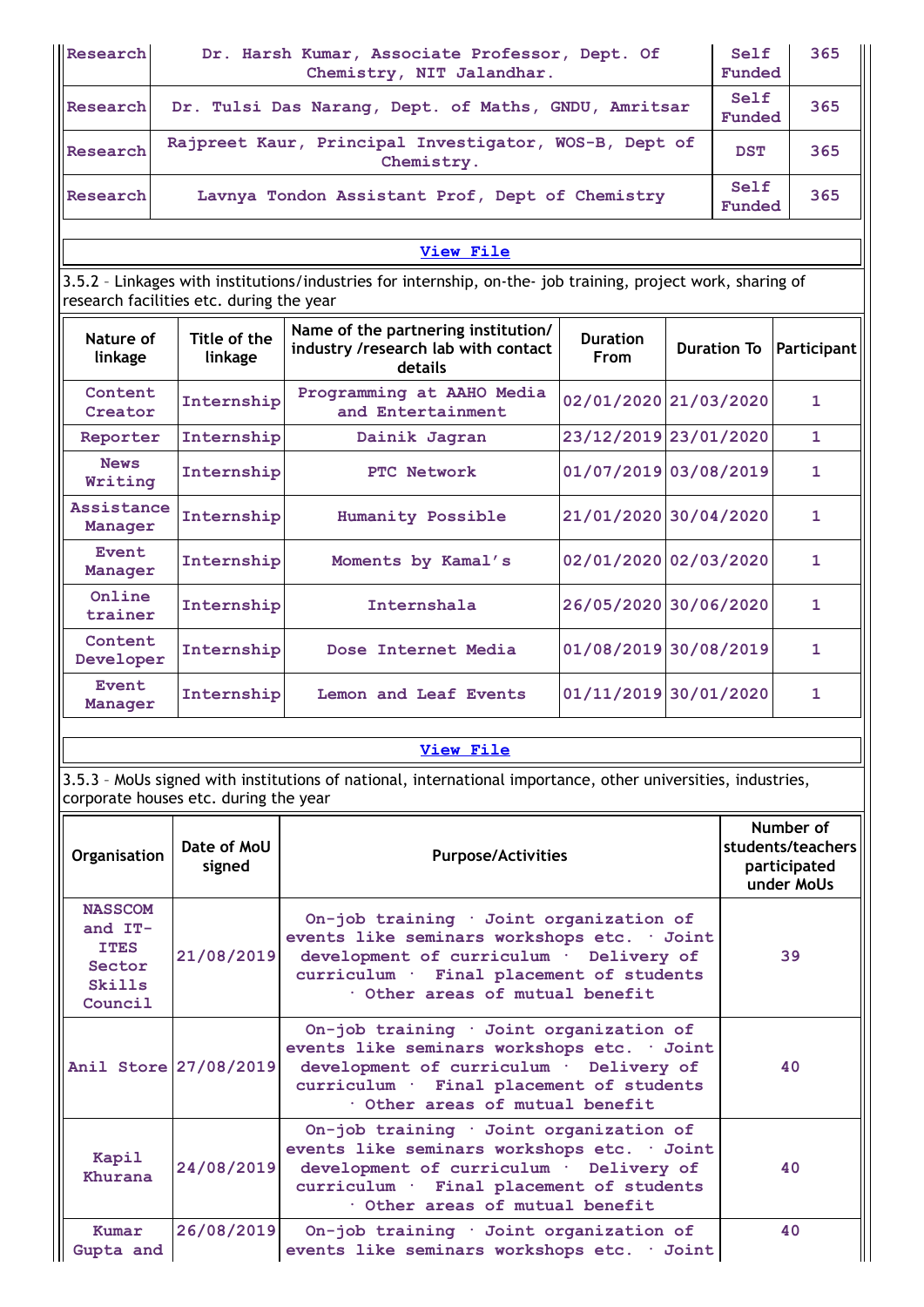| Company                                                                                                                                                                                                                                                 |                                                                                                                                                                                                                                                                               | development of curriculum · Delivery of<br>curriculum · Final placement of students<br>Other areas of mutual benefit |  |  |                   |                  |  |                             |                     |                |         |              |                                                |
|---------------------------------------------------------------------------------------------------------------------------------------------------------------------------------------------------------------------------------------------------------|-------------------------------------------------------------------------------------------------------------------------------------------------------------------------------------------------------------------------------------------------------------------------------|----------------------------------------------------------------------------------------------------------------------|--|--|-------------------|------------------|--|-----------------------------|---------------------|----------------|---------|--------------|------------------------------------------------|
| Future<br>Retail                                                                                                                                                                                                                                        | On-job training · Joint organization of<br>events like seminars workshops etc. · Joint<br>28/08/2019<br>development of curriculum · Delivery of<br>40<br>curriculum · Final placement of students<br>Other areas of mutual benefit<br>On-job training · Joint organization of |                                                                                                                      |  |  |                   |                  |  |                             |                     |                |         |              |                                                |
| events like seminars workshops etc. · Joint<br>Zen<br>30/08/2019<br>development of curriculum · Delivery of<br>40<br>Software<br>curriculum · Final placement of students<br>Other areas of mutual benefit                                              |                                                                                                                                                                                                                                                                               |                                                                                                                      |  |  |                   |                  |  |                             |                     |                |         |              |                                                |
|                                                                                                                                                                                                                                                         |                                                                                                                                                                                                                                                                               |                                                                                                                      |  |  |                   | <b>View File</b> |  |                             |                     |                |         |              |                                                |
| <b>CRITERION IV - INFRASTRUCTURE AND LEARNING RESOURCES</b>                                                                                                                                                                                             |                                                                                                                                                                                                                                                                               |                                                                                                                      |  |  |                   |                  |  |                             |                     |                |         |              |                                                |
| 4.1 - Physical Facilities                                                                                                                                                                                                                               |                                                                                                                                                                                                                                                                               |                                                                                                                      |  |  |                   |                  |  |                             |                     |                |         |              |                                                |
| 4.1.1 - Budget allocation, excluding salary for infrastructure augmentation during the year                                                                                                                                                             |                                                                                                                                                                                                                                                                               |                                                                                                                      |  |  |                   |                  |  |                             |                     |                |         |              |                                                |
| Budget allocated for infrastructure augmentation                                                                                                                                                                                                        |                                                                                                                                                                                                                                                                               |                                                                                                                      |  |  |                   |                  |  |                             |                     |                |         |              | Budget utilized for infrastructure development |
|                                                                                                                                                                                                                                                         |                                                                                                                                                                                                                                                                               | O                                                                                                                    |  |  |                   |                  |  |                             |                     | 13.64          |         |              |                                                |
| 4.1.2 - Details of augmentation in infrastructure facilities during the year                                                                                                                                                                            |                                                                                                                                                                                                                                                                               |                                                                                                                      |  |  |                   |                  |  |                             |                     |                |         |              |                                                |
|                                                                                                                                                                                                                                                         |                                                                                                                                                                                                                                                                               |                                                                                                                      |  |  | <b>Facilities</b> |                  |  |                             |                     |                |         |              | <b>Existing or Newly</b><br>Added              |
| Number of important equipments purchased (Greater than 1-0 lakh)<br>Newly Added<br>during the current year                                                                                                                                              |                                                                                                                                                                                                                                                                               |                                                                                                                      |  |  |                   |                  |  |                             |                     |                |         |              |                                                |
|                                                                                                                                                                                                                                                         |                                                                                                                                                                                                                                                                               |                                                                                                                      |  |  |                   | <b>View File</b> |  |                             |                     |                |         |              |                                                |
| 4.2 - Library as a Learning Resource                                                                                                                                                                                                                    |                                                                                                                                                                                                                                                                               |                                                                                                                      |  |  |                   |                  |  |                             |                     |                |         |              |                                                |
| 4.2.1 - Library is automated {Integrated Library Management System (ILMS)}                                                                                                                                                                              |                                                                                                                                                                                                                                                                               |                                                                                                                      |  |  |                   |                  |  |                             |                     |                |         |              |                                                |
| Name of the ILMS software   Nature of automation (fully or patially)                                                                                                                                                                                    |                                                                                                                                                                                                                                                                               |                                                                                                                      |  |  |                   |                  |  |                             |                     | <b>Version</b> |         |              | Year of automation                             |
| Alice                                                                                                                                                                                                                                                   |                                                                                                                                                                                                                                                                               |                                                                                                                      |  |  |                   | Partially        |  |                             | Alic482e 6.0        |                |         |              | 2001                                           |
| 4.2.2 - Library Services                                                                                                                                                                                                                                |                                                                                                                                                                                                                                                                               |                                                                                                                      |  |  |                   |                  |  |                             |                     |                |         |              |                                                |
|                                                                                                                                                                                                                                                         | <b>Library Service Type</b>                                                                                                                                                                                                                                                   |                                                                                                                      |  |  |                   | <b>Existing</b>  |  |                             | <b>Newly Added</b>  |                |         |              | <b>Total</b>                                   |
|                                                                                                                                                                                                                                                         | <b>Text Books</b>                                                                                                                                                                                                                                                             |                                                                                                                      |  |  | 65876             | 3965181          |  | 727                         | 5662778             |                |         | 66603        | 9627959                                        |
|                                                                                                                                                                                                                                                         | <b>Reference Books</b>                                                                                                                                                                                                                                                        |                                                                                                                      |  |  | 630               | 579079           |  | 7                           | 1160                |                |         | 637          | 580239                                         |
|                                                                                                                                                                                                                                                         | e-Books                                                                                                                                                                                                                                                                       |                                                                                                                      |  |  | 3135000           | Nill             |  | Nill                        | <b>Nill</b>         |                |         | 3135000      | <b>Nill</b>                                    |
|                                                                                                                                                                                                                                                         | Journals                                                                                                                                                                                                                                                                      |                                                                                                                      |  |  | 25                | 68700            |  | Nill                        | <b>Nill</b>         |                |         | 25           | 68700                                          |
| Digital Database                                                                                                                                                                                                                                        |                                                                                                                                                                                                                                                                               |                                                                                                                      |  |  | $\mathbf{1}$      | 5900             |  | <b>Nill</b>                 | <b>Nill</b>         |                |         | $\mathbf{1}$ | 5900                                           |
|                                                                                                                                                                                                                                                         | e-Journals                                                                                                                                                                                                                                                                    |                                                                                                                      |  |  | 6000              | 340380           |  | Nill                        | <b>Nill</b>         |                |         | 6000         | 340380                                         |
|                                                                                                                                                                                                                                                         | CD & Video                                                                                                                                                                                                                                                                    |                                                                                                                      |  |  | 960<br>1          | Nill<br>8260     |  | <b>Nill</b><br>Nill         | <b>Nill</b><br>Nill |                |         | 960<br>1     | <b>Nill</b><br>8260                            |
| Library Automation<br>Weeding (hard & soft)                                                                                                                                                                                                             |                                                                                                                                                                                                                                                                               |                                                                                                                      |  |  | 1964              | 127741           |  | <b>Nill</b>                 | Nill                |                |         | 1964         | 127741                                         |
|                                                                                                                                                                                                                                                         | Others (specify)                                                                                                                                                                                                                                                              |                                                                                                                      |  |  | 95                | 158261           |  | Nill                        | <b>Nill</b>         |                |         | 95           | 158261                                         |
|                                                                                                                                                                                                                                                         |                                                                                                                                                                                                                                                                               |                                                                                                                      |  |  |                   |                  |  |                             |                     |                |         |              |                                                |
|                                                                                                                                                                                                                                                         |                                                                                                                                                                                                                                                                               |                                                                                                                      |  |  |                   | <b>View File</b> |  |                             |                     |                |         |              |                                                |
| 4.2.3 - E-content developed by teachers such as: e-PG- Pathshala, CEC (under e-PG- Pathshala CEC (Under<br>Graduate) SWAYAM other MOOCs platform NPTEL/NMEICT/any other Government initiatives & institutional<br>(Learning Management System (LMS) etc |                                                                                                                                                                                                                                                                               |                                                                                                                      |  |  |                   |                  |  |                             |                     |                |         |              |                                                |
| Name of the<br><b>Teacher</b>                                                                                                                                                                                                                           |                                                                                                                                                                                                                                                                               | Name of the<br>Module                                                                                                |  |  | developed         |                  |  | Platform on which module is |                     |                | content |              | Date of launching e-                           |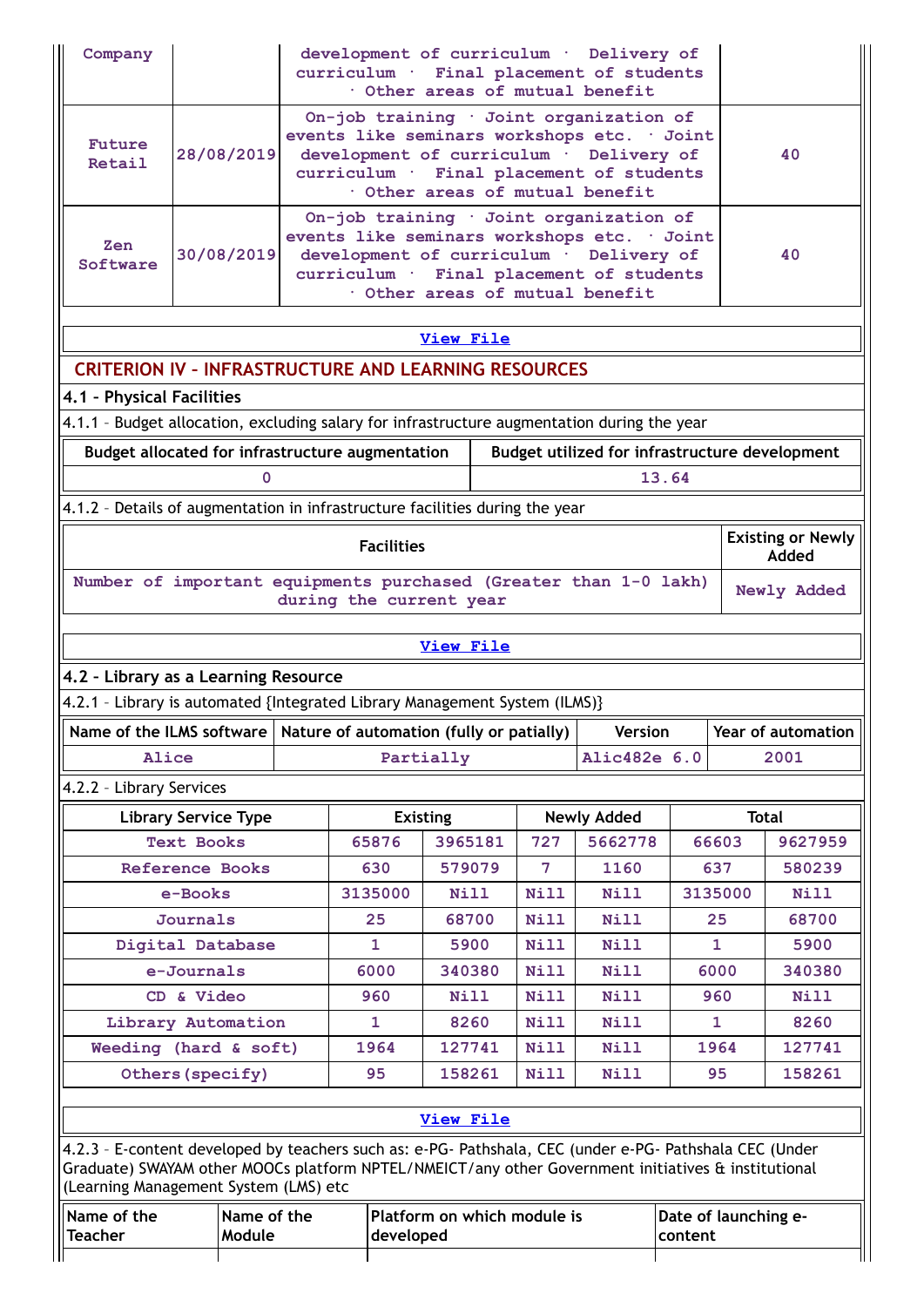| Nil                                                                                                                                                                                                                                                                                                                                                                                                                                                                                                                                                                                                                                                                                                                                                                                                                                                                                                                                                                                                                                                                                                                                                                                                                                                                                                                                                                                                                                                                                                                                                                                                                                                                                                                                                                                                                                                                                                                                                                                                                                                                                                                                                                                                                                                                              | Nil                                                                                 |                                              | <b>Nil</b>                                                       |                            |                                           | Nill |                    |                                                                                                               |               |  |  |
|----------------------------------------------------------------------------------------------------------------------------------------------------------------------------------------------------------------------------------------------------------------------------------------------------------------------------------------------------------------------------------------------------------------------------------------------------------------------------------------------------------------------------------------------------------------------------------------------------------------------------------------------------------------------------------------------------------------------------------------------------------------------------------------------------------------------------------------------------------------------------------------------------------------------------------------------------------------------------------------------------------------------------------------------------------------------------------------------------------------------------------------------------------------------------------------------------------------------------------------------------------------------------------------------------------------------------------------------------------------------------------------------------------------------------------------------------------------------------------------------------------------------------------------------------------------------------------------------------------------------------------------------------------------------------------------------------------------------------------------------------------------------------------------------------------------------------------------------------------------------------------------------------------------------------------------------------------------------------------------------------------------------------------------------------------------------------------------------------------------------------------------------------------------------------------------------------------------------------------------------------------------------------------|-------------------------------------------------------------------------------------|----------------------------------------------|------------------------------------------------------------------|----------------------------|-------------------------------------------|------|--------------------|---------------------------------------------------------------------------------------------------------------|---------------|--|--|
|                                                                                                                                                                                                                                                                                                                                                                                                                                                                                                                                                                                                                                                                                                                                                                                                                                                                                                                                                                                                                                                                                                                                                                                                                                                                                                                                                                                                                                                                                                                                                                                                                                                                                                                                                                                                                                                                                                                                                                                                                                                                                                                                                                                                                                                                                  |                                                                                     |                                              |                                                                  |                            | No file uploaded.                         |      |                    |                                                                                                               |               |  |  |
| 4.3 - IT Infrastructure                                                                                                                                                                                                                                                                                                                                                                                                                                                                                                                                                                                                                                                                                                                                                                                                                                                                                                                                                                                                                                                                                                                                                                                                                                                                                                                                                                                                                                                                                                                                                                                                                                                                                                                                                                                                                                                                                                                                                                                                                                                                                                                                                                                                                                                          |                                                                                     |                                              |                                                                  |                            |                                           |      |                    |                                                                                                               |               |  |  |
| 4.3.1 - Technology Upgradation (overall)                                                                                                                                                                                                                                                                                                                                                                                                                                                                                                                                                                                                                                                                                                                                                                                                                                                                                                                                                                                                                                                                                                                                                                                                                                                                                                                                                                                                                                                                                                                                                                                                                                                                                                                                                                                                                                                                                                                                                                                                                                                                                                                                                                                                                                         |                                                                                     |                                              |                                                                  |                            |                                           |      |                    |                                                                                                               |               |  |  |
| <b>Type</b>                                                                                                                                                                                                                                                                                                                                                                                                                                                                                                                                                                                                                                                                                                                                                                                                                                                                                                                                                                                                                                                                                                                                                                                                                                                                                                                                                                                                                                                                                                                                                                                                                                                                                                                                                                                                                                                                                                                                                                                                                                                                                                                                                                                                                                                                      | Total<br><b>Computers</b>                                                           | Computer<br>Lab                              | Internet                                                         | <b>Browsing</b><br>centers | Computer<br><b>Centers</b>                |      | Office Departments | Available<br><b>Bandwidth</b><br>(MBPS/GBPS)                                                                  | <b>Others</b> |  |  |
| Existing                                                                                                                                                                                                                                                                                                                                                                                                                                                                                                                                                                                                                                                                                                                                                                                                                                                                                                                                                                                                                                                                                                                                                                                                                                                                                                                                                                                                                                                                                                                                                                                                                                                                                                                                                                                                                                                                                                                                                                                                                                                                                                                                                                                                                                                                         | 500                                                                                 | 410<br>20<br>500<br>49<br>9<br>19<br>3<br>49 |                                                                  |                            |                                           |      |                    |                                                                                                               |               |  |  |
| Added                                                                                                                                                                                                                                                                                                                                                                                                                                                                                                                                                                                                                                                                                                                                                                                                                                                                                                                                                                                                                                                                                                                                                                                                                                                                                                                                                                                                                                                                                                                                                                                                                                                                                                                                                                                                                                                                                                                                                                                                                                                                                                                                                                                                                                                                            | $\mathbf{0}$<br>$\mathbf{1}$<br>$\mathbf{0}$<br>1<br>1<br>0<br>100<br>$\Omega$<br>1 |                                              |                                                                  |                            |                                           |      |                    |                                                                                                               |               |  |  |
| Total                                                                                                                                                                                                                                                                                                                                                                                                                                                                                                                                                                                                                                                                                                                                                                                                                                                                                                                                                                                                                                                                                                                                                                                                                                                                                                                                                                                                                                                                                                                                                                                                                                                                                                                                                                                                                                                                                                                                                                                                                                                                                                                                                                                                                                                                            | 500                                                                                 | 21                                           | 500                                                              | 50                         | 50                                        | 10   | 19                 | 510                                                                                                           | 3             |  |  |
| 4.3.2 - Bandwidth available of internet connection in the Institution (Leased line)                                                                                                                                                                                                                                                                                                                                                                                                                                                                                                                                                                                                                                                                                                                                                                                                                                                                                                                                                                                                                                                                                                                                                                                                                                                                                                                                                                                                                                                                                                                                                                                                                                                                                                                                                                                                                                                                                                                                                                                                                                                                                                                                                                                              |                                                                                     |                                              |                                                                  |                            |                                           |      |                    |                                                                                                               |               |  |  |
|                                                                                                                                                                                                                                                                                                                                                                                                                                                                                                                                                                                                                                                                                                                                                                                                                                                                                                                                                                                                                                                                                                                                                                                                                                                                                                                                                                                                                                                                                                                                                                                                                                                                                                                                                                                                                                                                                                                                                                                                                                                                                                                                                                                                                                                                                  |                                                                                     |                                              |                                                                  |                            | 510 MBPS/ GBPS                            |      |                    |                                                                                                               |               |  |  |
| 4.3.3 - Facility for e-content                                                                                                                                                                                                                                                                                                                                                                                                                                                                                                                                                                                                                                                                                                                                                                                                                                                                                                                                                                                                                                                                                                                                                                                                                                                                                                                                                                                                                                                                                                                                                                                                                                                                                                                                                                                                                                                                                                                                                                                                                                                                                                                                                                                                                                                   |                                                                                     |                                              |                                                                  |                            |                                           |      |                    |                                                                                                               |               |  |  |
|                                                                                                                                                                                                                                                                                                                                                                                                                                                                                                                                                                                                                                                                                                                                                                                                                                                                                                                                                                                                                                                                                                                                                                                                                                                                                                                                                                                                                                                                                                                                                                                                                                                                                                                                                                                                                                                                                                                                                                                                                                                                                                                                                                                                                                                                                  | Name of the e-content development facility                                          |                                              |                                                                  |                            |                                           |      | recording facility | Provide the link of the videos and media centre and                                                           |               |  |  |
| Studio with Audio and Video Editing<br>https://facebook.com/bbkdavcw<br>Facilities                                                                                                                                                                                                                                                                                                                                                                                                                                                                                                                                                                                                                                                                                                                                                                                                                                                                                                                                                                                                                                                                                                                                                                                                                                                                                                                                                                                                                                                                                                                                                                                                                                                                                                                                                                                                                                                                                                                                                                                                                                                                                                                                                                                               |                                                                                     |                                              |                                                                  |                            |                                           |      |                    |                                                                                                               |               |  |  |
|                                                                                                                                                                                                                                                                                                                                                                                                                                                                                                                                                                                                                                                                                                                                                                                                                                                                                                                                                                                                                                                                                                                                                                                                                                                                                                                                                                                                                                                                                                                                                                                                                                                                                                                                                                                                                                                                                                                                                                                                                                                                                                                                                                                                                                                                                  | Studio with Audio and Video Editing                                                 | Facilities                                   |                                                                  |                            |                                           |      | https://bbkdav.org |                                                                                                               |               |  |  |
| 4.4 - Maintenance of Campus Infrastructure                                                                                                                                                                                                                                                                                                                                                                                                                                                                                                                                                                                                                                                                                                                                                                                                                                                                                                                                                                                                                                                                                                                                                                                                                                                                                                                                                                                                                                                                                                                                                                                                                                                                                                                                                                                                                                                                                                                                                                                                                                                                                                                                                                                                                                       |                                                                                     |                                              |                                                                  |                            |                                           |      |                    |                                                                                                               |               |  |  |
| salary component, during the year                                                                                                                                                                                                                                                                                                                                                                                                                                                                                                                                                                                                                                                                                                                                                                                                                                                                                                                                                                                                                                                                                                                                                                                                                                                                                                                                                                                                                                                                                                                                                                                                                                                                                                                                                                                                                                                                                                                                                                                                                                                                                                                                                                                                                                                |                                                                                     |                                              |                                                                  |                            |                                           |      |                    | 4.4.1 - Expenditure incurred on maintenance of physical facilities and academic support facilities, excluding |               |  |  |
| <b>Assigned Budget on</b><br>academic facilities                                                                                                                                                                                                                                                                                                                                                                                                                                                                                                                                                                                                                                                                                                                                                                                                                                                                                                                                                                                                                                                                                                                                                                                                                                                                                                                                                                                                                                                                                                                                                                                                                                                                                                                                                                                                                                                                                                                                                                                                                                                                                                                                                                                                                                 |                                                                                     |                                              | Expenditure incurred on<br>maintenance of academic<br>facilities |                            | Assigned budget on<br>physical facilities |      |                    | <b>Expenditure incurredon</b><br>maintenance of physical<br>facilites                                         |               |  |  |
|                                                                                                                                                                                                                                                                                                                                                                                                                                                                                                                                                                                                                                                                                                                                                                                                                                                                                                                                                                                                                                                                                                                                                                                                                                                                                                                                                                                                                                                                                                                                                                                                                                                                                                                                                                                                                                                                                                                                                                                                                                                                                                                                                                                                                                                                                  |                                                                                     |                                              |                                                                  |                            |                                           |      |                    | 5462657                                                                                                       |               |  |  |
|                                                                                                                                                                                                                                                                                                                                                                                                                                                                                                                                                                                                                                                                                                                                                                                                                                                                                                                                                                                                                                                                                                                                                                                                                                                                                                                                                                                                                                                                                                                                                                                                                                                                                                                                                                                                                                                                                                                                                                                                                                                                                                                                                                                                                                                                                  |                                                                                     |                                              |                                                                  |                            |                                           |      |                    |                                                                                                               |               |  |  |
| 700000<br>1100000<br>2022035<br>4.4.2 - Procedures and policies for maintaining and utilizing physical, academic and support facilities -<br>laboratory, library, sports complex, computers, classrooms etc. (maximum 500 words) (information to be<br>available in institutional Website, provide link)<br>The college optimally allocates and utilizes the available financial resources<br>for the upkeep of various infrastructural facilities. Following are the<br>procedures and policies being implemented for maintaining and utilizing<br>physical, academic and support facilities: . The college holds regular meetings<br>of various committees constituted for maintaining and utilizing physical,<br>academic and support facilities. . It also utilizes the grants received<br>according to the requirement in the best interest of students. . It always<br>purchase branded and good quality computers which are covered under warranty.<br>However, for general troubleshooting it has employed a full time technician for<br>campus area network. All laboratories are maintained by trained and experienced<br>laboratory assistants. . The college library offers reference service to<br>readers. OPAC, CD ROMS, Book Bank facility and e-resources are made accessible<br>through INFLIBNET. Besides, the digital library of the college optimally<br>facilitates the use of e-resources. Stock checking of the main library as well<br>as departmental libraries is performed every year to check the missing and<br>damaged books. . Visual aids such as multimedia projectors are used for<br>delivering lectures. For languages too, projectors and smart board is used to<br>make teaching interactive. . In the Home Science Laboratory, sewing machines<br>are used for stitching and draping dummies for the display of clothes stitched<br>by the students and staff. . PG Department of Home Science and Fashion<br>Designing houses well-equipped Food and Nutrition Lab, Garment Construction<br>Lab, Draping Lab and Computer Lab. Apart from this, there is a machine operator<br>appointed on adhoc basis for the servicing the fashion makers, treadle<br>machines, hand operated sewing machines and interlock machine. The electrician |                                                                                     |                                              |                                                                  |                            |                                           |      |                    |                                                                                                               |               |  |  |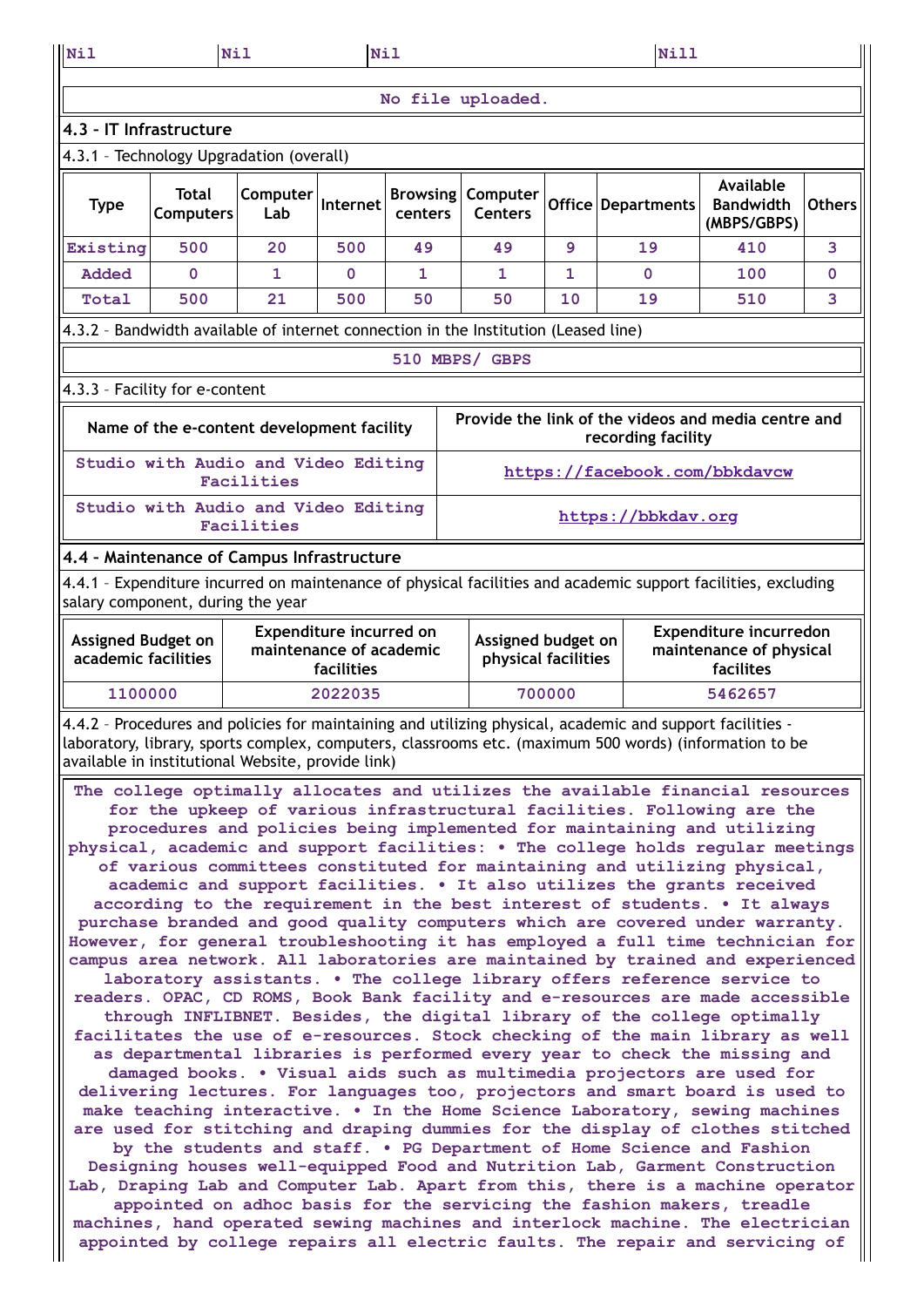**electronic equipment, such as, microwave oven, refrigerator, mixer grinder is immediately done as and when required. • Department of Applied Arts has a computer laboratory with twenty computers, a projector, a smart board, a publication office and a photography studio with three cameras. Classrooms/dark room/library/studio material, such as, studio lights, DSLR and SLR cameras and drawing boards is utilized as and when required. • Department of Multimedia has fully equipped, completely operational, multi-configured labs consisting of equipment like mixers (video and audio), mics, editing stations, spot/ambient lights and professional level movie and still cameras, optimized and aligned along the syllabus. Projectors and Laptops are available to make lectures primarily demonstrative. • For the maintenance of computer laboratories, regular repair is ensured, therefore, there are no AMCs allotted for their upkeep. However, AMC for college UPS is provided. AMC for software used in general office, account office and library is also provided. • The science laboratories are looked after as per the requirements of the prescribed**

**syllabus. Consumable/class room/materials are purchased which include live materials, chemicals and glassware. Non-consumable materials such as scientific instruments are purchased for each laboratory. • For the upkeep of grounds, two ground men have been appointed. Similarly, one peon and one sweeper have been appointed to maintain indoor gymnasium hall.**

[https://bbkdav.org/wp-content/uploads/2021/08/4.4.2-Procedures-and-policies-for-maintaining-and](https://bbkdav.org/wp-content/uploads/2021/08/4.4.2-Procedures-and-policies-for-maintaining-and-utilizing.pdf)utilizing.pdf

## **CRITERION V – STUDENT SUPPORT AND PROGRESSION**

**5.1 – Student Support**

5.1.1 – Scholarships and Financial Support

|                                            | Name/Title of the scheme                                                                                                                                  | <b>Number</b><br>оf<br>students | Amount in<br><b>Rupees</b> |
|--------------------------------------------|-----------------------------------------------------------------------------------------------------------------------------------------------------------|---------------------------------|----------------------------|
| Financial<br>Support from<br>institution   | Institution support to the student on the basis<br>of poverty, merit freeship, fatherless,<br>defence, Sports, Youth Welfare, NCC, Hostel Fee<br>and Mess | 1638                            | 15716790                   |
| Financial<br>Support from<br>Other Sources |                                                                                                                                                           |                                 |                            |
| a) National                                | SC, Ram Dass Mehar Mohan Indra Trust, PMSSS<br>(prime Minister special scholarship scheme) for<br>J K                                                     | 239                             | 3934280                    |
| b) International                           | Nil                                                                                                                                                       | Nill                            | $\Omega$                   |

### **No file uploaded.**

5.1.2 – Number of capability enhancement and development schemes such as Soft skill development, Remedial coaching, Language lab, Bridge courses, Yoga, Meditation, Personal Counselling and Mentoring etc.,

| Name of the capability<br>enhancement scheme       | Date of<br>implemetation | Number of<br>students<br>enrolled | Agencies involved                                      |
|----------------------------------------------------|--------------------------|-----------------------------------|--------------------------------------------------------|
| Yoga Training Programme                            | 20/02/2020               | 50                                | Yog Sansthan, Haridwar                                 |
| Gym fitness training                               | 03/10/2019               | 50                                | WOW Gym, Amritsar                                      |
| Workshop on Live<br>Trading                        | 05/10/2019               | 20                                | UFS Department, Guru Nanak Dev<br>University, Amritsar |
| Retail Shopper<br>Behaviour                        | 01/03/2020               | 19                                | Freelancer Retail Skill Centre,<br>Amritsar            |
| Workshop on GST                                    | 02/03/2020               | 19                                | S. Kumar Gupta and Co.,<br>Amritsar                    |
| Workshop on SIP<br>(Systematic Investment<br>Plan) | 04/03/2020               | 19                                | NJ Wealth India Pvt, Ltd.,<br>Amritsar                 |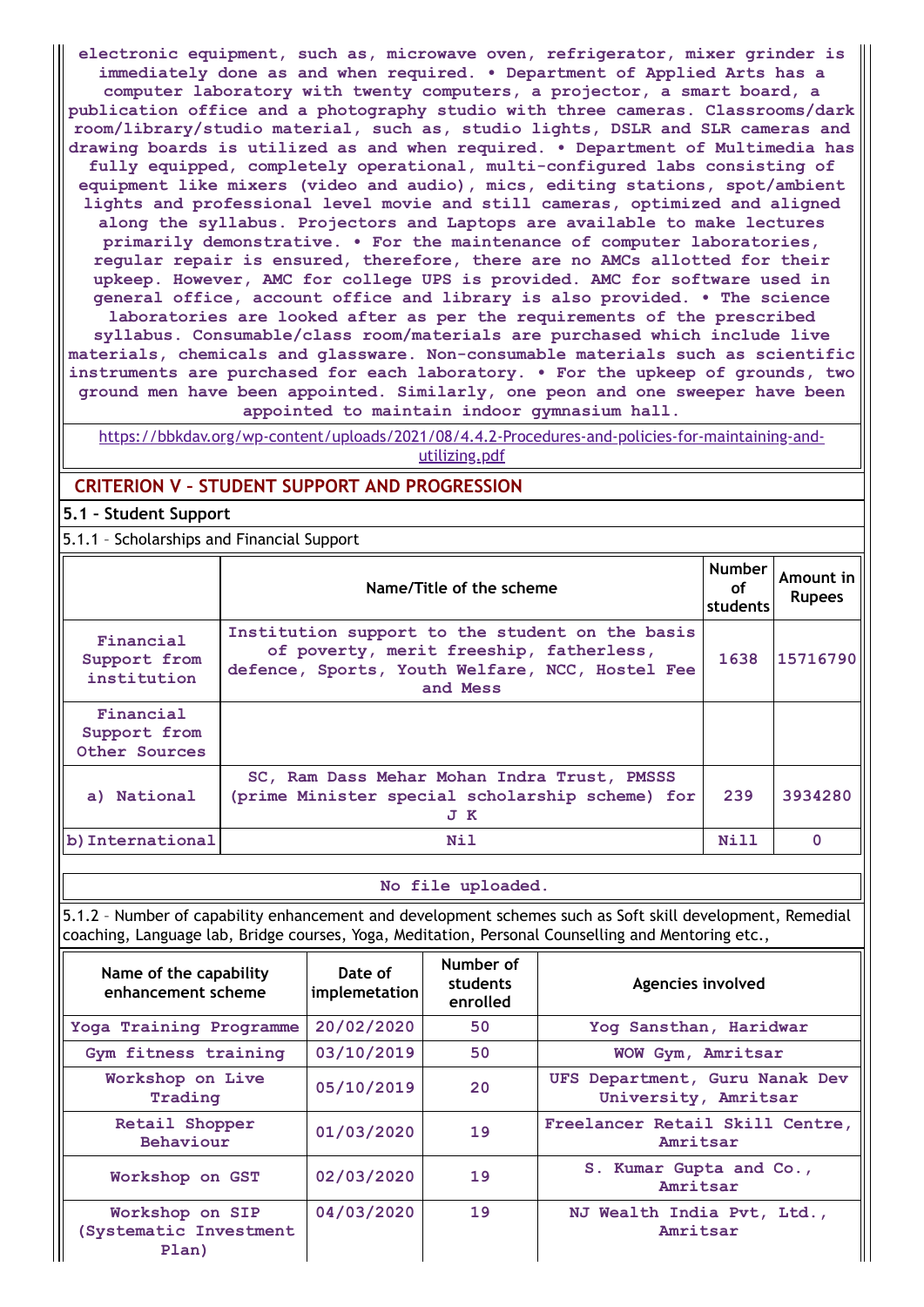|                                                                                                                                                                |                                                               | Workshop on Self-<br>defence                             |                             | 26/09/2019                                                        | 100                                                                                                                                                                                                                                                   |  | J.J Innovation, Amritsar                                |                     |                                                      |
|----------------------------------------------------------------------------------------------------------------------------------------------------------------|---------------------------------------------------------------|----------------------------------------------------------|-----------------------------|-------------------------------------------------------------------|-------------------------------------------------------------------------------------------------------------------------------------------------------------------------------------------------------------------------------------------------------|--|---------------------------------------------------------|---------------------|------------------------------------------------------|
|                                                                                                                                                                |                                                               | Gym fitness training                                     |                             | 05/11/2019                                                        | 50                                                                                                                                                                                                                                                    |  | Unique Hub, Amritsar                                    |                     |                                                      |
|                                                                                                                                                                |                                                               | (RTGS NEFT) Online<br>Banking                            |                             | 06/03/2020                                                        | 19                                                                                                                                                                                                                                                    |  | Punjab National Bank, Amritsar                          |                     |                                                      |
|                                                                                                                                                                |                                                               | Workshop on Digital<br>Marketing                         |                             | 06/03/2020                                                        | 30                                                                                                                                                                                                                                                    |  | Centre for Advanced computer<br>and Management studies, | Amritsar            |                                                      |
|                                                                                                                                                                |                                                               |                                                          |                             |                                                                   | View File                                                                                                                                                                                                                                             |  |                                                         |                     |                                                      |
|                                                                                                                                                                |                                                               |                                                          |                             |                                                                   | 5.1.3 - Students benefited by guidance for competitive examinations and career counselling offered by the                                                                                                                                             |  |                                                         |                     |                                                      |
|                                                                                                                                                                | institution during the year                                   |                                                          |                             |                                                                   |                                                                                                                                                                                                                                                       |  |                                                         |                     |                                                      |
|                                                                                                                                                                | Name of                                                       |                                                          | Number of benefited         |                                                                   | Number of benefited                                                                                                                                                                                                                                   |  | Number of students                                      |                     | Number of                                            |
| Year                                                                                                                                                           | the<br>scheme                                                 | students for competitive                                 | examination                 |                                                                   | students by career<br>counseling activities                                                                                                                                                                                                           |  | who have passedin the<br>comp. exam                     |                     | studentsp<br>placed                                  |
| 2020                                                                                                                                                           | Nil                                                           |                                                          | Nill                        |                                                                   | Nill                                                                                                                                                                                                                                                  |  | Nill                                                    |                     | N <sub>i</sub> 11                                    |
|                                                                                                                                                                |                                                               |                                                          |                             |                                                                   |                                                                                                                                                                                                                                                       |  |                                                         |                     |                                                      |
|                                                                                                                                                                |                                                               |                                                          |                             |                                                                   | No file uploaded.                                                                                                                                                                                                                                     |  |                                                         |                     |                                                      |
| 5.1.4 - Institutional mechanism for transparency, timely redressal of student grievances, Prevention of sexual<br>harassment and ragging cases during the year |                                                               |                                                          |                             |                                                                   |                                                                                                                                                                                                                                                       |  |                                                         |                     |                                                      |
|                                                                                                                                                                |                                                               | Total grievances received                                |                             |                                                                   | Number of grievances redressed                                                                                                                                                                                                                        |  | Avg. number of days for grievance redressal             |                     |                                                      |
|                                                                                                                                                                | 85                                                            |                                                          |                             | 85                                                                |                                                                                                                                                                                                                                                       |  | 3                                                       |                     |                                                      |
|                                                                                                                                                                |                                                               | 5.2 - Student Progression                                |                             |                                                                   |                                                                                                                                                                                                                                                       |  |                                                         |                     |                                                      |
|                                                                                                                                                                |                                                               | 5.2.1 - Details of campus placement during the year      |                             |                                                                   |                                                                                                                                                                                                                                                       |  |                                                         |                     |                                                      |
|                                                                                                                                                                |                                                               | On campus                                                |                             |                                                                   |                                                                                                                                                                                                                                                       |  | Off campus                                              |                     |                                                      |
|                                                                                                                                                                | <b>Nameof</b><br>organizations                                | Number of<br>students                                    | <b>Number</b><br>Ωf         | Number of<br>students<br>Nameof organizations visited<br>stduents |                                                                                                                                                                                                                                                       |  |                                                         | <b>Number</b><br>οf |                                                      |
|                                                                                                                                                                | participated<br>visited<br>placed                             |                                                          |                             |                                                                   |                                                                                                                                                                                                                                                       |  |                                                         | participated        | stduents                                             |
|                                                                                                                                                                |                                                               |                                                          |                             |                                                                   |                                                                                                                                                                                                                                                       |  |                                                         |                     | placed                                               |
|                                                                                                                                                                | Bajaj<br>Allianz,<br>Concentrix,<br><b>BBK DAV</b><br>College | 218                                                      | 109                         |                                                                   | TCS, Wipro, INFOSYS, CAPEGEMINI,<br>US Tech Solution, HCL, SAP LAB,<br>Kochar Infotech, Mehra<br>Processors, RMX Industries, Seth<br>Sons India, Graphixie Art Dye<br>Textile, SNPC (Rice Farm), Wisdom<br>Academy, Art Divine Clinic,<br>UNICEF etc. |  |                                                         | 217                 | 97                                                   |
|                                                                                                                                                                |                                                               |                                                          |                             |                                                                   |                                                                                                                                                                                                                                                       |  |                                                         |                     |                                                      |
|                                                                                                                                                                |                                                               |                                                          |                             |                                                                   | <b>View File</b>                                                                                                                                                                                                                                      |  |                                                         |                     |                                                      |
|                                                                                                                                                                |                                                               |                                                          |                             |                                                                   | 5.2.2 - Student progression to higher education in percentage during the year                                                                                                                                                                         |  |                                                         |                     |                                                      |
| Year                                                                                                                                                           |                                                               | Number of students<br>enrolling into<br>higher education | Programme<br>graduated from |                                                                   | Depratment<br>graduated from                                                                                                                                                                                                                          |  | Name of institution<br>joined                           |                     | Name of programme<br>admitted to                     |
| 2019                                                                                                                                                           |                                                               | 1                                                        | <b>BA JMC</b>               |                                                                   | Journalism &<br><b>Mass</b><br>Communication                                                                                                                                                                                                          |  | Shri Aurabindo<br>Centre of Art<br>and<br>Communication |                     | PG Diploma And<br>Advertising and<br>Public Relation |
| 2019                                                                                                                                                           |                                                               | 1                                                        | B.Sc.<br>Biotechnology      |                                                                   | Biotechnology                                                                                                                                                                                                                                         |  | Panjab<br>University,<br>Chandigarh                     |                     | <b>MSc</b>                                           |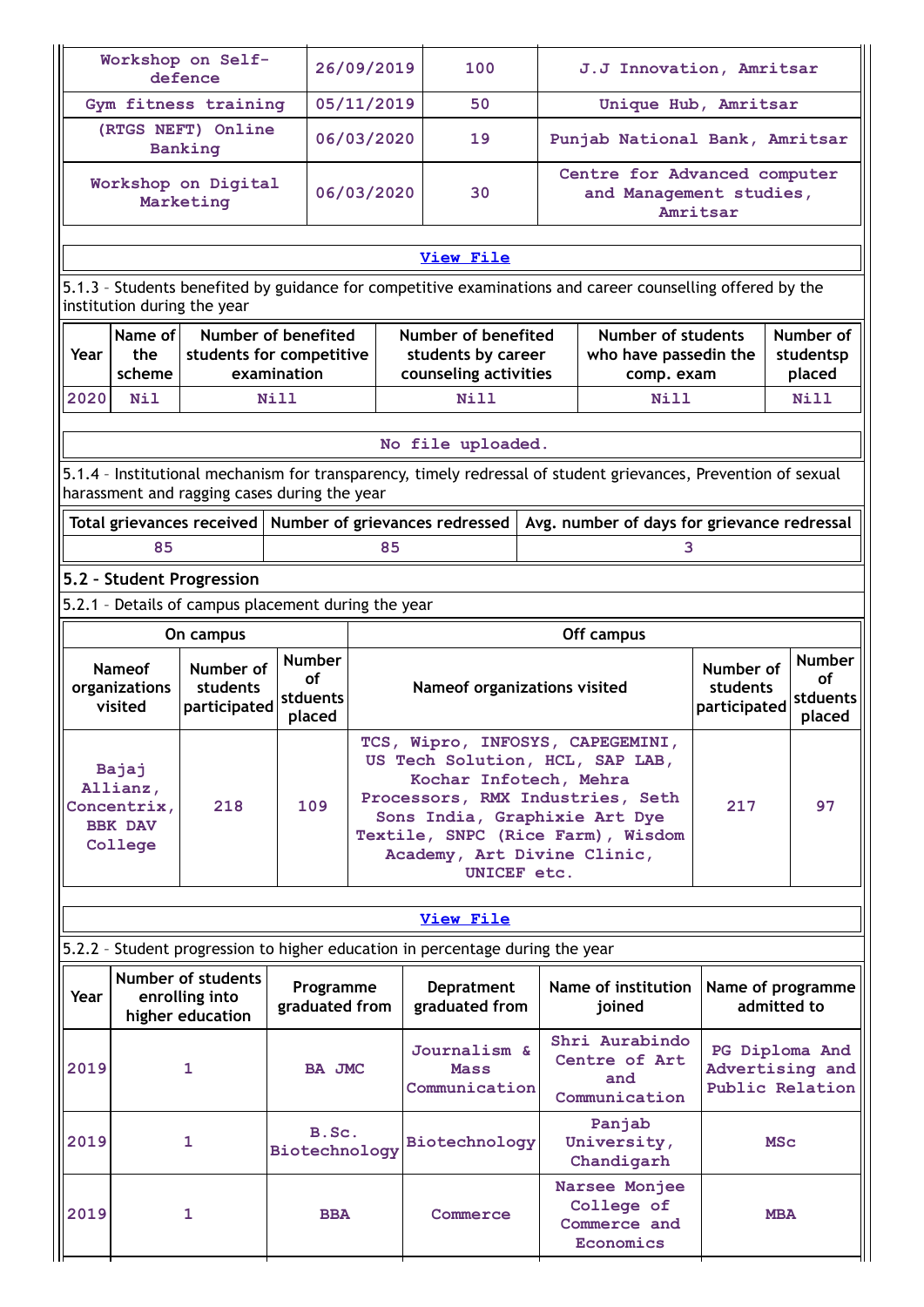| 2019                                                                                                                                                                                   | 1                                                                                                                                          | <b>BA</b>  | <b>Tourism</b><br>Travel<br>Management     | Lambton College<br>, Ontario                                 |                                                                |                                                      | Hotel and<br>Resort<br>Management |  |  |  |  |
|----------------------------------------------------------------------------------------------------------------------------------------------------------------------------------------|--------------------------------------------------------------------------------------------------------------------------------------------|------------|--------------------------------------------|--------------------------------------------------------------|----------------------------------------------------------------|------------------------------------------------------|-----------------------------------|--|--|--|--|
| 2019                                                                                                                                                                                   | $\mathbf{1}$                                                                                                                               | <b>BA</b>  | Home Science                               |                                                              | <b>NIIFT</b>                                                   | Masters in<br>Fashion<br>Marketing and<br>Management |                                   |  |  |  |  |
| 2019                                                                                                                                                                                   | 3                                                                                                                                          | <b>BBA</b> | Commerce                                   |                                                              | Chandigarh<br>University                                       | <b>MBA</b>                                           |                                   |  |  |  |  |
|                                                                                                                                                                                        |                                                                                                                                            |            | <b>View File</b>                           |                                                              |                                                                |                                                      |                                   |  |  |  |  |
| 5.2.3 - Students qualifying in state/ national/ international level examinations during the year<br>(eg:NET/SET/SLET/GATE/GMAT/CAT/GRE/TOFEL/Civil Services/State Government Services) |                                                                                                                                            |            |                                            |                                                              |                                                                |                                                      |                                   |  |  |  |  |
|                                                                                                                                                                                        | <b>Items</b>                                                                                                                               |            | Number of students selected/ qualifying    |                                                              |                                                                |                                                      |                                   |  |  |  |  |
|                                                                                                                                                                                        | <b>NET</b>                                                                                                                                 |            | 4                                          |                                                              |                                                                |                                                      |                                   |  |  |  |  |
|                                                                                                                                                                                        | <b>GMAT</b><br><b>CAT</b>                                                                                                                  |            | $\overline{2}$<br>$\mathbf{1}$             |                                                              |                                                                |                                                      |                                   |  |  |  |  |
|                                                                                                                                                                                        |                                                                                                                                            |            |                                            |                                                              |                                                                |                                                      |                                   |  |  |  |  |
|                                                                                                                                                                                        |                                                                                                                                            |            | No file uploaded.                          |                                                              |                                                                |                                                      |                                   |  |  |  |  |
|                                                                                                                                                                                        | 5.2.4 - Sports and cultural activities / competitions organised at the institution level during the year                                   |            |                                            |                                                              |                                                                |                                                      |                                   |  |  |  |  |
|                                                                                                                                                                                        | Activity                                                                                                                                   |            | Level                                      |                                                              |                                                                |                                                      | <b>Number of Participants</b>     |  |  |  |  |
|                                                                                                                                                                                        | Vigilance Awareness Week<br>Swacchta pakhwara                                                                                              |            | Institutional level<br>Institutional level |                                                              |                                                                |                                                      | 100                               |  |  |  |  |
|                                                                                                                                                                                        | Diwali Fiesta                                                                                                                              |            | Institutional level                        |                                                              |                                                                | 100<br>350                                           |                                   |  |  |  |  |
|                                                                                                                                                                                        | Two-Day Self Defense Programme                                                                                                             |            | Institutional level                        |                                                              |                                                                | 100                                                  |                                   |  |  |  |  |
|                                                                                                                                                                                        | Mangal Kamna Divas                                                                                                                         |            |                                            | Institutional level                                          |                                                                |                                                      |                                   |  |  |  |  |
|                                                                                                                                                                                        | Annual Awards Day                                                                                                                          |            |                                            | Institutional level<br>900                                   |                                                                |                                                      |                                   |  |  |  |  |
|                                                                                                                                                                                        | Swachhta oath<br>Fresher 2019                                                                                                              |            |                                            | Institutional level<br>70<br>Institutional level<br>850      |                                                                |                                                      |                                   |  |  |  |  |
|                                                                                                                                                                                        | Teej                                                                                                                                       |            | Institutional level                        |                                                              |                                                                | 110                                                  |                                   |  |  |  |  |
|                                                                                                                                                                                        | Two Day Media Fest                                                                                                                         |            | Institutional level                        |                                                              |                                                                |                                                      | 95                                |  |  |  |  |
|                                                                                                                                                                                        |                                                                                                                                            |            |                                            |                                                              |                                                                |                                                      |                                   |  |  |  |  |
|                                                                                                                                                                                        |                                                                                                                                            |            | <b>View File</b>                           |                                                              |                                                                |                                                      |                                   |  |  |  |  |
|                                                                                                                                                                                        | 5.3 - Student Participation and Activities<br>5.3.1 - Number of awards/medals for outstanding performance in sports/cultural activities at |            |                                            |                                                              |                                                                |                                                      |                                   |  |  |  |  |
|                                                                                                                                                                                        | national/international level (award for a team event should be counted as one)                                                             |            |                                            |                                                              |                                                                |                                                      |                                   |  |  |  |  |
| Year                                                                                                                                                                                   | Name of the award/medal                                                                                                                    |            | National/<br>Internaional                  | <b>Number</b><br><b>of</b><br>awards<br>for<br><b>Sports</b> | <b>Number</b><br><b>of</b><br>awards<br>for<br><b>Cultural</b> | Student<br>ID<br>number                              | Name of the<br>student            |  |  |  |  |
| 2019                                                                                                                                                                                   | Gold Medals in Road Cycling<br>and Track Cycling in South<br>Asian Games Track Asia Cup                                                    |            | International                              | $\mathbf{2}$                                                 | Nill                                                           | 3540                                                 | Elangbam<br>Chouba<br>Devi        |  |  |  |  |
| 2020                                                                                                                                                                                   | Runners-up & Third Position                                                                                                                |            | National                                   | $\overline{2}$                                               | Nill                                                           | 11                                                   | <b>Amandeep</b>                   |  |  |  |  |
| 2019                                                                                                                                                                                   | Silver Medal                                                                                                                               |            | National                                   | 1                                                            | Nill                                                           | 26                                                   | <b>Jasmeen</b><br>Kaur            |  |  |  |  |
| 2019                                                                                                                                                                                   | Gold & Bronze Medals                                                                                                                       |            | National                                   | 2                                                            | Nill                                                           | 64                                                   | Simranjeet<br>Kaur                |  |  |  |  |
| 2019                                                                                                                                                                                   | 2 Golds, Silver & Bronze<br><b>Medals</b>                                                                                                  |            | National                                   | 4                                                            | Nill                                                           | 65                                                   | Komaldeep<br>Kaur                 |  |  |  |  |
|                                                                                                                                                                                        |                                                                                                                                            |            |                                            |                                                              |                                                                |                                                      |                                   |  |  |  |  |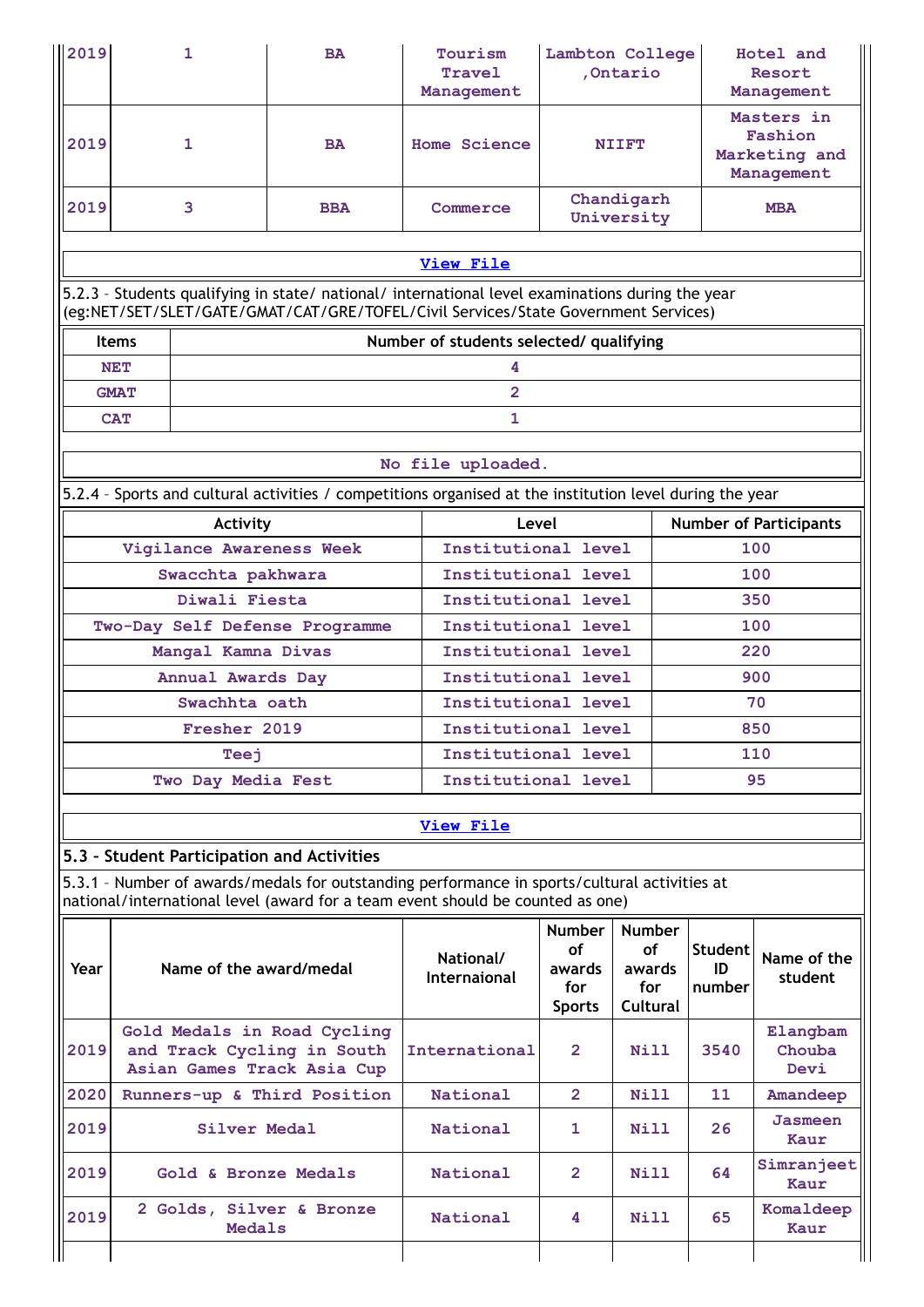| $\parallel$ 2020 | Silver Medal                                                                                                                                                  | National      | 1    | Nill | 32   | Pawanpreet<br>Kaur |  |  |
|------------------|---------------------------------------------------------------------------------------------------------------------------------------------------------------|---------------|------|------|------|--------------------|--|--|
| 2019             | Silver Medal                                                                                                                                                  | National      | 1.   | Nill | 53   | Anmolpreet<br>Kaur |  |  |
| 2019             | First in Online Art Painting<br>Competition                                                                                                                   | International | Nill | 1    | 7019 | Jasmeen            |  |  |
| 2019             | Second in National Art<br>Competitions                                                                                                                        | International | Nill | 1    | 7009 | Ramandeep<br>Kaur  |  |  |
| 2019             | Second in National Online<br>Art Exhibition                                                                                                                   | National      | Nill | 1    | 7003 | Sameeksha<br>Mehra |  |  |
|                  |                                                                                                                                                               |               |      |      |      |                    |  |  |
|                  | View File                                                                                                                                                     |               |      |      |      |                    |  |  |
|                  | $ 5.3.2$ - Activity of Student Council & representation of students on academic & administrative<br>(bodies/committees of the institution (maximum 500 words) |               |      |      |      |                    |  |  |

**• Student Council is the body constituted every year with nomination of students by incharges of different clubs and societies. • It includes student representatives and class representatives. • To facilitate the working of council we have a Dean and Associate Dean who convey all the important information to the members and make sure that council works smoothly. • Student representatives are office bearers of different clubs and societies established in the college like NSS, NCC, Youth Welfare club etc. • Head Girl, Joint Head Girl and Assistant Head Girl are duly appointed so that council can work on every aspect of discipline regularly. • Students are appointed on discipline duty alternatively on weekdays at various corners of the college to prevent any anti-disciplinary activity and to help them give an experience in discipline and leadership so that they can inculcate all these habits in their daily lives. • Class representatives are elected by their classmates in classes of English and Punjabi (Compulsory Subjects). • Student Council remains active throughout the year during all the events like Talent Hunt (Freshers Party), Farewell, Award Day, Convocation Day and Seminars. • It helps the administration in maintaining discipline of the college. • It is a link between the students and teacher incharges of different clubs and societies.**

## **5.4 – Alumni Engagement**

5.4.1 – Whether the institution has registered Alumni Association?

**No**

5.4.2 – No. of enrolled Alumni:

**993**

5.4.3 – Alumni contribution during the year (in Rupees) :

**0**

5.4.4 – Meetings/activities organized by Alumni Association :

**The Alumni Association of the college organises alumni meet annually but in year 2019-20 due to COVID, alumni meeting could not be organized.**

# **CRITERION VI – GOVERNANCE, LEADERSHIP AND MANAGEMENT**

## **6.1 – Institutional Vision and Leadership**

6.1.1 – Mention two practices of decentralization and participative management during the last year (maximum 500 words)

**Two practices of decentralization and participative management that expedited effective functioning of the college during the last year were the entrusting of responsibility of maintenance of discipline to members of Student Council as well as Discipline Committee and division of work earmarked for different committees, such as, Press Co-Ordination Committee, Eco Club Cleanliness Committee, Library Committee, Photographs Album Preparation Committee, Cafeteria Committee, Community Programmes Extension Activities Committee, etc. These committees comprised of a convener who supervised the administration of**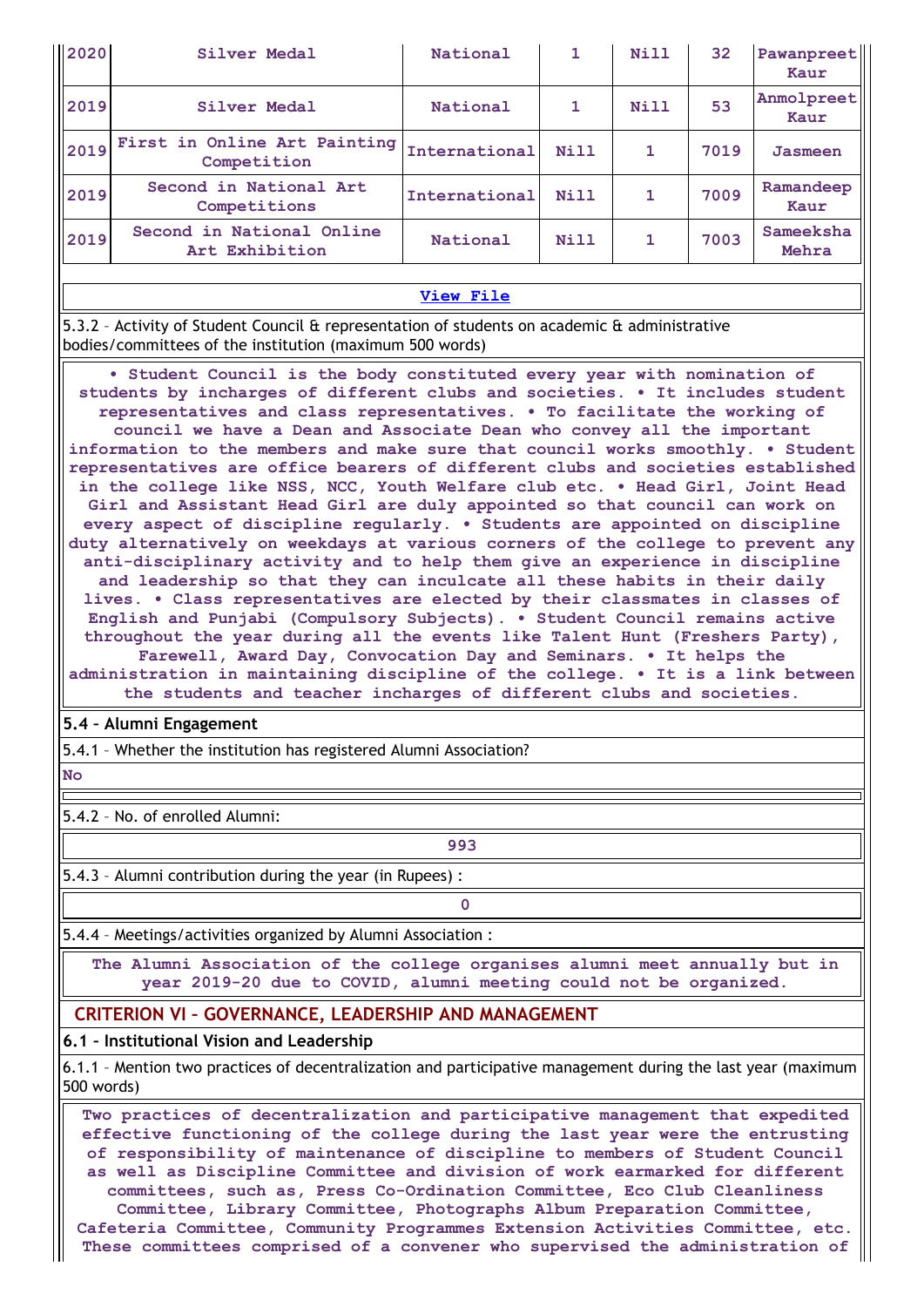**their respective work arena, a coordinator, and members who shared their valuable insights and contribute in a substantial and a qualitative manner. Furthermore, two faculty members were elected to be a part of Local Managing Committee to enable the management to make policies engaging all perspectives and arriving at a point of concurrence wherein everybody benefits from the**

**policies.**

### 6.1.2 – Does the institution have a Management Information System (MIS)?

**Partial**

#### **6.2 – Strategy Development and Deployment**

6.2.1 – Quality improvement strategies adopted by the institution for each of the following (with in 100 words each):

| <b>Strategy Type</b>      | <b>Details</b>                                                                                                                                                                                                                                                                                                                                                                                                                                                                                                                                                                                                                                                                                                                                                                                                                                                                                                                                                                                                                                                                                                                                                                                                                                                                                                                                                                                                                                                                                                                                                                                                                                                                                                                                                                                                                                                                                                                                                                                                                                                                                                                                                                                                                                                                                                     |
|---------------------------|--------------------------------------------------------------------------------------------------------------------------------------------------------------------------------------------------------------------------------------------------------------------------------------------------------------------------------------------------------------------------------------------------------------------------------------------------------------------------------------------------------------------------------------------------------------------------------------------------------------------------------------------------------------------------------------------------------------------------------------------------------------------------------------------------------------------------------------------------------------------------------------------------------------------------------------------------------------------------------------------------------------------------------------------------------------------------------------------------------------------------------------------------------------------------------------------------------------------------------------------------------------------------------------------------------------------------------------------------------------------------------------------------------------------------------------------------------------------------------------------------------------------------------------------------------------------------------------------------------------------------------------------------------------------------------------------------------------------------------------------------------------------------------------------------------------------------------------------------------------------------------------------------------------------------------------------------------------------------------------------------------------------------------------------------------------------------------------------------------------------------------------------------------------------------------------------------------------------------------------------------------------------------------------------------------------------|
| Curriculum<br>Development | For curriculum development, course content of existing<br>programmes is regularly updated. Feedback from all stake<br>holders is taken into consideration at the time of developing<br>the curriculum. Once the curriculum is drawn up, it is<br>discussed in the meetings of Board of Studies and faculty<br>meetings of the affiliating university so as to introduce new<br>programmes according to the current market demands. New<br>subjects and streams are introduced in sync with the mood of<br>the job market, government policy (e.g. National Skill<br>Qualification Framework) and UGC policies. College has<br>developed curriculum of its Community College Course, Add-on<br>Courses and B.Voc Courses such as B.Voc (Entertainment<br>Technology), B.Voc (Theatre Stagecraft) and B.Voc (Fashion<br>Technology) following UGC guidelines.                                                                                                                                                                                                                                                                                                                                                                                                                                                                                                                                                                                                                                                                                                                                                                                                                                                                                                                                                                                                                                                                                                                                                                                                                                                                                                                                                                                                                                                        |
| Teaching and<br>Learning  | The HOD of each department holds a meeting with its faculty<br>at the beginning of the academic session for division of<br>syllabus and contents for the mid-term semester tests and for<br>preparing a teaching module of that session. Activity calendar<br>of the department for the current session is also prepared.<br>The college shifted to online teaching-learning during the<br>pandemic to maintain equilibrium in regular studies. The<br>college utilized various applications and tools such as Google<br>Meet, Zoom, Cisco WebEx, Google Classroom, Facebook live and<br>WhatsApp. College also developed a mobile app enabling students<br>to get link for online videos and tutorials shared by teachers.<br>Moreover, the faculty shared PDF notes, YouTube links, and<br>other audio-video study material with students. They also had<br>WhatsApp Goggle Meet chat with students for discussions and<br>clarification of doubts.<br>To enlighten the students regarding<br>diverse aspects of their subjects, webinars and guest lectures<br>are organised by different departments. Field visits,<br>workshops, student exchange programs, online theatre activities<br>are also organised by different departments.<br>Air conditioned<br>library, a reading room, a multi activity room and smart class<br>rooms have been provided to students. Laboratories, art<br>studios, cosmetology room, seminar halls, auditorium are also<br>available to the students.<br>Students are given various tasks<br>like report writing, press release writing, recording of<br>college programs making documentaries and literary writing, so<br>as to enhance their creative skills. To provide additional<br>help to the students, extra classes are taken by the faculty in<br>their free periods, on Sundays as well as in winter break.<br>Furthermore, the sports students and the students from youth<br>welfare department have the privilege of relaxation of lecture<br>To make teaching/learning more interactive and<br>shortage.<br>entertaining, intensive use of information technology and<br>advanced teaching/learning techniques and aids such as<br>projectors, CD players, computers, smart boards, tutorials,<br>remedial coaching, audio visual aids are used. Further, films |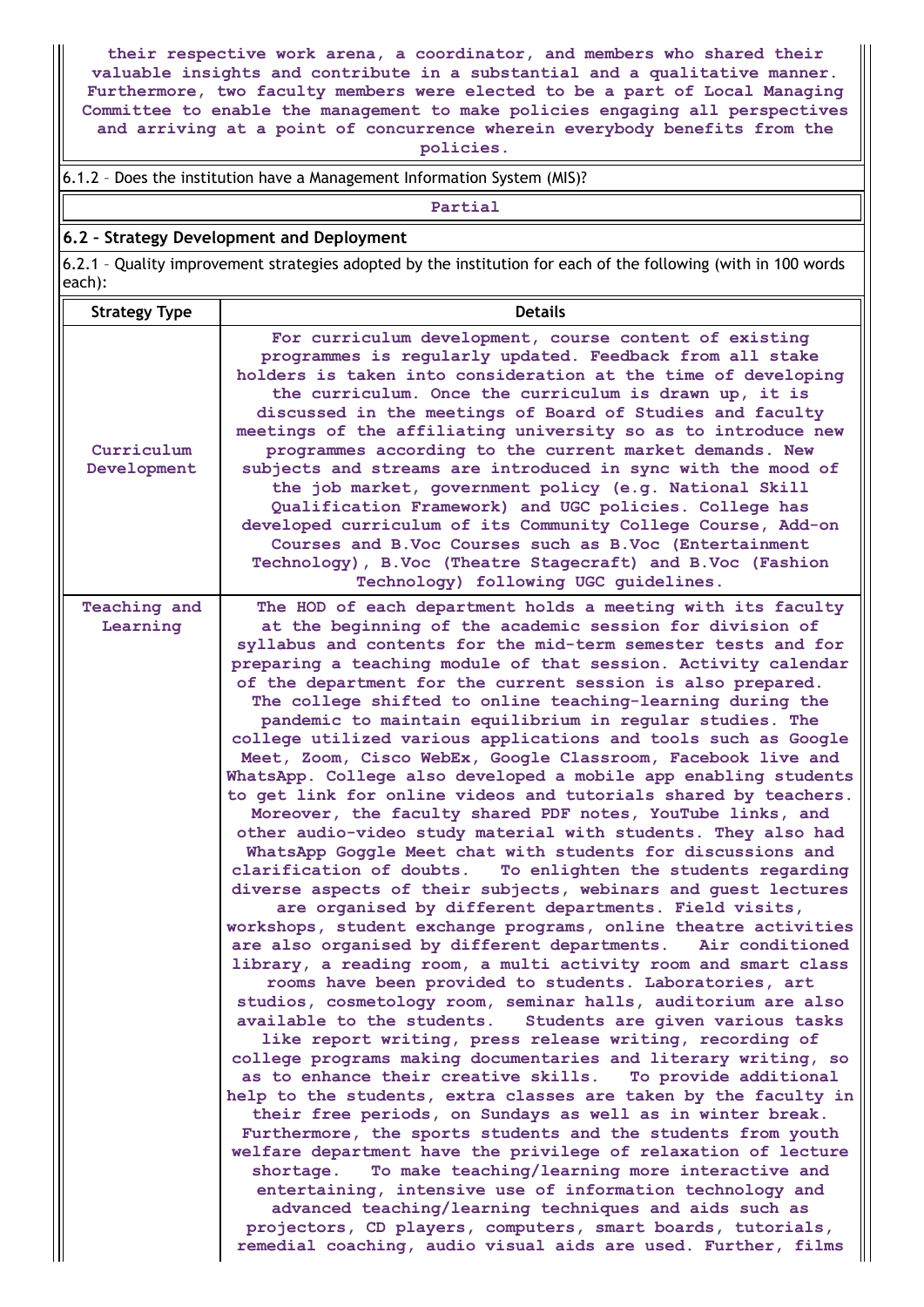|                                                                   | based on the prescribed syllabus are shown. Students of<br>English department are shown films based on the texts<br>prescribed in their syllabus. Shift towards experiential<br>learning is enabled. Interactive learning through lectures,<br>seminars, webinars, workshops, conferences etc. is facilitated.<br>Inclusion of peer learning is ensured. Lectures on Stress-<br>management, Time-management and Healthy-diet for students are<br>Teaching and practical entrepreneurial skills are<br>arranged.<br>promoted by organising college fests on various occasions.<br>Students are constantly motivated to participate in webinars<br>and online competitions so that they are able to broaden their<br>intellectual horizons, along with benefiting from online<br>interactive study sessions.                                                                                                                                                                                                          |
|-------------------------------------------------------------------|---------------------------------------------------------------------------------------------------------------------------------------------------------------------------------------------------------------------------------------------------------------------------------------------------------------------------------------------------------------------------------------------------------------------------------------------------------------------------------------------------------------------------------------------------------------------------------------------------------------------------------------------------------------------------------------------------------------------------------------------------------------------------------------------------------------------------------------------------------------------------------------------------------------------------------------------------------------------------------------------------------------------|
| Examination and<br>Evaluation                                     | Mid-term tests are conducted regularly before the final<br>semester examination of the university. The answer scripts of<br>the Mid-term tests are shown to the students whereby they are<br>made to see their shortcomings and encouraged to work hard.<br>Class tests are taken regularly. Circulation of the best<br>attempted answers among class students.<br>The college conducted<br>monthly tests, house tests and university exams online from<br>time to time during the pandemic. Several teams of faculty<br>including a trouble shooting team were formed to help any<br>student who faced any problem during or after the exam.<br>Question papers were sent to students 15 minutes before the<br>start of exam and double-checked the papers for any<br>irregularity. WhatsApp Groups of all the classes were formed to<br>give them instructions during exam and mark their attendance.                                                                                                             |
| Research and<br>Development                                       | Research Promotion Cell creates research environment in the<br>college. Under its aegis, research projects are applied for and<br>taken by the faculty of various departments. The institution<br>provides ample space and infrastructure support to the faculty<br>for their research work.                                                                                                                                                                                                                                                                                                                                                                                                                                                                                                                                                                                                                                                                                                                        |
| Library, ICT<br>and Physical<br>Infrastructure<br>Instrumentation | Automation of the library service initiated through OPAC<br>(Online Public Access Catalogue) (used for searching books in<br>library). Availability of internet service in the college<br>round the clock. PG departments of college have separate<br>departmental libraries that ensure an easy access to books.<br>Latest books and journals are subscribed to and purchased every<br>The institution has made various ICT resources<br>year.<br>available to its staff and students.<br>The college has already<br>subscribed to N-LIST database of INFLIBNET containing e-<br>journals and e-books so as to ensure digital access to books/<br>journals/ study materials to students and the faculty and this<br>was especially helpful during the pandemic. It also helped the<br>students and faculty to utilize tutorials video lectures and<br>reference material provided by SWAYAM NPTEL and National<br>Digital Library created by IIT Kharagpur which is a virtual<br>repository of learning resources. |
| Human Resource<br>Management                                      | The college manages human resources in the manner given below:<br>Allocation of duties and responsibilities to faculty in<br>consonance with their aptitude, talents and ability. Every<br>session begins with a meeting, with Principal in the chair, to<br>spot the unique talents and abilities of individual teachers<br>and charge of various clubs committees is handed over to them<br>Orientation sessions for fresh appointees. Every<br>accordingly.<br>fresh appointee to the college is made to attend an interactive<br>orientation session with the Principal and Head of his/her<br>department whereby a clear understanding of the work culture<br>and ethos is imparted to them. Such sessions are repeated at<br>regular intervals.<br>A congenial environment for staff for full<br>blossoming of their potential. E.g. 1. Prompt Grievance<br>redressal. 2. Elected staff-representatives to act as a link<br>between staff and administration. 3. Unions of teaching and                       |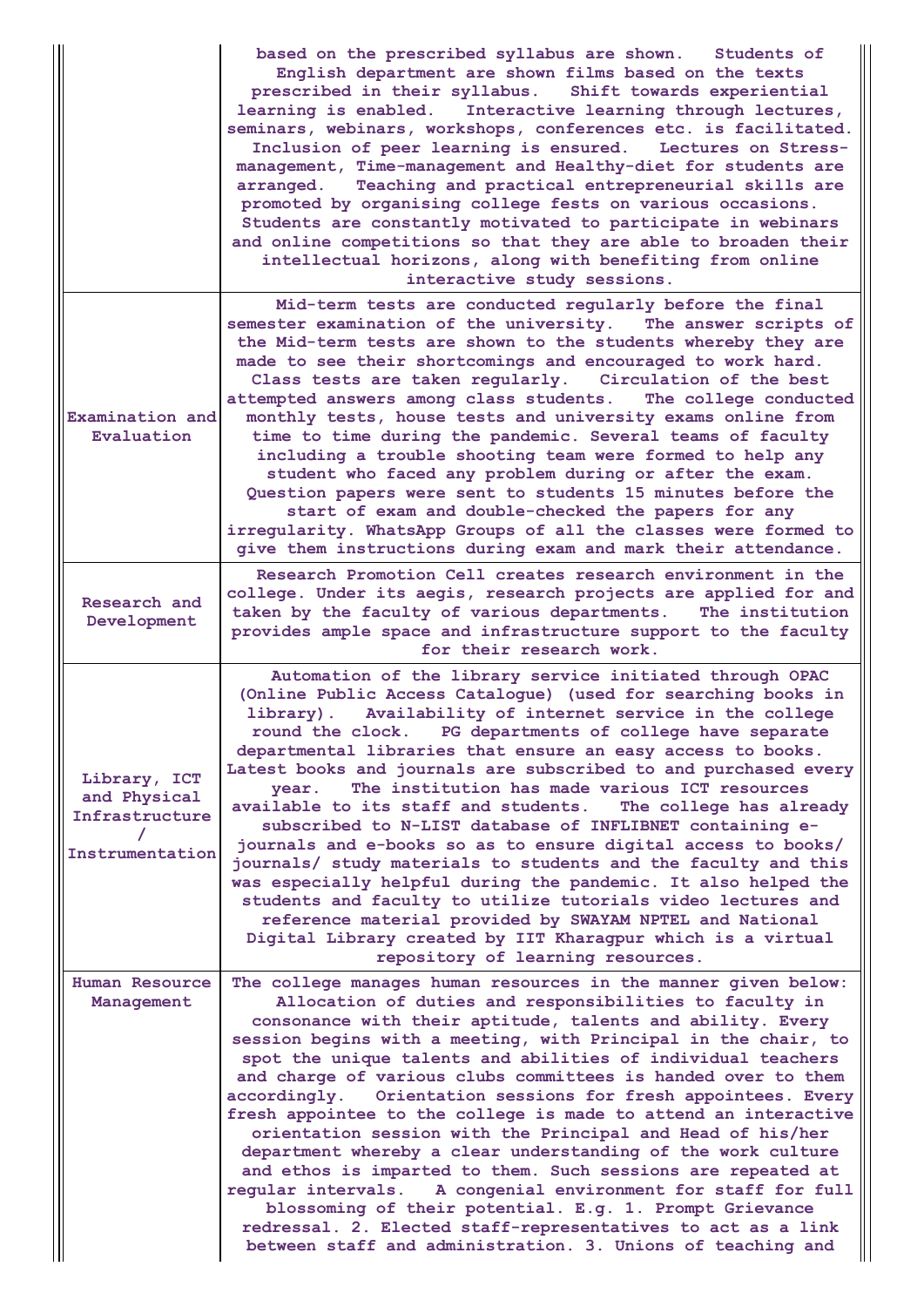|                                            | non-teaching staff to remove all irritants and smoothen the<br>working of the college. 4. Motivational workshops, lectures,<br>webinars and the like to optimise the productivity of staff. 5.<br>Leading by example: The head of the institution tries to<br>inspire her staff through her own example. 6. Providing best<br>facilities to the staff to maximise their efficiency like<br>housing facility for outstation staff. 7. Organising seminars,<br>conferences, workshops and lectures for updation of staff's<br>knowledge and skills. 8. Channels of communication like emails,<br>mobile phone and other media are always kept open. 9. College<br>has a Research Promotion Cell aimed at boosting research in<br>various fields. 10. Regular meetings are held by Heads of the<br>Departments with the staff and students to get their feedback<br>and take the necessary actions accordingly.<br>Incentives in the<br>form of prizes, concessions and free hostel facility are given<br>to the students who excel in academics, sports or cultural<br>activities so as to keep the spirit of healthy competition<br>Students are involved in the process of<br>alive among them.<br>decision making and planning. Depending on their aptitude and<br>ability, students are assigned leadership roles like Head Girl,<br>Assistant Head Girl, Class Representatives, and Library<br>Volunteers.                                                                                                                                                                                                                                                                                                                                                                                                                                                        |
|--------------------------------------------|----------------------------------------------------------------------------------------------------------------------------------------------------------------------------------------------------------------------------------------------------------------------------------------------------------------------------------------------------------------------------------------------------------------------------------------------------------------------------------------------------------------------------------------------------------------------------------------------------------------------------------------------------------------------------------------------------------------------------------------------------------------------------------------------------------------------------------------------------------------------------------------------------------------------------------------------------------------------------------------------------------------------------------------------------------------------------------------------------------------------------------------------------------------------------------------------------------------------------------------------------------------------------------------------------------------------------------------------------------------------------------------------------------------------------------------------------------------------------------------------------------------------------------------------------------------------------------------------------------------------------------------------------------------------------------------------------------------------------------------------------------------------------------------------------------------------------------------------------------------------|
| Industry<br>Interaction /<br>Collaboration | The college has entered into active collaborations with the<br>following institutions for improving the quality of curriculum<br>delivery and imparting practical exposure to the students:<br>Anil Store<br>Kapil Khurana Financial and Risk Solutions Pvt Ltd<br>Kumar Gupta Company<br>Future Retail<br>Zen software<br><b>NASSCOM</b><br>and IT-ITES Skills Sector Council NASSCOM                                                                                                                                                                                                                                                                                                                                                                                                                                                                                                                                                                                                                                                                                                                                                                                                                                                                                                                                                                                                                                                                                                                                                                                                                                                                                                                                                                                                                                                                               |
| Admission of<br><b>Students</b>            | The college has a full-fledged Admission Committee with a<br>senior teacher acting as a Dean. The following activities are<br>undertaken by the committee to counsel prospective students. 1.<br>Visits are paid to schools in adjoining areas to acquaint the<br>students with courses, subjects, facilities, infrastructure and<br>the like available in the college. 2. Every year new courses<br>and subjects are introduced to cater to the demand of the job<br>market. 3. Course content is also reviewed and revised at<br>regular intervals in sync with the requirements of the job<br>market. 4. Image make-over of the college is a top priority.<br>Every effort is made to win the trust of parents and their<br>wards. E.g. safety security of girls as well as provision of<br>world class facilities facilitators. 5. Counselling cells to<br>provide guidelines to admission seekers in accordance with<br>their aptitude. 6. Liberal incentives in terms of fee-waivers,<br>freeships, scholarships, free hostel stay and medical facility<br>to brilliant students, artists and sports women to attract and<br>retain students talented in their chosen fields. 7. Using print<br>and electronic media to highlight the achievements of the<br>college from time to time. 8. Advertising by word of mouth. 9.<br>The facility of online admissions has been provided to ensure<br>safety of the students. 10. Online fees payment system has been<br>introduced to safeguard the prospective students as well as<br>their parents from the exposure to COVID-19 11. Unbiased<br>admissions are ensured on the basis of merit. However, for<br>optimum utilisation of resources, seats are filled on first-<br>cum-first-served basis. During the session 2019-20, 3211<br>students were admitted to various courses available in the<br>college. |
| E-governace area                           | 6.2.2 - Implementation of e-governance in areas of operations:<br><b>Details</b>                                                                                                                                                                                                                                                                                                                                                                                                                                                                                                                                                                                                                                                                                                                                                                                                                                                                                                                                                                                                                                                                                                                                                                                                                                                                                                                                                                                                                                                                                                                                                                                                                                                                                                                                                                                     |
| Planning and                               | The college publishes its AQAR on the college website which                                                                                                                                                                                                                                                                                                                                                                                                                                                                                                                                                                                                                                                                                                                                                                                                                                                                                                                                                                                                                                                                                                                                                                                                                                                                                                                                                                                                                                                                                                                                                                                                                                                                                                                                                                                                          |
| Development                                | contains details of its previous as well as next year planning<br>and development. It also highlights its developments in the                                                                                                                                                                                                                                                                                                                                                                                                                                                                                                                                                                                                                                                                                                                                                                                                                                                                                                                                                                                                                                                                                                                                                                                                                                                                                                                                                                                                                                                                                                                                                                                                                                                                                                                                        |

 $\parallel$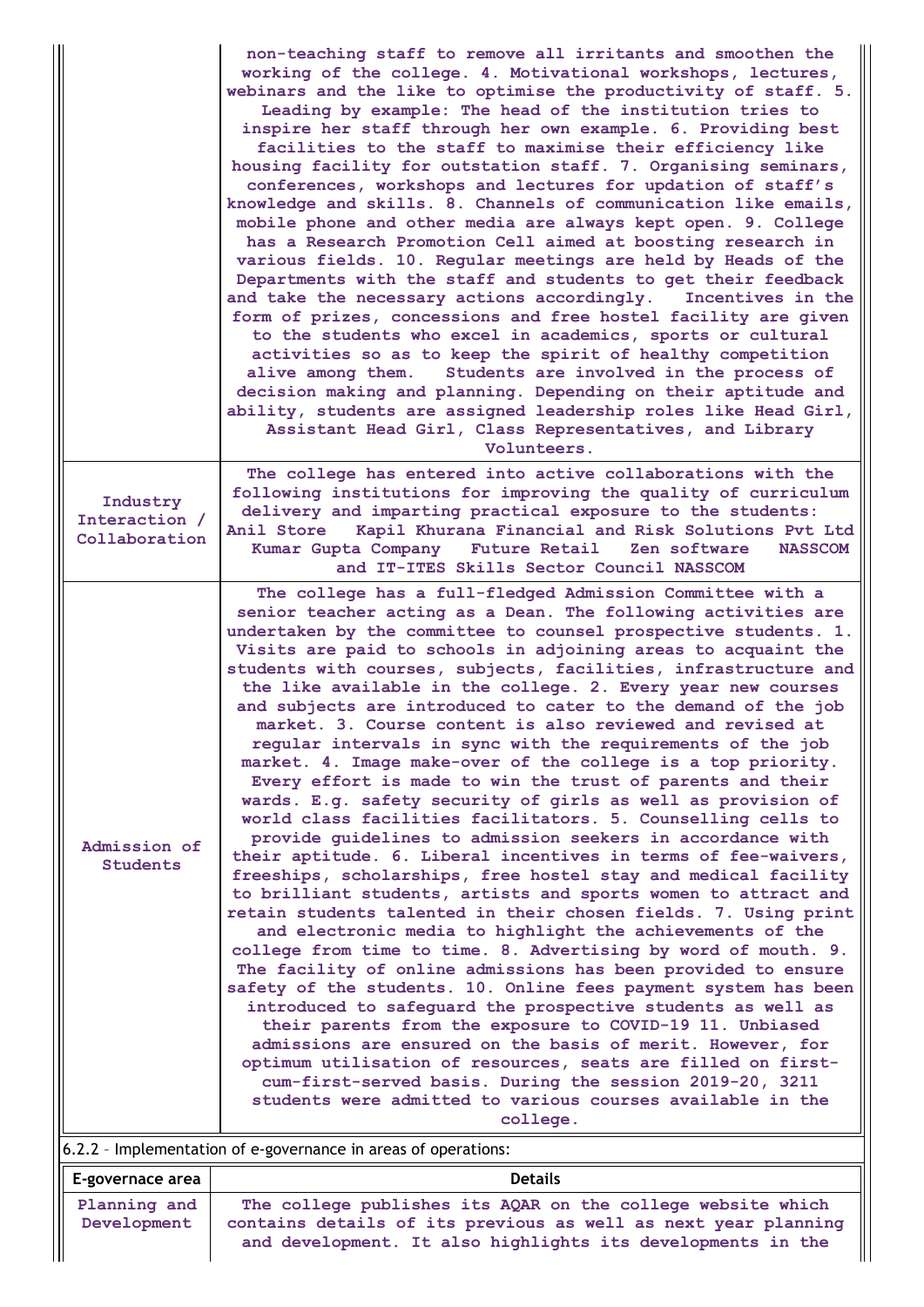|      |                                                                                                                                                                                                                                                                                                                                                                                                                        |                                                                                                                                                                 | fields of academics, sports and cultural activities on its<br>website.                                                                                                                                                                                                                                                                                                                                                                                                                       |  |           |                       |                                                  |                                                          |  |  |
|------|------------------------------------------------------------------------------------------------------------------------------------------------------------------------------------------------------------------------------------------------------------------------------------------------------------------------------------------------------------------------------------------------------------------------|-----------------------------------------------------------------------------------------------------------------------------------------------------------------|----------------------------------------------------------------------------------------------------------------------------------------------------------------------------------------------------------------------------------------------------------------------------------------------------------------------------------------------------------------------------------------------------------------------------------------------------------------------------------------------|--|-----------|-----------------------|--------------------------------------------------|----------------------------------------------------------|--|--|
|      | Administration                                                                                                                                                                                                                                                                                                                                                                                                         |                                                                                                                                                                 | MIS is in place. The website displays notices before admission,<br>and reports of recent events.                                                                                                                                                                                                                                                                                                                                                                                             |  |           |                       |                                                  |                                                          |  |  |
|      | Finance and<br><b>Accounts</b>                                                                                                                                                                                                                                                                                                                                                                                         |                                                                                                                                                                 | The college has implemented EAT (Expenditure, Advance, Transfer)<br>module of PFMS (Public Financial Management System) for<br>recording the expenditure undertaken in many schemes such as<br>DBT. The finance department enters data regarding receipt of<br>funds from various funding agencies. Expenditure undertaken in<br>the college is electronically recorded on the PFMS portal.<br>Besides, Amount of PF is transferred through RTGS (Information<br>online and hard copy also). |  |           |                       |                                                  |                                                          |  |  |
|      | Student<br>Admission and<br>Support                                                                                                                                                                                                                                                                                                                                                                                    | admission form is available for download. Email as well as phone                                                                                                | Admission notice is put up on the college website. Besides,<br>number is provided on the college website for any kind of<br>admission query or counselling. Common ordinances regarding<br>admission are also available on the college website.                                                                                                                                                                                                                                              |  |           |                       |                                                  |                                                          |  |  |
|      | Record of the students admitted to various courses in the first<br>semester is shared with GNDU online. Similarly, absentee list of<br>the students appeared in Final Exams of each semester is sent to<br>Examination<br>GNDU electronically. Marks of practical exams are also<br>communicated to GNDU online. The college conducted monthly<br>tests, house tests and university exams online from time to<br>time. |                                                                                                                                                                 |                                                                                                                                                                                                                                                                                                                                                                                                                                                                                              |  |           |                       |                                                  |                                                          |  |  |
|      |                                                                                                                                                                                                                                                                                                                                                                                                                        | 6.3 - Faculty Empowerment Strategies                                                                                                                            |                                                                                                                                                                                                                                                                                                                                                                                                                                                                                              |  |           |                       |                                                  |                                                          |  |  |
|      |                                                                                                                                                                                                                                                                                                                                                                                                                        | 6.3.1 - Teachers provided with financial support to attend conferences / workshops and towards membership<br>fee of professional bodies during the year         |                                                                                                                                                                                                                                                                                                                                                                                                                                                                                              |  |           |                       |                                                  |                                                          |  |  |
| Year | Name of I<br><b>Teacher</b>                                                                                                                                                                                                                                                                                                                                                                                            |                                                                                                                                                                 | <b>Amount</b><br>Name of conference/ workshop attended<br>Name of the professional body for<br>οf<br>for which financial support provided<br>which membership fee is provided<br>support                                                                                                                                                                                                                                                                                                     |  |           |                       |                                                  |                                                          |  |  |
| 2020 | <b>Nil</b>                                                                                                                                                                                                                                                                                                                                                                                                             | <b>Nil</b>                                                                                                                                                      |                                                                                                                                                                                                                                                                                                                                                                                                                                                                                              |  |           | <b>Nil</b>            |                                                  | Nill                                                     |  |  |
|      |                                                                                                                                                                                                                                                                                                                                                                                                                        |                                                                                                                                                                 |                                                                                                                                                                                                                                                                                                                                                                                                                                                                                              |  |           |                       |                                                  |                                                          |  |  |
|      |                                                                                                                                                                                                                                                                                                                                                                                                                        | 6.3.2 - Number of professional development / administrative training programmes organized by the College for<br>teaching and non teaching staff during the year | No file uploaded.                                                                                                                                                                                                                                                                                                                                                                                                                                                                            |  |           |                       |                                                  |                                                          |  |  |
| Year |                                                                                                                                                                                                                                                                                                                                                                                                                        | Title of the professional<br>development programme<br>organised for teaching staff                                                                              | Title of the<br>administrative<br>training<br>programme<br>organised for<br>non-teaching<br><b>staff</b>                                                                                                                                                                                                                                                                                                                                                                                     |  | From date | <b>To Date</b>        | Number of<br>participants<br>(Teaching<br>staff) | Number of<br>participants<br>(non-<br>teaching<br>staff) |  |  |
| 2019 | Dept.of Chemistry<br>organized two days DBT<br>Sponsored Workshop on<br>the topic "Synthesis<br>and Characterization<br>of Nanomaterials" by<br>Dr. M. S. Bakshi,<br>Assistant Professor,<br>Dept. of Natural and<br>Applied Sciences,<br>University of<br>Wisconsin- Green Bay,<br><b>USA</b>                                                                                                                         |                                                                                                                                                                 | Nil                                                                                                                                                                                                                                                                                                                                                                                                                                                                                          |  |           | 02/08/2019 03/08/2019 | 8                                                | Nill                                                     |  |  |
|      |                                                                                                                                                                                                                                                                                                                                                                                                                        |                                                                                                                                                                 |                                                                                                                                                                                                                                                                                                                                                                                                                                                                                              |  |           |                       |                                                  |                                                          |  |  |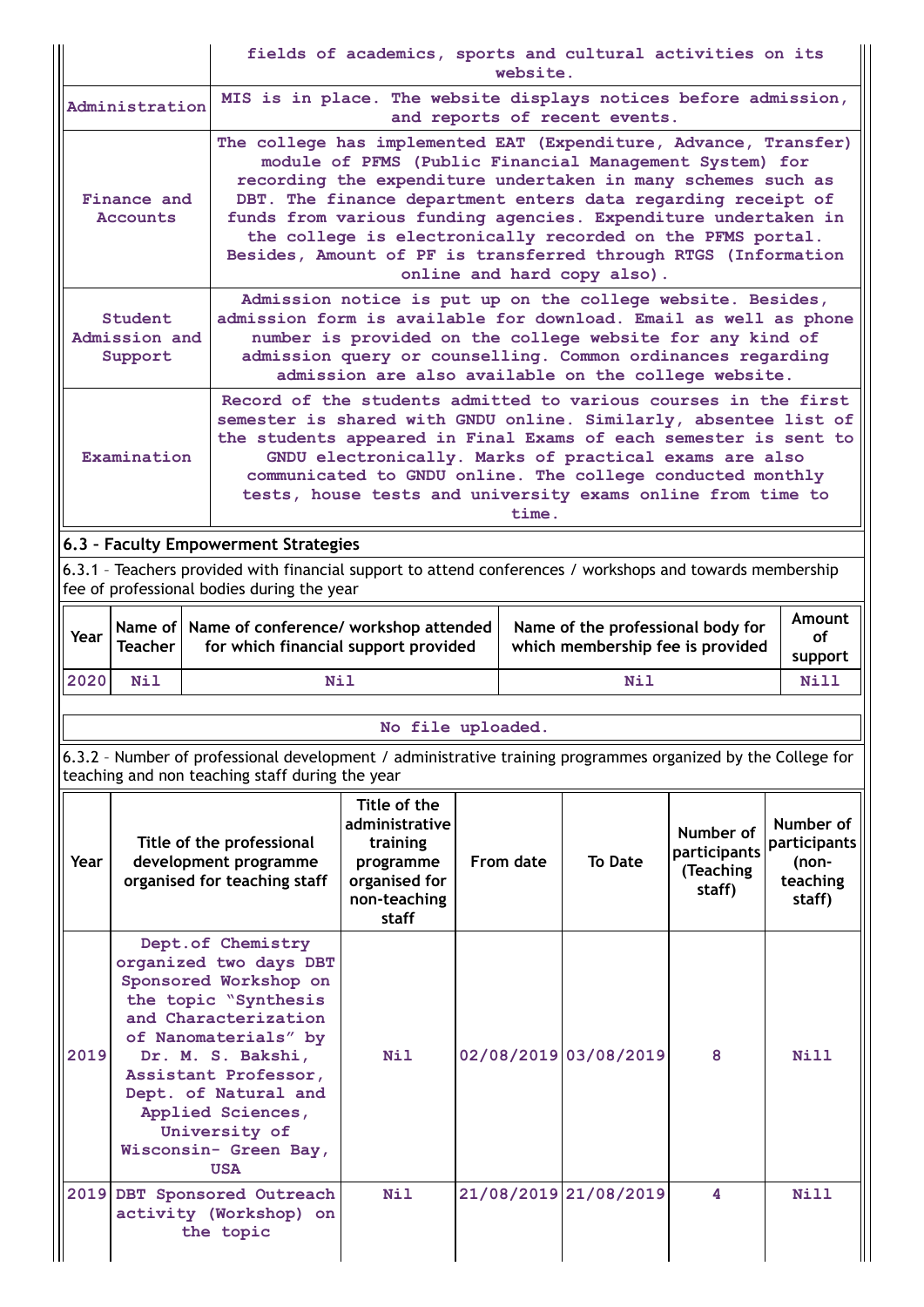|      | "Vermicomposting" by<br>Prof. (Dr.) Adarsh Pal<br>Vig, Professor, Dept<br>of Botanical and<br><b>Environmental Sciences</b>                                                                                             |                  |                       |     |             |
|------|-------------------------------------------------------------------------------------------------------------------------------------------------------------------------------------------------------------------------|------------------|-----------------------|-----|-------------|
| 2019 | DBT Sponsored Lecture<br>on the topic "Plastic<br>Management" by Dr.<br>Parminder Singh,<br>Manager, Central<br>Institute of Plastic<br>Engineering and<br>Technology (CIPET)                                           | Nil              | 22/08/2019 22/08/2019 | 4   | Nill        |
| 2019 | MOOCs in Modern<br>Context and<br>Development of Own<br><b>MOOCs</b>                                                                                                                                                    | Nil              | 02/09/2019 02/09/2019 | 100 | Nill        |
| 2019 | DBT sponsored Lecture<br>Series on the topic<br>"Stereochemistry" by<br>Prof P.S. Kalsi<br>(Retd.), Dept of<br>Chemistry, Punjab<br>Agricultural<br>University, Ludhiana                                                | Nil              | 04/10/2019 04/10/2019 | 8   | Nill        |
|      | DBT sponsored Workshop<br>on the topic<br>"Multidentate Schiff<br>base Ligand " by Dr.<br>2020 Vimal Kumar, Assistant<br>Professor, Dr. BR<br>Ambedkar National<br>Institute of<br>Technology                           | Nil              | 25/01/2020 25/01/2020 | 8   | Nill        |
| 2020 | DBT sponsored Lecture<br>Series on the topic<br>"Intellectual Property<br>Rights (IPR) " by Dr.<br>Rahul Taneja, IPR<br>Facilitator,<br>Department of Science<br>and Technology, Govt<br>of Haryana, Panchkula          | <b>Nil</b>       | 15/02/2020 15/02/2020 | 8   | Nill        |
| 2020 | DBT sponsored Lecture<br>Series on the topic<br>"Ionic Liquids" by Dr.<br>Arvind Kumar, Senior<br>Principal Scientist,<br>Central Salt and<br>Marine Chemicals<br>Research Institute-<br>CSIR Lab, Bhavnagar,<br>Gujrat | Nil              | 17/02/2020 17/02/2020 | 8   | <b>Nill</b> |
| 2020 | DBT sponsored Two Day<br>on 'Microscale<br>analysis in chemistry'<br>conducted by Dr. S.<br>Murugan, Retd. HOD of<br>Chemistry, South<br><b>Travancore Hindu</b><br>College, Nagerkovil,<br>Tamil Nadu.                 | N <sub>i</sub> 1 | 04/03/2020 05/03/2020 | 8   | Nill        |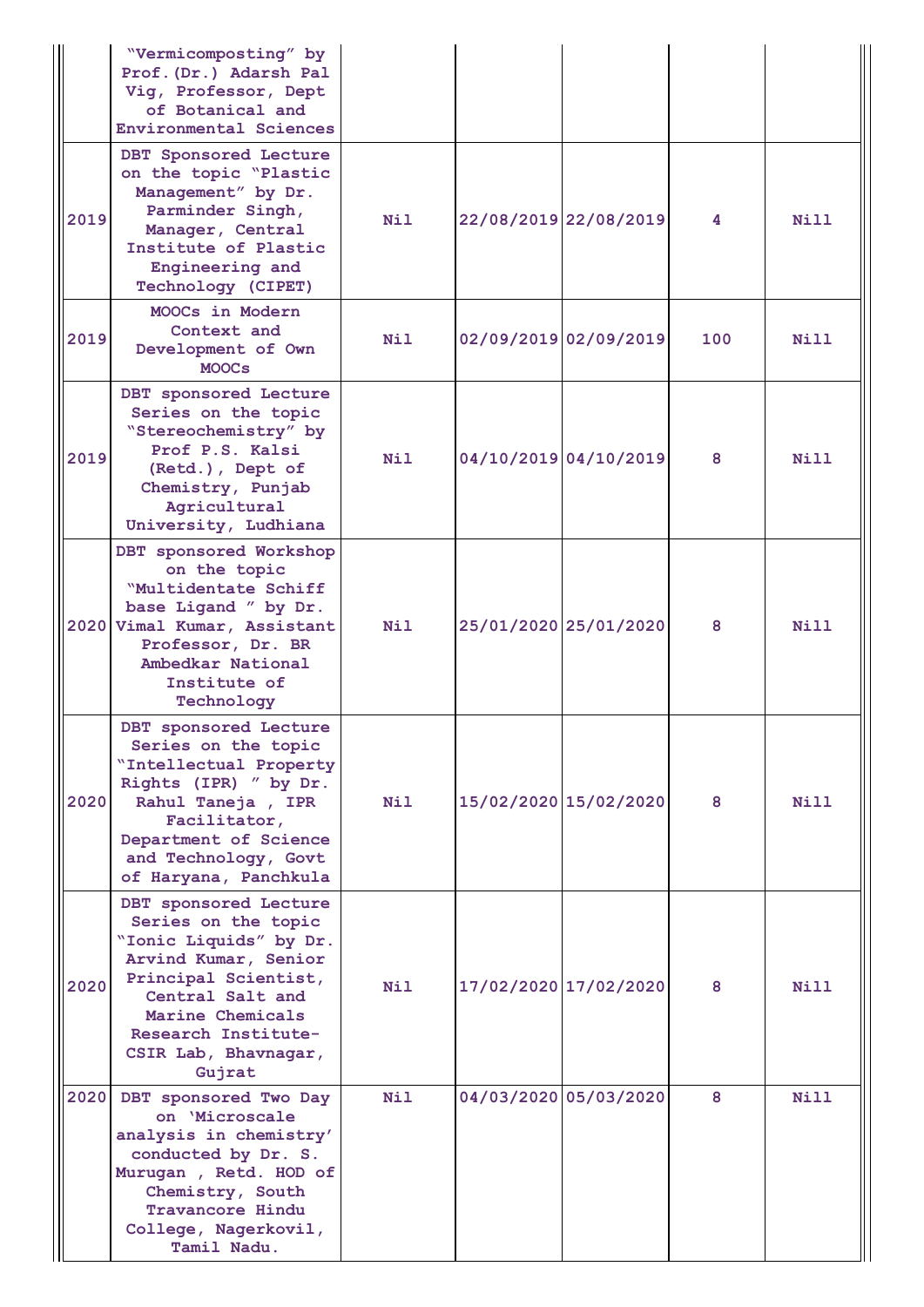| 2020 | DBT sponsored Workshop<br>for the Faculty of<br>Other Institution on<br>'Microscale Analysis<br>in Chemistry'<br>conducted by Dr. S.<br>Murugan, Retd. HOD of<br>Chemistry, South<br>Travancore Hindu<br>College, Nagerkovil,<br>Tamil Nadu. | Nil |                                    | 06/03/2020 06/03/2020 | 8                     | Nill            |
|------|----------------------------------------------------------------------------------------------------------------------------------------------------------------------------------------------------------------------------------------------|-----|------------------------------------|-----------------------|-----------------------|-----------------|
|      |                                                                                                                                                                                                                                              |     |                                    |                       |                       |                 |
|      |                                                                                                                                                                                                                                              |     | View File                          |                       |                       |                 |
|      | 6.3.3 - No. of teachers attending professional development programmes, viz., Orientation Programme,<br>Refresher Course, Short Term Course, Faculty Development Programmes during the year                                                   |     |                                    |                       |                       |                 |
|      | Title of the professional development<br>programme                                                                                                                                                                                           |     | Number of teachers who<br>attended | <b>From Date</b>      | To date               | <b>Duration</b> |
|      | Faculty Development Programme                                                                                                                                                                                                                |     | $\mathbf{1}$                       |                       | 26/06/2020 26/06/2020 | $\mathbf{1}$    |
|      | Faculty Development Programme                                                                                                                                                                                                                |     | 1                                  |                       | 26/05/2020 30/05/2020 | 5               |
|      | Faculty Development Programme                                                                                                                                                                                                                |     | 1                                  |                       | 05/06/2020 06/06/2020 | $\overline{2}$  |
|      | Faculty Development Programme                                                                                                                                                                                                                |     | 1                                  |                       | 18/05/2020 22/05/2020 | 5               |
|      | Faculty Development Programme                                                                                                                                                                                                                |     | $\overline{2}$                     |                       | 07/03/2020 07/03/2020 | $\mathbf{1}$    |
|      | Faculty Development Programme                                                                                                                                                                                                                |     | 6                                  |                       | 06/03/2020 06/03/2020 | $\mathbf{1}$    |
|      | Faculty Development Programme                                                                                                                                                                                                                |     | 1                                  |                       | 29/05/2020 30/05/2020 | $\overline{2}$  |

6.3.4 – Faculty and Staff recruitment (no. for permanent recruitment):

| <b>Teaching</b> |                  | Non-teaching |                  |
|-----------------|------------------|--------------|------------------|
| Permanent       | <b>Full Time</b> | Permanent    | <b>Full Time</b> |
| 58              | 171              |              | 42               |

### 6.3.5 – Welfare schemes for

| <b>Teaching</b>                                                                                                                  | Non-teaching                                                                                                                                                                                                                              | <b>Students</b>                                                                                                                                                                                     |
|----------------------------------------------------------------------------------------------------------------------------------|-------------------------------------------------------------------------------------------------------------------------------------------------------------------------------------------------------------------------------------------|-----------------------------------------------------------------------------------------------------------------------------------------------------------------------------------------------------|
| Wards of the<br>teaching faculty<br>are given fee<br>concession. They<br>are to pay only<br>University<br>Government<br>charges. | Wards of the non-teaching staff<br>are exempted from the college<br>tuition fee and are bound to pay<br>only University Government<br>charges. Interest-free loan is<br>given to non-teaching staff. They<br>are also given Diwali gifts. | The students are given<br>various fee concessions on<br>the basis of poverty,<br>cultural performance,<br>merit, NCC, Sports<br>positions. Fatherless<br>students are also given fee<br>concession. |

#### **6.4 – Financial Management and Resource Mobilization**

6.4.1 – Institution conducts internal and external financial audits regularly (with in 100 words each)

**Internal Audit is conducted by the DAV CMC, New Delhi. All the college account books are checked by the CA and Vouchers, Bills etc. are checked by a CA appointed by the DAV, CMC, New Delhi. External audit is conducted by the State Government. External auditor is appointed by the Punjab Government who checks data related to government aided posts sanctioned under 90 deficit grant-inaid scheme.**

6.4.2 – Funds / Grants received from management, non-government bodies, individuals, philanthropies during the year(not covered in Criterion III)

| Name of the non government funding agencies<br>/individuals | Funds/ Grnats received in  <br>Rs. | <b>Purpose</b> |
|-------------------------------------------------------------|------------------------------------|----------------|
| Mr. Sudarshan Kapoor, Chairman, LMC                         | 21000                              | Sponsored      |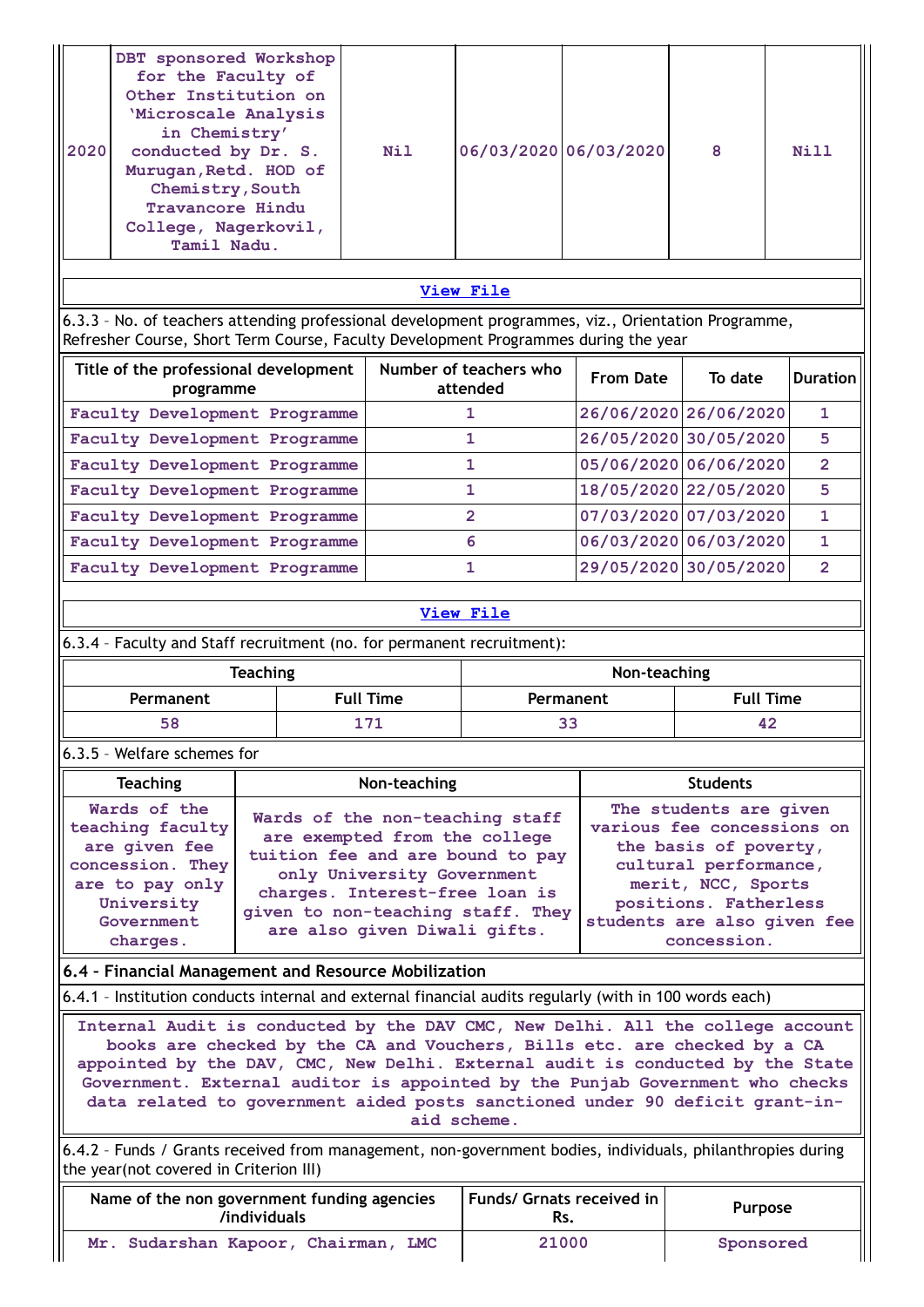**No file uploaded.**

6.4.3 – Total corpus fund generated

#### **205740.50**

### **6.5 – Internal Quality Assurance System**

6.5.1 – Whether Academic and Administrative Audit (AAA) has been done?

| <b>Audit Type</b> | <b>External</b><br>Internal                                                           |                           |        |                    |  |  |
|-------------------|---------------------------------------------------------------------------------------|---------------------------|--------|--------------------|--|--|
|                   | Yes/No                                                                                | Agency                    | Yes/No | Authority          |  |  |
| Academic          | <b>Yes</b>                                                                            | Guru Nanak Dev University | Yes    | Members of Faculty |  |  |
| Administrative    | Yes Guru Nanak Dev University<br>DAV Managing Committee<br>Yes                        |                           |        |                    |  |  |
|                   | 6.5.2 - Activities and support from the Parent - Teacher Association (at least three) |                           |        |                    |  |  |

**In order to inform parents of the performance of their wards, the college holds meetings with parents. These meetings are instrumental in the proper functioning of the college because of parents' suggestions and feedback. Parental feedback goes a long way in improving the working of the college.**

6.5.3 – Development programmes for support staff (at least three)

**• Motivational lectures are delivered by Career Counselling Cell of the college to enable staff to make better career choices. • Training programs for support staff are organised to boost progress in their career graphs by keeping them updated about the most recent technological advancements.**

6.5.4 – Post Accreditation initiative(s) (mention at least three)

**• Research Cell has been formed to promote academic research among staff and students. • ICT enabled teaching-learning has been promoted to make curriculum delivery more effective and engaging. • Skill/capability enhancement certificate courses have been introduced to boost the employability of the students. • Community Development Programmes taken up at wide scale to fulfil the national goal of overall national development and women empowerment.**

6.5.5 – Internal Quality Assurance System Details

| a) Submission of Data for AISHE portal | Yes |
|----------------------------------------|-----|
| b) Participation in NIRF               | No  |
| c)ISO certification                    | No  |
| d)NBA or any other quality audit       | Yes |

6.5.6 – Number of Quality Initiatives undertaken during the year

| Year | Name of quality initiative by IQAC                  | Date of<br>conducting<br><b>IQAC</b> | <b>Duration</b><br><b>From</b>   | <b>Duration To</b>               | Number of<br>participants |
|------|-----------------------------------------------------|--------------------------------------|----------------------------------|----------------------------------|---------------------------|
| 2019 | Collage Decoupage                                   |                                      |                                  | 23/07/2019 23/07/2019 26/07/2019 | 30                        |
| 2019 | Herbal Biotechnology                                |                                      | 24/07/2019 24/07/2019 24/07/2019 |                                  | 60                        |
| 2019 | Cut, Colour and Styling                             |                                      |                                  | 25/07/2019 25/07/2019 25/07/2019 | 50                        |
| 2019 | Layout of Studio                                    |                                      | 26/07/2019 26/07/2019 26/07/2019 |                                  | 30                        |
| 2019 | Parental Care in Animals                            |                                      |                                  | 26/07/2019 26/07/2019 27/07/2019 | 200                       |
| 2019 | Hair Cutting                                        |                                      |                                  | 30/07/2019 30/07/2019 30/07/2019 | 60                        |
| 2019 | Digital Media                                       |                                      |                                  | 31/07/2019 31/07/2019 31/07/2019 | 75                        |
| 2019 | Plant Hormones and their Role in<br>Plant Pathology |                                      |                                  | 02/08/2019 02/08/2019 02/08/2019 | 66                        |
| 2019 | Synthesis and Characterization<br>of Nanomaterials  |                                      |                                  | 02/08/2019 02/08/2019 03/08/2019 | 80                        |
| 2019 | Radioactivity and Assessments of                    |                                      |                                  | 02/08/2019 02/08/2019 02/08/2019 | 90                        |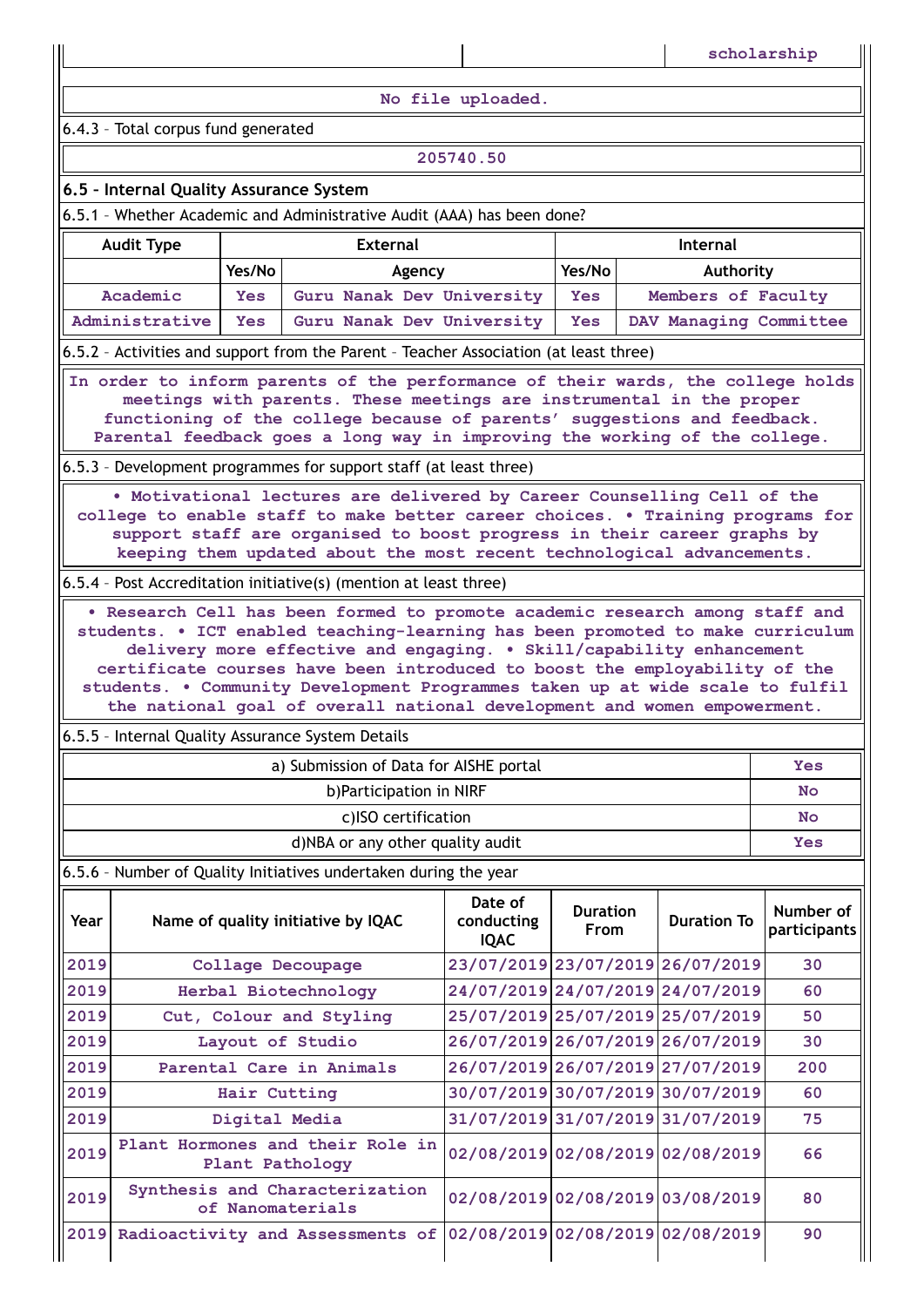# **CRITERION VII – INSTITUTIONAL VALUES AND BEST PRACTICES**

## **7.1 – Institutional Values and Social Responsibilities**

7.1.1 - Gender Equity (Number of gender equity promotion programmes organized by the institution during the year)

| Title of the programme                                                                            |                                                                                                   |                                                                                                   | Period from |                          | <b>Period To</b>               | <b>Number of Participants</b> |                                                                                                                                                   |                         |                                                     |  |
|---------------------------------------------------------------------------------------------------|---------------------------------------------------------------------------------------------------|---------------------------------------------------------------------------------------------------|-------------|--------------------------|--------------------------------|-------------------------------|---------------------------------------------------------------------------------------------------------------------------------------------------|-------------------------|-----------------------------------------------------|--|
|                                                                                                   |                                                                                                   |                                                                                                   |             |                          |                                |                               | Female                                                                                                                                            | Male                    |                                                     |  |
| Rights and Legal Aids                                                                             |                                                                                                   |                                                                                                   |             |                          | 21/09/2019                     |                               | 21/09/2019                                                                                                                                        | 92                      | Nill                                                |  |
|                                                                                                   | Female Tourist Guide Programme                                                                    |                                                                                                   |             |                          | 06/03/2020                     |                               | 06/03/2020                                                                                                                                        | 300                     | Nill                                                |  |
| Child Protection Act                                                                              |                                                                                                   |                                                                                                   |             |                          | 12/03/2020                     |                               | 12/03/2020                                                                                                                                        | 95                      | Nill                                                |  |
|                                                                                                   | 7.1.2 - Environmental Consciousness and Sustainability/Alternate Energy initiatives such as:      |                                                                                                   |             |                          |                                |                               |                                                                                                                                                   |                         |                                                     |  |
| Percentage of power requirement of the University met by the renewable energy sources             |                                                                                                   |                                                                                                   |             |                          |                                |                               |                                                                                                                                                   |                         |                                                     |  |
|                                                                                                   | <b>NA</b>                                                                                         |                                                                                                   |             |                          |                                |                               |                                                                                                                                                   |                         |                                                     |  |
| 7.1.3 - Differently abled (Divyangjan) friendliness                                               |                                                                                                   |                                                                                                   |             |                          |                                |                               |                                                                                                                                                   |                         |                                                     |  |
| Item facilities                                                                                   |                                                                                                   |                                                                                                   |             | Yes/No                   | <b>Number of beneficiaries</b> |                               |                                                                                                                                                   |                         |                                                     |  |
|                                                                                                   |                                                                                                   | Physical facilities                                                                               |             |                          | Yes                            | 2                             |                                                                                                                                                   |                         |                                                     |  |
|                                                                                                   |                                                                                                   | Provision for lift                                                                                |             |                          | Yes                            | $\overline{2}$                |                                                                                                                                                   |                         |                                                     |  |
| Ramp/Rails                                                                                        |                                                                                                   |                                                                                                   |             |                          | Yes                            | $\overline{2}$                |                                                                                                                                                   |                         |                                                     |  |
|                                                                                                   | 7.1.4 - Inclusion and Situatedness                                                                |                                                                                                   |             |                          |                                |                               |                                                                                                                                                   |                         |                                                     |  |
| Year                                                                                              | Number of<br>initiatives to<br>address<br><b>locational</b><br>advantages<br>and<br>disadvantages | Number of<br>initiatives<br>taken to<br>engage with<br>and<br>contribute to<br>local<br>community | Date        |                          | <b>Duration</b>                | Name of<br>initiative         |                                                                                                                                                   | <b>Issues addressed</b> | Number of<br>participating<br>students and<br>staff |  |
| 2019                                                                                              | 5                                                                                                 | 5                                                                                                 | 19/12/2019  |                          | 9                              | <b>NSS</b><br>Camp            | Health and<br>hygiene,<br>Community<br>welfare,<br>Environmental<br>conservation,<br>Education,<br>Entrepreneurship<br>development,<br>Drug abuse |                         | 100                                                 |  |
|                                                                                                   |                                                                                                   |                                                                                                   |             |                          |                                |                               |                                                                                                                                                   |                         |                                                     |  |
| No file uploaded.                                                                                 |                                                                                                   |                                                                                                   |             |                          |                                |                               |                                                                                                                                                   |                         |                                                     |  |
| 7.1.5 - Human Values and Professional Ethics Code of conduct (handbooks) for various stakeholders |                                                                                                   |                                                                                                   |             |                          |                                |                               |                                                                                                                                                   |                         |                                                     |  |
| Date of<br><b>Title</b><br>publication                                                            |                                                                                                   |                                                                                                   |             | Follow up(max 100 words) |                                |                               |                                                                                                                                                   |                         |                                                     |  |

| .                                     | $1.911911$ applitude to $9.91$ as $1.91$ |                                                                                                   |                         |                    |                           |  |  |
|---------------------------------------|------------------------------------------|---------------------------------------------------------------------------------------------------|-------------------------|--------------------|---------------------------|--|--|
| College<br>Prospectus for<br>students | 30/05/2019                               | Dean Academics, Discipline Committee and Student<br>Council ensure observance of code of conduct. |                         |                    |                           |  |  |
|                                       |                                          | 7.1.6 - Activities conducted for promotion of universal Values and Ethics                         |                         |                    |                           |  |  |
|                                       | Activity                                 |                                                                                                   | <b>Duration</b><br>From | <b>Duration To</b> | Number of<br>participants |  |  |
|                                       |                                          |                                                                                                   |                         |                    |                           |  |  |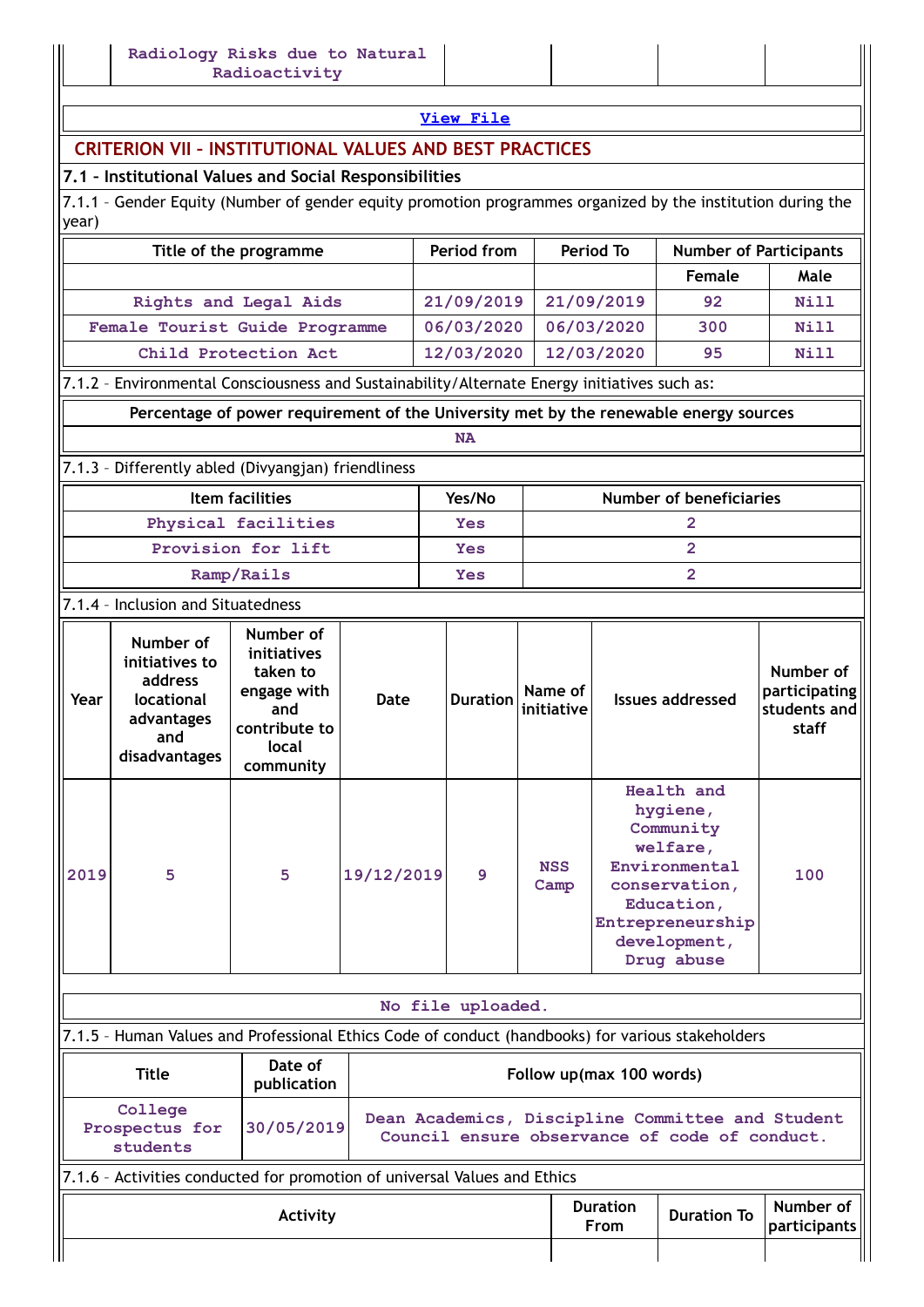| Awareness about COVID-19                                                                                                                          | 01/05/2020 31/05/2020 | 100 |
|---------------------------------------------------------------------------------------------------------------------------------------------------|-----------------------|-----|
| Inculcation of values such as health and<br>hygiene, community welfare, environmental<br>conservation etc, among students (Swachhata<br>Pakhwara) | 14/08/2019 01/09/2019 | 250 |

#### **No file uploaded.**

### 7.1.7 – Initiatives taken by the institution to make the campus eco-friendly (at least five)

**The college adopts environment friendly practices and takes necessary steps such as energy conservation, rain water harvesting, waste recycling, carbon neutrality etc. Energy Conservation • Most of the doors and windows in Computer Labs have been thermally sealed and are kept closed on entry/exit to maintain the required temperature. • Members of Faculty, Student Council and Discipline Committee remain vigilant to check the wastage of electrical energy. • Computers, printers, copiers etc., which are not in use, are switched off. • N- Computing thin clients are used for conservation of Energy • Split units in all Labs and central ACs in Auditorium are compatible to the occupancy level. • All the office windows are covered with blinds or curtains to reduce heat conduction. • Unit settings for all ACs are at 25 deg. • 4 automatic pump controllers have been installed on the campus. • LED lights have been installed in Computer Labs, on College Campus, Seminar and Conference Halls. Use of Renewable Energy • Solar thermal devices have been installed in the college as an alternative to electrical appliances: • Four solar water heaters in hostel • Eight solar lights on campus • Vermicompost pit has been dug and has been working for last five years. Water Harvesting • Rain water of main building is collected in two storage tanks and also enters the borewell for ground water recharging. • Eight bore wells have been dug for ground water recharging of BD block, Hostel Building, Main Building, Sports Hostel and Commerce Block. • Waste Water of RO systems is also being used for toilets purposes. • Wasted drinking water spilled in the tray is also collected in tank later used for lawns. Carbon Neutrality • The greenhouse gas emission has been reduced by encouraging the employees and students to pool their conveyances. • The college has invested in green technologies such as solar power, water harvesting to reduce its carbon footprint. • Plantation of trees has been increased to sequester CO2 emitted in the atmosphere. About thirty five plants of species such as Neem, Amla and Gulmohar have been planted. Plantation • A terrace garden developed outside the Science Block has different varieties of ornamental plants, such as, Ratanjot, Theeja, Ocimum, Aloe vera, Ficus Species, Cycas, Alstonis, Palms and Euphorvia. • The garden and kitchen waste of the college is converted into vermicompost and utilized as a natural fertilizer. • There is a herbal garden having medicinal plants, such as, Tinospora, Lemongrass, Sweet Basil, Ashwagandha, Stevia, Curry Leaf plant, Thuja and other seasonal plants like Jamun and Raat ki Rani. • The college has planted about 1000 ornamental, seasonal, medicinal plants and organic vegetables. Waste Management • Students of the Department of Design use leftover pieces of fabric to make innovative garments, utility items and jewellery pieces.**

### **7.2 – Best Practices**

7.2.1 – Describe at least two institutional best practices

**1. Title of the Practice: Students for Society Goal: The college remains on its toes to instil a sense of social responsiveness and philanthropy among the students. The college keeps on planning multifarious activities for students to reach out to the underprivileged sections of the society. This practice motivates the students to contribute towards the noble cause of social welfare. 2. Title of the Practice: Imparting leadership skills to students. Goal :The college is committed to impart the values of responsibility, initiative and decision-making to its students. This practice inculcates leadership skills, such as commitment, dedication, accountability, honesty, vision and creativity in the students.**

**Upload details of two best practices successfully implemented by the institution as per NAAC format in**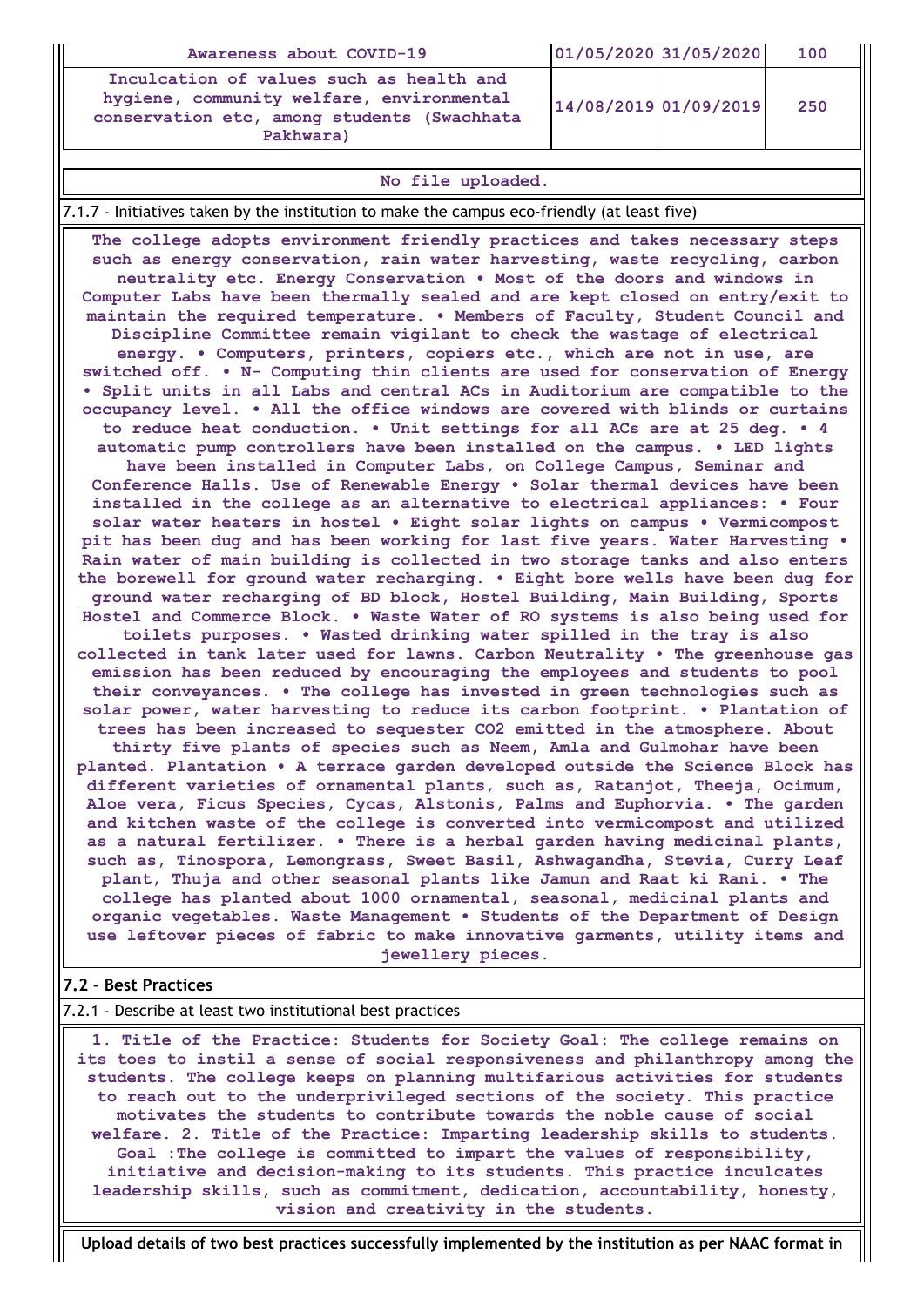**[https://bbkdav.org/wp-content/uploads/2021/08/7.2-Details-of-two-best](https://bbkdav.org/wp-content/uploads/2021/08/7.2-Details-of-two-best-practices.pdf)practices.pdf**

### **7.3 – Institutional Distinctiveness**

7.3.1 – Provide the details of the performance of the institution in one area distinctive to its vision, priority and thrust in not more than 500 words

**The vision and mission of the institution is to inculcate the spirit to work independently as well as to induce a sense of discipline and vocational skills among the girl students. Being a women's college, it aims at empowering the girls socially and professionally so that they can make the best possible choices for their future. The performance of the institution in the area of sports is distinctive to its vision, priority and thrust. The investment of the college in sports is more than Rs.2 Crore per year and it provides the latest equipment for all the 43 games of GNDU. Out of the 33 Inter College competitions organized by Guru Nanak Dev University, our college participated in 30 games and got 28 positions out of which 12 Championships, 9 teams got 1st runners up positions and 7 teams got 2nd runners up positions. The college has made tremendous contribution to university sports, adding a major share in Guru Nanak Dev Universitys exceptional feat of winning Maulana Abul Kalam Azad All India Trophy for Sports. The college lifted the Overall General Sports Championship Trophy for the ninth time in a row and also won 2nd runners-up position in Shaheed-E-Azam Bhagat Singh Overall General (Men Women combined) sports championship trophy. The college sportswomen were awarded Rs.12,00,000/-(Rupees Seventeen Lac only) for their commendable achievements in various sports. Different teams were awarded Rs.33,000 as cash prize in various tournaments. 52 players of the college won a huge amount of Rs. 17,00,000 as prize money on the 49th Annual Sports Prize Distribution function on 17th August 2019 organized by the Sports Department of GNDU, Amritsar. The college enjoys the rare honour of having given to the nation one Arjuna Awardee, one Olympian, one gold Medalist in Asian Games and scores of players of the international level in addition to 400 sports women of extraordinary ability to meet the national standards during the last five years. In the session 2019-20, two college players won name and fame at international level, namely Elangbam Chouba Devi Cycling Player, won Gold Medal in Track Asia Cup held in New Delhi and participated in 13th South Asian Games held at Rathmahdu-Pokhara, Nepal. Ms. Jasjeet Kaur, Pencak Silat Player, won Bronze Medal in 2nd Malaysia Open International Silat Championship held at Patong Beach, Phuket, Thailand. She also won a Bronze Medal in Federation Cup held at Nasik, Maharashtra and participated in National Pencak Silat Championship held at Chennai, Tamil Nadu.**

#### **Provide the weblink of the institution**

**[https://bbkdav.org/wp-content/uploads/2021/08/7.3.1-Details-of-the](https://bbkdav.org/wp-content/uploads/2021/08/7.3.1-Details-of-the-performance-of-the-institution.pdf)performance-of-the-institution.pdf**

### **8.Future Plans of Actions for Next Academic Year**

**Mobilization of research funding for Major Research Projects through various national and international bodies. Organization of various seminars, workshops and faculty development program. Adding more vocational courses at UG and PG level apart from the 7 B.Voc courses already running successfully. Getting our Students assessed and certified for NSQF Level 5 for all students of B.Voc as per UGC Guidelines. Planning more collaborations in the next session on the basis of B.Voc courses to endow the students with skill-based knowledge. Utilizing Micro Small Medium Enterprises Awareness Programme for Unemployed Youth. Introduction of innovative interdisciplinary course in the emerging areas and applying for the same to UGC. Purchase of new state of the art computers with latest configuration keeping in view the new trends and installing a retail laboratory to facilitate students in B.Voc courses. Purchase of the latest audio visual equipment to improve teaching-learning process Initiatives to be taken in accordance with Swachh Bharat Abhiyan and Unnat Bharat Abhiyan. Keeping in view the crisis of COVID-19 pandemic, we intend to come up with innovation in virtual teaching methods to ensure the**